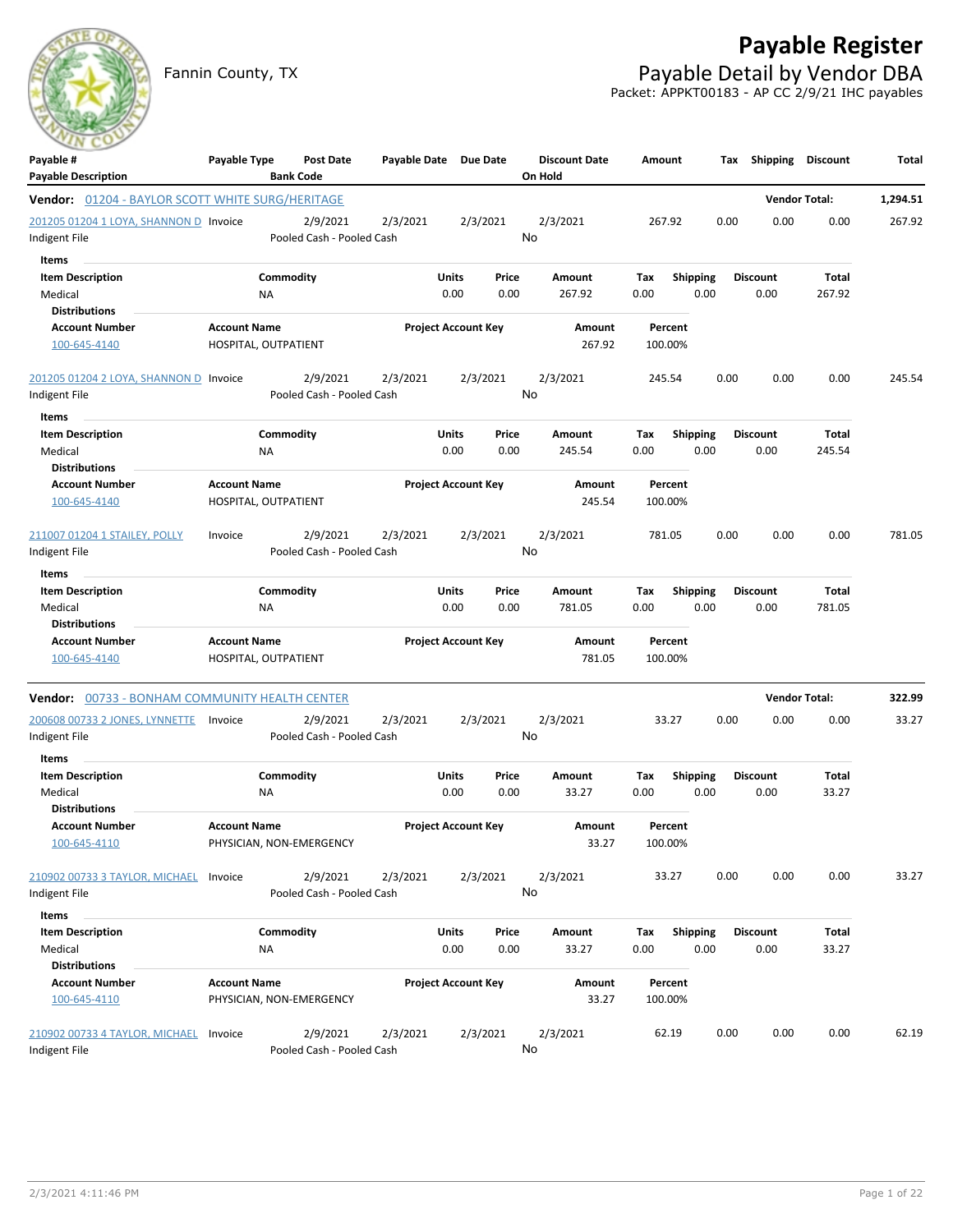| Payable #<br><b>Payable Description</b>                             | Payable Type                                    | Post Date<br><b>Bank Code</b>         | Payable Date Due Date |                            |                | <b>Discount Date</b><br>On Hold | Amount      |                         | Shipping<br>Tax         | <b>Discount</b> | Total |
|---------------------------------------------------------------------|-------------------------------------------------|---------------------------------------|-----------------------|----------------------------|----------------|---------------------------------|-------------|-------------------------|-------------------------|-----------------|-------|
| Items<br><b>Item Description</b><br>Medical<br><b>Distributions</b> | ΝA                                              | Commodity                             |                       | Units<br>0.00              | Price<br>0.00  | Amount<br>33.27                 | Tax<br>0.00 | <b>Shipping</b><br>0.00 | <b>Discount</b><br>0.00 | Total<br>33.27  |       |
| <b>Account Number</b><br>100-645-4110                               | <b>Account Name</b><br>PHYSICIAN, NON-EMERGENCY |                                       |                       | <b>Project Account Key</b> |                | Amount<br>33.27                 |             | Percent<br>100.00%      |                         |                 |       |
| Items                                                               |                                                 |                                       |                       |                            |                |                                 |             |                         |                         |                 |       |
| <b>Item Description</b>                                             |                                                 | Commodity                             |                       | Units                      | Price          | Amount                          | Тах         | <b>Shipping</b>         | <b>Discount</b>         | Total           |       |
| Medical<br><b>Distributions</b>                                     | ΝA                                              |                                       |                       | 0.00                       | 0.00           | 9.06                            | 0.00        | 0.00                    | 0.00                    | 9.06            |       |
| <b>Account Number</b>                                               | <b>Account Name</b>                             |                                       |                       | <b>Project Account Key</b> |                | Amount                          |             | Percent                 |                         |                 |       |
| 100-645-4110                                                        | PHYSICIAN, NON-EMERGENCY                        |                                       |                       |                            |                | 9.06                            |             | 100.00%                 |                         |                 |       |
|                                                                     |                                                 |                                       |                       |                            |                |                                 |             |                         |                         |                 |       |
| Items                                                               |                                                 |                                       |                       |                            |                |                                 |             |                         |                         |                 |       |
| <b>Item Description</b>                                             |                                                 | Commodity                             |                       | <b>Units</b><br>0.00       | Price<br>0.00  | Amount<br>10.00                 | Tax<br>0.00 | <b>Shipping</b><br>0.00 | <b>Discount</b><br>0.00 | Total<br>10.00  |       |
| Medical<br><b>Distributions</b>                                     | ΝA                                              |                                       |                       |                            |                |                                 |             |                         |                         |                 |       |
| <b>Account Number</b>                                               | <b>Account Name</b>                             |                                       |                       | <b>Project Account Key</b> |                | Amount                          |             | Percent                 |                         |                 |       |
| 100-645-4110                                                        | PHYSICIAN, NON-EMERGENCY                        |                                       |                       |                            |                | 10.00                           |             | 100.00%                 |                         |                 |       |
| Items                                                               |                                                 |                                       |                       |                            |                |                                 |             |                         |                         |                 |       |
| <b>Item Description</b>                                             |                                                 | Commodity                             |                       | Units                      | Price          | Amount                          | Tax         | <b>Shipping</b>         | <b>Discount</b>         | Total           |       |
| Medical                                                             | <b>NA</b>                                       |                                       |                       | 0.00                       | 0.00           | 9.86                            | 0.00        | 0.00                    | 0.00                    | 9.86            |       |
| <b>Distributions</b>                                                |                                                 |                                       |                       |                            |                |                                 |             |                         |                         |                 |       |
| <b>Account Number</b>                                               | <b>Account Name</b>                             |                                       |                       | <b>Project Account Key</b> |                | Amount                          |             | Percent                 |                         |                 |       |
| 100-645-4110                                                        | PHYSICIAN, NON-EMERGENCY                        |                                       |                       |                            |                | 9.86                            |             | 100.00%                 |                         |                 |       |
| 211009 00733 1 EICHMAN JR, WIL                                      | Invoice                                         | 2/9/2021<br>Pooled Cash - Pooled Cash | 2/3/2021              |                            | 2/3/2021<br>No | 2/3/2021                        |             | 33.27                   | 0.00<br>0.00            | 0.00            | 33.27 |
| Indigent File                                                       |                                                 |                                       |                       |                            |                |                                 |             |                         |                         |                 |       |
| Items                                                               |                                                 |                                       |                       |                            |                |                                 |             |                         |                         |                 |       |
| <b>Item Description</b><br>Medical                                  | ΝA                                              | Commodity                             |                       | Units<br>0.00              | Price<br>0.00  | Amount<br>33.27                 | Tax<br>0.00 | <b>Shipping</b><br>0.00 | <b>Discount</b><br>0.00 | Total<br>33.27  |       |
| <b>Distributions</b>                                                |                                                 |                                       |                       |                            |                |                                 |             |                         |                         |                 |       |
| <b>Account Number</b><br>100-645-4110                               | <b>Account Name</b><br>PHYSICIAN, NON-EMERGENCY |                                       |                       | <b>Project Account Key</b> |                | Amount<br>33.27                 |             | Percent<br>100.00%      |                         |                 |       |
| 211111 00733 3 MACDONALD, GER, Invoice<br>Indigent File             |                                                 | 2/9/2021<br>Pooled Cash - Pooled Cash | 2/3/2021              |                            | 2/3/2021<br>No | 2/3/2021                        |             | 75.65                   | 0.00<br>0.00            | 0.00            | 75.65 |
| Items                                                               |                                                 |                                       |                       |                            |                |                                 |             |                         |                         |                 |       |
| <b>Item Description</b>                                             |                                                 | Commodity                             |                       | Units                      | Price          | Amount                          | Tax         | <b>Shipping</b>         | <b>Discount</b>         | Total           |       |
| Medical                                                             | ΝA                                              |                                       |                       | 0.00                       | 0.00           | 46.73                           | 0.00        | 0.00                    | 0.00                    | 46.73           |       |
| <b>Distributions</b>                                                |                                                 |                                       |                       |                            |                |                                 |             |                         |                         |                 |       |
| <b>Account Number</b><br>100-645-4110                               | <b>Account Name</b><br>PHYSICIAN, NON-EMERGENCY |                                       |                       | <b>Project Account Key</b> |                | Amount<br>46.73                 |             | Percent<br>100.00%      |                         |                 |       |
| Items                                                               |                                                 |                                       |                       |                            |                |                                 |             |                         |                         |                 |       |
| <b>Item Description</b>                                             |                                                 | Commodity                             |                       | Units                      | Price          | Amount                          | Tax         | <b>Shipping</b>         | <b>Discount</b>         | Total           |       |
| Medical                                                             | <b>NA</b>                                       |                                       |                       | 0.00                       | 0.00           | 9.06                            | 0.00        | 0.00                    | 0.00                    | 9.06            |       |
| <b>Distributions</b>                                                |                                                 |                                       |                       |                            |                |                                 |             |                         |                         |                 |       |
| <b>Account Number</b>                                               | <b>Account Name</b>                             |                                       |                       | <b>Project Account Key</b> |                | Amount                          |             | Percent                 |                         |                 |       |
| 100-645-4110                                                        | PHYSICIAN, NON-EMERGENCY                        |                                       |                       |                            |                | 9.06                            |             | 100.00%                 |                         |                 |       |
| Items                                                               |                                                 |                                       |                       |                            |                |                                 |             |                         |                         |                 |       |
| <b>Item Description</b>                                             |                                                 | Commodity                             |                       | Units                      | Price          | Amount                          | Тах         | <b>Shipping</b>         | Discount                | Total           |       |
| Medical                                                             | ΝA                                              |                                       |                       | 0.00                       | 0.00           | 10.00                           | 0.00        | 0.00                    | 0.00                    | 10.00           |       |
| <b>Distributions</b>                                                |                                                 |                                       |                       |                            |                |                                 |             |                         |                         |                 |       |
| <b>Account Number</b>                                               | <b>Account Name</b>                             |                                       |                       | <b>Project Account Key</b> |                | Amount                          |             | Percent                 |                         |                 |       |
| 100-645-4110                                                        | PHYSICIAN, NON-EMERGENCY                        |                                       |                       |                            |                | 10.00                           |             | 100.00%                 |                         |                 |       |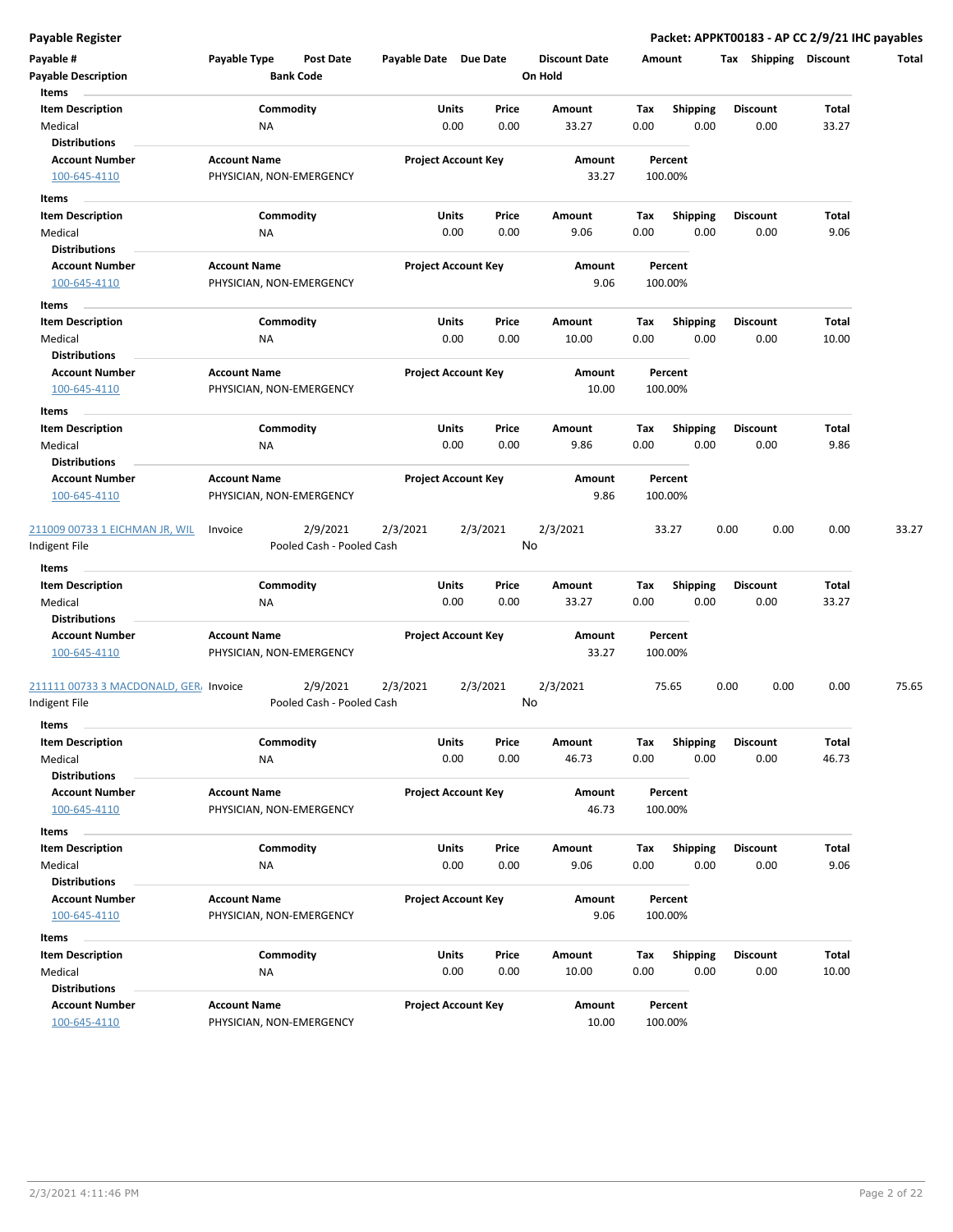| <b>Payable Register</b>                    |                          |                           |                       |                            |      |                      |        |                 |      |                 | Packet: APPKT00183 - AP CC 2/9/21 IHC payables |        |
|--------------------------------------------|--------------------------|---------------------------|-----------------------|----------------------------|------|----------------------|--------|-----------------|------|-----------------|------------------------------------------------|--------|
| Payable #                                  | Payable Type             | Post Date                 | Payable Date Due Date |                            |      | <b>Discount Date</b> | Amount |                 |      |                 | Tax Shipping Discount                          | Total  |
| <b>Payable Description</b>                 |                          | <b>Bank Code</b>          |                       |                            |      | On Hold              |        |                 |      |                 |                                                |        |
| Items                                      |                          |                           |                       |                            |      |                      |        |                 |      |                 |                                                |        |
| <b>Item Description</b>                    | Commodity                |                           |                       | Units<br>Price             |      | Amount               | Tax    | <b>Shipping</b> |      | <b>Discount</b> | Total                                          |        |
| Medical                                    | <b>NA</b>                |                           |                       | 0.00<br>0.00               |      | 9.86                 | 0.00   | 0.00            |      | 0.00            | 9.86                                           |        |
| <b>Distributions</b>                       |                          |                           |                       |                            |      |                      |        |                 |      |                 |                                                |        |
| <b>Account Number</b>                      | <b>Account Name</b>      |                           |                       | <b>Project Account Key</b> |      | Amount               |        | Percent         |      |                 |                                                |        |
| 100-645-4110                               | PHYSICIAN, NON-EMERGENCY |                           |                       |                            |      | 9.86                 |        | 100.00%         |      |                 |                                                |        |
| 930026 00733 52 ROBERTS, MELIS             | Invoice                  | 2/9/2021                  | 2/3/2021              | 2/3/2021                   |      | 2/3/2021             |        | 85.34           | 0.00 | 0.00            | 0.00                                           | 85.34  |
| Indigent File                              |                          | Pooled Cash - Pooled Cash |                       |                            | No   |                      |        |                 |      |                 |                                                |        |
| Items                                      |                          |                           |                       |                            |      |                      |        |                 |      |                 |                                                |        |
| <b>Item Description</b>                    | Commodity                |                           |                       | Units<br>Price             |      | Amount               | Tax    | <b>Shipping</b> |      | <b>Discount</b> | Total                                          |        |
| Medical                                    | ΝA                       |                           |                       | 0.00                       | 0.00 | 46.73                | 0.00   | 0.00            |      | 0.00            | 46.73                                          |        |
| <b>Distributions</b>                       |                          |                           |                       |                            |      |                      |        |                 |      |                 |                                                |        |
| <b>Account Number</b>                      | <b>Account Name</b>      |                           |                       | <b>Project Account Key</b> |      | Amount               |        | Percent         |      |                 |                                                |        |
| 100-645-4110                               | PHYSICIAN, NON-EMERGENCY |                           |                       |                            |      | 46.73                |        | 100.00%         |      |                 |                                                |        |
| Items                                      |                          |                           |                       |                            |      |                      |        |                 |      |                 |                                                |        |
| <b>Item Description</b>                    | Commodity                |                           |                       | Units<br>Price             |      | Amount               | Tax    | <b>Shipping</b> |      | <b>Discount</b> | Total                                          |        |
| Medical                                    | <b>NA</b>                |                           |                       | 0.00                       | 0.00 | 18.91                | 0.00   | 0.00            |      | 0.00            | 18.91                                          |        |
| <b>Distributions</b>                       |                          |                           |                       |                            |      |                      |        |                 |      |                 |                                                |        |
| <b>Account Number</b>                      | <b>Account Name</b>      |                           |                       | <b>Project Account Key</b> |      | Amount               |        | Percent         |      |                 |                                                |        |
| 100-645-4110                               | PHYSICIAN, NON-EMERGENCY |                           |                       |                            |      | 18.91                |        | 100.00%         |      |                 |                                                |        |
| Items                                      |                          |                           |                       |                            |      |                      |        |                 |      |                 |                                                |        |
| <b>Item Description</b>                    | Commodity                |                           |                       | Units<br>Price             |      | Amount               | Tax    | <b>Shipping</b> |      | <b>Discount</b> | Total                                          |        |
| Medical                                    | <b>NA</b>                |                           |                       | 0.00                       | 0.00 | 3.99                 | 0.00   | 0.00            |      | 0.00            | 3.99                                           |        |
| <b>Distributions</b>                       |                          |                           |                       |                            |      |                      |        |                 |      |                 |                                                |        |
| <b>Account Number</b>                      | <b>Account Name</b>      |                           |                       | <b>Project Account Key</b> |      | Amount               |        | Percent         |      |                 |                                                |        |
| 100-645-4110                               | PHYSICIAN, NON-EMERGENCY |                           |                       |                            |      | 3.99                 |        | 100.00%         |      |                 |                                                |        |
| Items                                      |                          |                           |                       |                            |      |                      |        |                 |      |                 |                                                |        |
| <b>Item Description</b>                    | Commodity                |                           |                       | Units<br>Price             |      | Amount               | Тах    | <b>Shipping</b> |      | <b>Discount</b> | Total                                          |        |
| Medical                                    | <b>NA</b>                |                           |                       | 0.00                       | 0.00 | 12.79                | 0.00   | 0.00            |      | 0.00            | 12.79                                          |        |
| <b>Distributions</b>                       |                          |                           |                       |                            |      |                      |        |                 |      |                 |                                                |        |
| <b>Account Number</b>                      | <b>Account Name</b>      |                           |                       | <b>Project Account Key</b> |      | Amount               |        | Percent         |      |                 |                                                |        |
| 100-645-4110                               | PHYSICIAN, NON-EMERGENCY |                           |                       |                            |      | 12.79                |        | 100.00%         |      |                 |                                                |        |
| Items                                      |                          |                           |                       |                            |      |                      |        |                 |      |                 |                                                |        |
| <b>Item Description</b>                    | Commodity                |                           |                       | Units<br>Price             |      | Amount               | Tax    | <b>Shipping</b> |      | <b>Discount</b> | Total                                          |        |
| Medical                                    | <b>NA</b>                |                           |                       | 0.00                       | 0.00 | 2.92                 | 0.00   | 0.00            |      | 0.00            | 2.92                                           |        |
| <b>Distributions</b>                       |                          |                           |                       |                            |      |                      |        |                 |      |                 |                                                |        |
| <b>Account Number</b>                      | <b>Account Name</b>      |                           |                       | <b>Project Account Key</b> |      | Amount               |        | Percent         |      |                 |                                                |        |
| 100-645-4110                               | PHYSICIAN, NON-EMERGENCY |                           |                       |                            |      | 2.92                 |        | 100.00%         |      |                 |                                                |        |
|                                            |                          |                           |                       |                            |      |                      |        |                 |      |                 |                                                |        |
| <b>Vendor: 01205 - CONCORD NORTH TEXAS</b> |                          |                           |                       |                            |      |                      |        |                 |      |                 | <b>Vendor Total:</b>                           | 361.60 |
| 211112 01205 1 SHIPP, ALLEN RA             | Invoice                  | 2/9/2021                  | 2/3/2021              | 2/3/2021                   | No   | 2/3/2021             |        | 361.60          | 0.00 | 0.00            | 0.00                                           | 361.60 |
| Indigent File                              |                          | Pooled Cash - Pooled Cash |                       |                            |      |                      |        |                 |      |                 |                                                |        |
| Items                                      |                          |                           |                       |                            |      |                      |        |                 |      |                 |                                                |        |
| <b>Item Description</b>                    | Commodity                |                           |                       | Units<br>Price             |      | Amount               | Tax    | <b>Shipping</b> |      | <b>Discount</b> | Total                                          |        |
| Medical                                    | ΝA                       |                           |                       | 0.00                       | 0.00 | 79.62                | 0.00   | 0.00            |      | 0.00            | 79.62                                          |        |
| <b>Distributions</b>                       |                          |                           |                       |                            |      |                      |        |                 |      |                 |                                                |        |
| <b>Account Number</b>                      | <b>Account Name</b>      |                           |                       | <b>Project Account Key</b> |      | Amount               |        | Percent         |      |                 |                                                |        |
| 100-645-4110                               | PHYSICIAN, NON-EMERGENCY |                           |                       |                            |      | 79.62                |        | 100.00%         |      |                 |                                                |        |
| Items                                      |                          |                           |                       |                            |      |                      |        |                 |      |                 |                                                |        |
| <b>Item Description</b>                    | Commodity                |                           |                       | Units<br>Price             |      | Amount               | Tax    | Shipping        |      | <b>Discount</b> | Total                                          |        |
| Medical                                    | <b>NA</b>                |                           |                       | 0.00                       | 0.00 | 272.62               | 0.00   | 0.00            |      | 0.00            | 272.62                                         |        |
| <b>Distributions</b>                       |                          |                           |                       |                            |      |                      |        |                 |      |                 |                                                |        |
| <b>Account Number</b>                      | <b>Account Name</b>      |                           |                       | <b>Project Account Key</b> |      | Amount               |        | Percent         |      |                 |                                                |        |
| 100-645-4110                               | PHYSICIAN, NON-EMERGENCY |                           |                       |                            |      | 272.62               |        | 100.00%         |      |                 |                                                |        |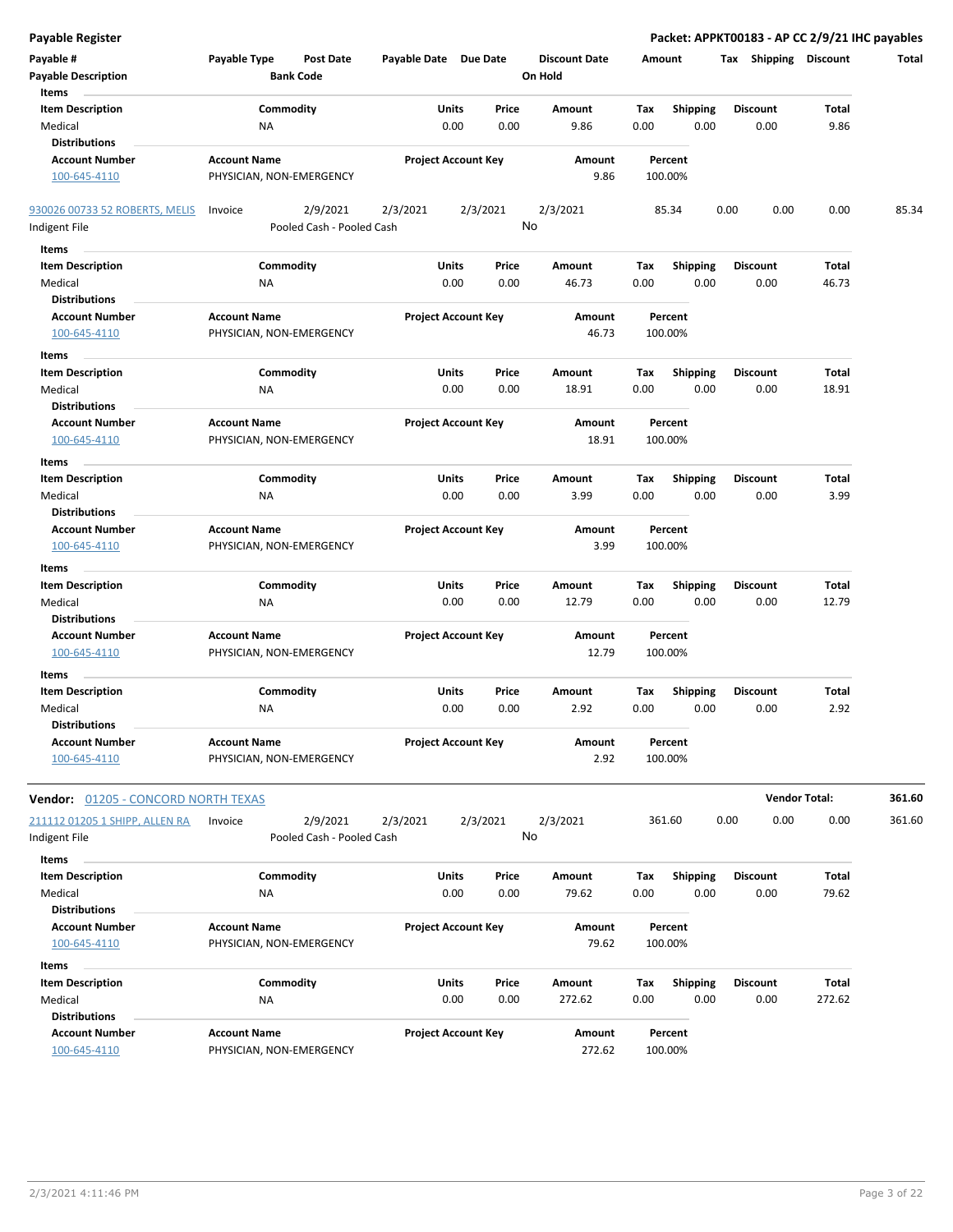| <b>Payable Register</b>                                       |                                             |                                       |                       |                                |                                 |                    |                         |      |                         | Packet: APPKT00183 - AP CC 2/9/21 IHC payables |          |
|---------------------------------------------------------------|---------------------------------------------|---------------------------------------|-----------------------|--------------------------------|---------------------------------|--------------------|-------------------------|------|-------------------------|------------------------------------------------|----------|
| Payable #<br><b>Payable Description</b>                       | Payable Type                                | <b>Post Date</b><br><b>Bank Code</b>  | Payable Date Due Date |                                | <b>Discount Date</b><br>On Hold | Amount             |                         |      | Tax Shipping Discount   |                                                | Total    |
| Items<br><b>Item Description</b>                              |                                             | Commodity                             |                       | Units<br>Price                 | Amount                          | Tax                | <b>Shipping</b>         |      | <b>Discount</b>         | Total                                          |          |
| Medical<br><b>Distributions</b>                               | <b>NA</b>                                   |                                       |                       | 0.00<br>0.00                   | 9.36                            | 0.00               | 0.00                    |      | 0.00                    | 9.36                                           |          |
| <b>Account Number</b><br>100-645-4110                         | <b>Account Name</b>                         | PHYSICIAN, NON-EMERGENCY              |                       | <b>Project Account Key</b>     | Amount<br>9.36                  | Percent<br>100.00% |                         |      |                         |                                                |          |
| Vendor: 00965 - DATA RX MANAGEMENT                            |                                             |                                       |                       |                                |                                 |                    |                         |      |                         | <b>Vendor Total:</b>                           | 2,077.88 |
| 130819 00965 22 PLESS, HELEN E                                | Invoice                                     | 2/9/2021                              | 2/3/2021              | 2/3/2021                       | 2/3/2021                        | 23.00              |                         | 0.00 | 0.00                    | 0.00                                           | 23.00    |
| Indigent File                                                 |                                             | Pooled Cash - Pooled Cash             |                       |                                | No                              |                    |                         |      |                         |                                                |          |
| Items                                                         |                                             |                                       |                       |                                |                                 |                    |                         |      |                         |                                                |          |
| <b>Item Description</b><br>Medical                            | <b>NA</b>                                   | Commodity                             |                       | Units<br>Price<br>0.00<br>0.00 | Amount<br>23.00                 | Tax<br>0.00        | <b>Shipping</b><br>0.00 |      | <b>Discount</b><br>0.00 | <b>Total</b><br>23.00                          |          |
| <b>Distributions</b>                                          |                                             |                                       |                       |                                |                                 |                    |                         |      |                         |                                                |          |
| <b>Account Number</b><br>100-645-4120                         | <b>Account Name</b><br>PRESCRIPTIONS, DRUGS |                                       |                       | <b>Project Account Key</b>     | Amount<br>23.00                 | Percent<br>100.00% |                         |      |                         |                                                |          |
| 170305 00965 19 MCCOMBS, JOLIN Invoice<br>Indigent File       |                                             | 2/9/2021<br>Pooled Cash - Pooled Cash | 2/3/2021              | 2/3/2021                       | 2/3/2021<br>No                  | 195.50             |                         | 0.00 | 0.00                    | 0.00                                           | 195.50   |
| Items                                                         |                                             |                                       |                       |                                |                                 |                    |                         |      |                         |                                                |          |
| <b>Item Description</b>                                       |                                             | Commodity                             |                       | Units<br>Price                 | Amount                          | Tax                | <b>Shipping</b>         |      | <b>Discount</b>         | Total                                          |          |
| Medical<br><b>Distributions</b>                               | <b>NA</b>                                   |                                       |                       | 0.00<br>0.00                   | 122.67                          | 0.00               | 0.00                    |      | 0.00                    | 122.67                                         |          |
| <b>Account Number</b>                                         | <b>Account Name</b>                         |                                       |                       | <b>Project Account Key</b>     | Amount                          | Percent            |                         |      |                         |                                                |          |
| 100-645-4120                                                  | PRESCRIPTIONS, DRUGS                        |                                       |                       |                                | 122.67                          | 100.00%            |                         |      |                         |                                                |          |
| Items                                                         |                                             |                                       |                       |                                |                                 |                    |                         |      |                         |                                                |          |
| <b>Item Description</b>                                       |                                             | Commodity                             |                       | Units<br>Price                 | Amount                          | Tax                | Shipping                |      | <b>Discount</b>         | Total                                          |          |
| Medical<br><b>Distributions</b>                               | <b>NA</b>                                   |                                       |                       | 0.00<br>0.00                   | 72.83                           | 0.00               | 0.00                    |      | 0.00                    | 72.83                                          |          |
| <b>Account Number</b><br>100-645-4120                         | <b>Account Name</b><br>PRESCRIPTIONS, DRUGS |                                       |                       | <b>Project Account Key</b>     | Amount<br>72.83                 | Percent<br>100.00% |                         |      |                         |                                                |          |
| 170902 00965 54 FRANKS, SHEILA<br>Indigent File               | Invoice                                     | 2/9/2021<br>Pooled Cash - Pooled Cash | 2/3/2021              | 2/3/2021                       | 2/3/2021<br>No                  | 210.65             |                         | 0.00 | 0.00                    | 0.00                                           | 210.65   |
| Items                                                         |                                             |                                       |                       |                                |                                 |                    |                         |      |                         |                                                |          |
| <b>Item Description</b><br>Medical                            | <b>NA</b>                                   | Commodity                             |                       | Units<br>Price<br>0.00<br>0.00 | Amount<br>81.29                 | Tax<br>0.00        | <b>Shipping</b><br>0.00 |      | <b>Discount</b><br>0.00 | <b>Total</b><br>81.29                          |          |
| <b>Distributions</b><br><b>Account Number</b><br>100-645-4120 | <b>Account Name</b><br>PRESCRIPTIONS, DRUGS |                                       |                       | <b>Project Account Key</b>     | Amount<br>81.29                 | Percent<br>100.00% |                         |      |                         |                                                |          |
| Items                                                         |                                             |                                       |                       |                                |                                 |                    |                         |      |                         |                                                |          |
| <b>Item Description</b>                                       |                                             | Commodity                             |                       | Units<br>Price                 | Amount                          | Tax                | <b>Shipping</b>         |      | <b>Discount</b>         | Total                                          |          |
| Medical                                                       | NA                                          |                                       |                       | 0.00<br>0.00                   | 15.45                           | 0.00               | 0.00                    |      | 0.00                    | 15.45                                          |          |
| <b>Distributions</b><br><b>Account Number</b>                 | <b>Account Name</b>                         |                                       |                       | <b>Project Account Key</b>     | Amount                          | Percent            |                         |      |                         |                                                |          |
| 100-645-4120                                                  | PRESCRIPTIONS, DRUGS                        |                                       |                       |                                | 15.45                           | 100.00%            |                         |      |                         |                                                |          |
| Items                                                         |                                             |                                       |                       |                                |                                 |                    |                         |      |                         |                                                |          |
| <b>Item Description</b>                                       |                                             | Commodity                             |                       | Units<br>Price                 | Amount                          | Тах                | <b>Shipping</b>         |      | <b>Discount</b>         | Total                                          |          |
| Medical                                                       | NA                                          |                                       |                       | 0.00<br>0.00                   | 113.91                          | 0.00               | 0.00                    |      | 0.00                    | 113.91                                         |          |
| <b>Distributions</b>                                          |                                             |                                       |                       |                                |                                 |                    |                         |      |                         |                                                |          |
| <b>Account Number</b><br>100-645-4120                         | <b>Account Name</b><br>PRESCRIPTIONS, DRUGS |                                       |                       | <b>Project Account Key</b>     | Amount<br>113.91                | Percent<br>100.00% |                         |      |                         |                                                |          |
| 180512 00965 12 NORTON, CAROL<br>Indigent File                | Invoice                                     | 2/9/2021<br>Pooled Cash - Pooled Cash | 2/3/2021              | 2/3/2021                       | 2/3/2021<br>No                  | 106.37             |                         | 0.00 | 0.00                    | 0.00                                           | 106.37   |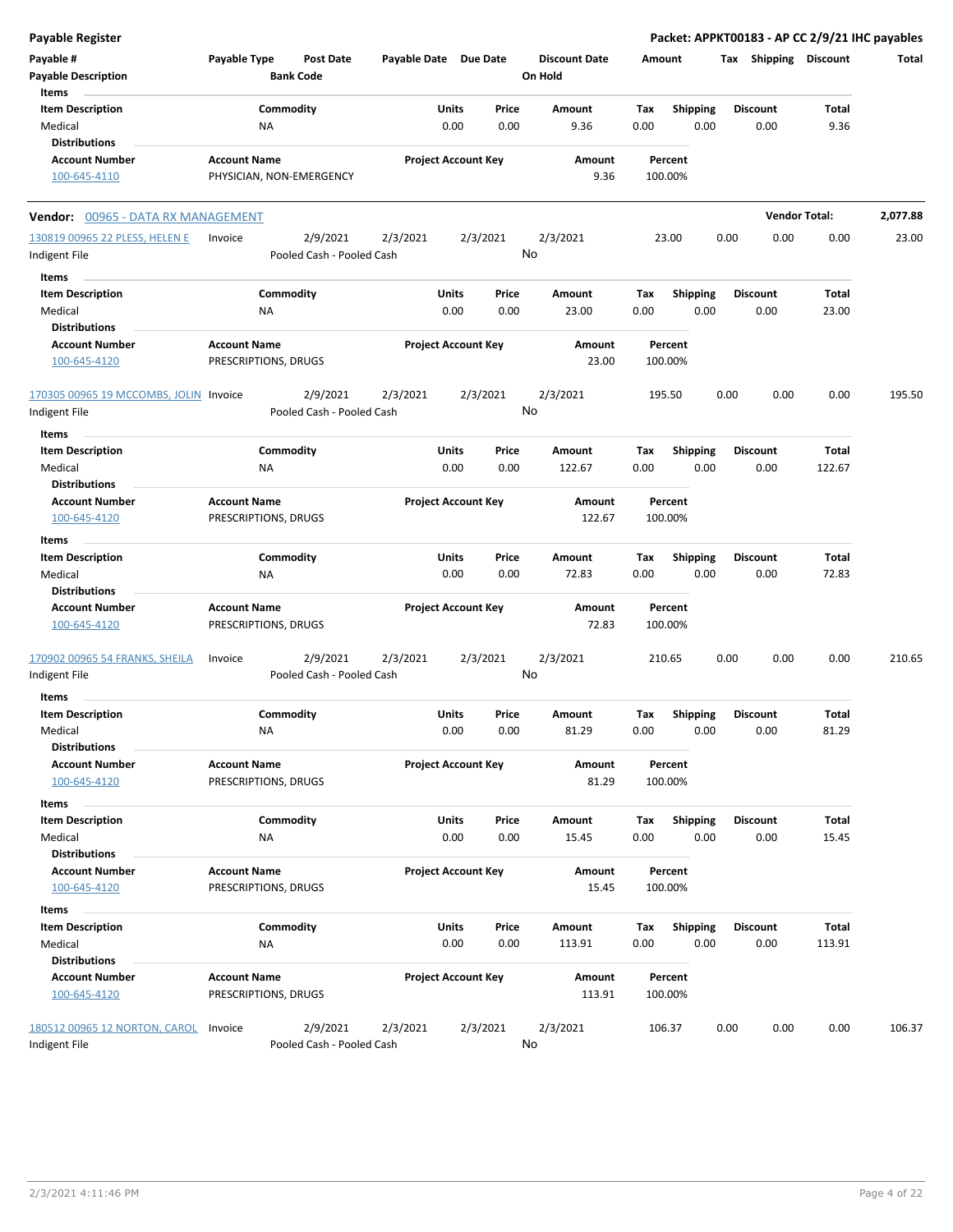| Payable #                                       | Payable Type         | <b>Post Date</b>                      | Payable Date Due Date |                                | <b>Discount Date</b> |             | Amount                  | Shipping<br>Tax | <b>Discount</b> | Total  |
|-------------------------------------------------|----------------------|---------------------------------------|-----------------------|--------------------------------|----------------------|-------------|-------------------------|-----------------|-----------------|--------|
| <b>Payable Description</b>                      |                      | <b>Bank Code</b>                      |                       |                                | On Hold              |             |                         |                 |                 |        |
| Items<br><b>Item Description</b>                |                      | Commodity                             |                       | Units<br>Price                 | Amount               | Tax         | <b>Shipping</b>         | <b>Discount</b> | Total           |        |
| Medical                                         | <b>NA</b>            |                                       |                       | 0.00<br>0.00                   | 61.51                | 0.00        | 0.00                    | 0.00            | 61.51           |        |
| <b>Distributions</b>                            |                      |                                       |                       |                                |                      |             |                         |                 |                 |        |
| <b>Account Number</b>                           | <b>Account Name</b>  |                                       |                       | <b>Project Account Key</b>     | Amount               |             | Percent                 |                 |                 |        |
| 100-645-4120                                    | PRESCRIPTIONS, DRUGS |                                       |                       |                                | 61.51                |             | 100.00%                 |                 |                 |        |
| Items                                           |                      |                                       |                       |                                |                      |             |                         |                 |                 |        |
| <b>Item Description</b>                         |                      | Commodity                             |                       | Units<br>Price                 | Amount               | Tax         | Shipping                | <b>Discount</b> | Total           |        |
| Medical                                         | <b>NA</b>            |                                       |                       | 0.00<br>0.00                   | 44.86                | 0.00        | 0.00                    | 0.00            | 44.86           |        |
| <b>Distributions</b>                            |                      |                                       |                       |                                |                      |             |                         |                 |                 |        |
| <b>Account Number</b>                           | <b>Account Name</b>  |                                       |                       | <b>Project Account Key</b>     | Amount               |             | Percent                 |                 |                 |        |
| 100-645-4120                                    | PRESCRIPTIONS, DRUGS |                                       |                       |                                | 44.86                |             | 100.00%                 |                 |                 |        |
| 200608 00965 1 JONES, LYNNETTE                  | Invoice              | 2/9/2021                              | 2/3/2021              | 2/3/2021                       | 2/3/2021             |             | 164.50                  | 0.00<br>0.00    | 0.00            | 164.50 |
| Indigent File                                   |                      | Pooled Cash - Pooled Cash             |                       |                                | No                   |             |                         |                 |                 |        |
| Items                                           |                      |                                       |                       |                                |                      |             |                         |                 |                 |        |
| <b>Item Description</b>                         |                      | Commodity                             |                       | Units<br>Price                 | Amount               | Tax         | <b>Shipping</b>         | <b>Discount</b> | Total           |        |
| Medical                                         | ΝA                   |                                       |                       | 0.00<br>0.00                   | 116.80               | 0.00        | 0.00                    | 0.00            | 116.80          |        |
| <b>Distributions</b>                            |                      |                                       |                       |                                |                      |             |                         |                 |                 |        |
| <b>Account Number</b>                           | <b>Account Name</b>  |                                       |                       | <b>Project Account Key</b>     | Amount<br>116.80     |             | Percent                 |                 |                 |        |
| 100-645-4120                                    | PRESCRIPTIONS, DRUGS |                                       |                       |                                |                      |             | 100.00%                 |                 |                 |        |
| Items                                           |                      |                                       |                       |                                |                      |             |                         | <b>Discount</b> |                 |        |
| <b>Item Description</b><br>Medical              | <b>NA</b>            | Commodity                             |                       | Units<br>Price<br>0.00<br>0.00 | Amount<br>32.76      | Tax<br>0.00 | <b>Shipping</b><br>0.00 | 0.00            | Total<br>32.76  |        |
| <b>Distributions</b>                            |                      |                                       |                       |                                |                      |             |                         |                 |                 |        |
| <b>Account Number</b>                           | <b>Account Name</b>  |                                       |                       | <b>Project Account Key</b>     | Amount               |             | Percent                 |                 |                 |        |
| 100-645-4120                                    | PRESCRIPTIONS, DRUGS |                                       |                       |                                | 32.76                |             | 100.00%                 |                 |                 |        |
| Items                                           |                      |                                       |                       |                                |                      |             |                         |                 |                 |        |
| <b>Item Description</b>                         |                      | Commodity                             |                       | Units<br>Price                 | Amount               | Tax         | <b>Shipping</b>         | <b>Discount</b> | Total           |        |
| Medical                                         | <b>NA</b>            |                                       |                       | 0.00<br>0.00                   | 14.94                | 0.00        | 0.00                    | 0.00            | 14.94           |        |
| <b>Distributions</b>                            |                      |                                       |                       |                                |                      |             |                         |                 |                 |        |
| <b>Account Number</b>                           | <b>Account Name</b>  |                                       |                       | <b>Project Account Key</b>     | Amount               |             | Percent                 |                 |                 |        |
| 100-645-4120                                    | PRESCRIPTIONS, DRUGS |                                       |                       |                                | 14.94                |             | 100.00%                 |                 |                 |        |
| 201205 00965 16 LOYA, SHANNON                   | Invoice              | 2/9/2021                              | 2/3/2021              | 2/3/2021                       | 2/3/2021             |             | 157.29                  | 0.00<br>0.00    | 0.00            | 157.29 |
| Indigent File                                   |                      | Pooled Cash - Pooled Cash             |                       |                                | No                   |             |                         |                 |                 |        |
| Items                                           |                      |                                       |                       |                                |                      |             |                         |                 |                 |        |
| <b>Item Description</b>                         |                      | Commodity                             |                       | Units<br>Price                 | Amount               | Тах         | <b>Shipping</b>         | <b>Discount</b> | Total           |        |
| Medical                                         | <b>NA</b>            |                                       |                       | 0.00<br>0.00                   | 72.75                | 0.00        | 0.00                    | 0.00            | 72.75           |        |
| <b>Distributions</b>                            |                      |                                       |                       |                                |                      |             |                         |                 |                 |        |
| <b>Account Number</b>                           | <b>Account Name</b>  |                                       |                       | <b>Project Account Key</b>     | Amount               |             | Percent                 |                 |                 |        |
| 100-645-4120                                    | PRESCRIPTIONS, DRUGS |                                       |                       |                                | 72.75                |             | 100.00%                 |                 |                 |        |
| Items                                           |                      |                                       |                       |                                |                      |             |                         |                 |                 |        |
| <b>Item Description</b>                         |                      | Commodity                             |                       | Units<br>Price                 | Amount               | Tax         | <b>Shipping</b>         | <b>Discount</b> | Total           |        |
| Medical<br><b>Distributions</b>                 | ΝA                   |                                       |                       | 0.00<br>0.00                   | 18.49                | 0.00        | 0.00                    | 0.00            | 18.49           |        |
| <b>Account Number</b>                           | <b>Account Name</b>  |                                       |                       | <b>Project Account Key</b>     | Amount               |             | Percent                 |                 |                 |        |
| 100-645-4120                                    | PRESCRIPTIONS, DRUGS |                                       |                       |                                | 18.49                |             | 100.00%                 |                 |                 |        |
| Items                                           |                      |                                       |                       |                                |                      |             |                         |                 |                 |        |
| <b>Item Description</b>                         |                      | Commodity                             |                       | Units<br>Price                 | Amount               | Тах         | <b>Shipping</b>         | <b>Discount</b> | Total           |        |
| Medical                                         | ΝA                   |                                       |                       | 0.00<br>0.00                   | 66.05                | 0.00        | 0.00                    | 0.00            | 66.05           |        |
| <b>Distributions</b>                            |                      |                                       |                       |                                |                      |             |                         |                 |                 |        |
| <b>Account Number</b>                           | <b>Account Name</b>  |                                       |                       | <b>Project Account Key</b>     | Amount               |             | Percent                 |                 |                 |        |
| 100-645-4120                                    | PRESCRIPTIONS, DRUGS |                                       |                       |                                | 66.05                |             | 100.00%                 |                 |                 |        |
|                                                 |                      |                                       |                       |                                |                      |             |                         |                 |                 |        |
| 210902 00965 4 TAYLOR, MICHAEL<br>Indigent File | Invoice              | 2/9/2021<br>Pooled Cash - Pooled Cash | 2/3/2021              | 2/3/2021                       | 2/3/2021<br>No       |             | 98.03                   | 0.00<br>0.00    | 0.00            | 98.03  |
|                                                 |                      |                                       |                       |                                |                      |             |                         |                 |                 |        |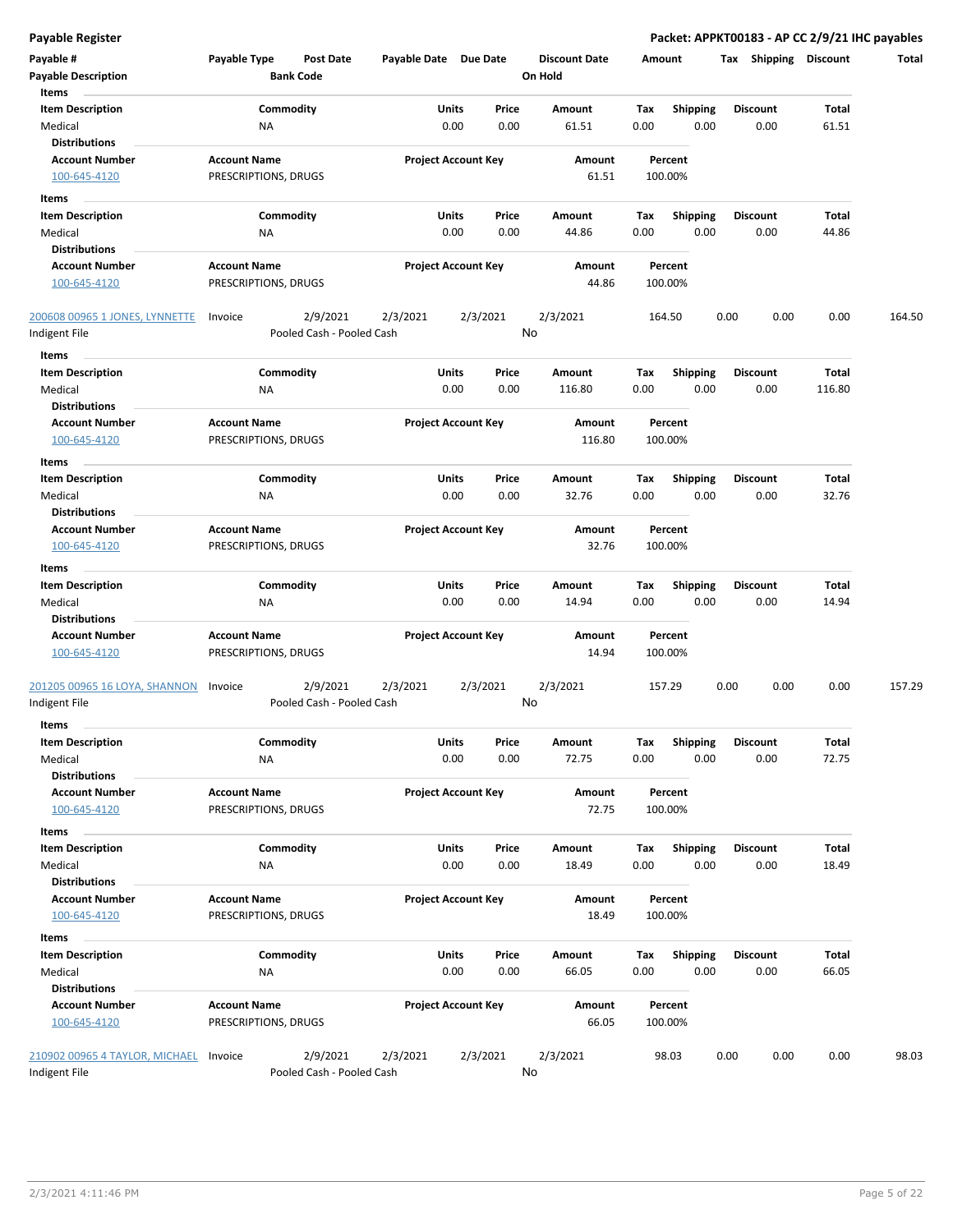| Payable #<br><b>Payable Description</b>                 | Payable Type                                | Post Date<br><b>Bank Code</b>         | Payable Date Due Date |                            | <b>Discount Date</b><br>On Hold |      | Amount             | <b>Shipping</b><br>Tax | <b>Discount</b> | Total  |
|---------------------------------------------------------|---------------------------------------------|---------------------------------------|-----------------------|----------------------------|---------------------------------|------|--------------------|------------------------|-----------------|--------|
| Items                                                   |                                             |                                       |                       |                            |                                 |      |                    |                        |                 |        |
| <b>Item Description</b>                                 |                                             | Commodity                             | Units                 | Price                      | Amount                          | Tax  | <b>Shipping</b>    | <b>Discount</b>        | Total           |        |
| Medical                                                 | <b>NA</b>                                   |                                       |                       | 0.00<br>0.00               | 28.78                           | 0.00 | 0.00               | 0.00                   | 28.78           |        |
| <b>Distributions</b>                                    |                                             |                                       |                       |                            |                                 |      |                    |                        |                 |        |
| <b>Account Number</b>                                   | <b>Account Name</b>                         |                                       |                       | <b>Project Account Key</b> | Amount                          |      | Percent            |                        |                 |        |
| 100-645-4120                                            | PRESCRIPTIONS, DRUGS                        |                                       |                       |                            | 28.78                           |      | 100.00%            |                        |                 |        |
| Items                                                   |                                             |                                       |                       |                            |                                 |      |                    |                        |                 |        |
| <b>Item Description</b>                                 |                                             | Commodity                             |                       | Units<br>Price             | Amount                          | Тах  | <b>Shipping</b>    | <b>Discount</b>        | Total           |        |
| Medical                                                 | ΝA                                          |                                       |                       | 0.00<br>0.00               | 30.19                           | 0.00 | 0.00               | 0.00                   | 30.19           |        |
| <b>Distributions</b>                                    |                                             |                                       |                       |                            |                                 |      |                    |                        |                 |        |
| <b>Account Number</b>                                   | <b>Account Name</b>                         |                                       |                       | <b>Project Account Key</b> | Amount                          |      | Percent            |                        |                 |        |
| 100-645-4120                                            | PRESCRIPTIONS, DRUGS                        |                                       |                       |                            | 30.19                           |      | 100.00%            |                        |                 |        |
| Items                                                   |                                             |                                       |                       |                            |                                 |      |                    |                        |                 |        |
| <b>Item Description</b>                                 |                                             | Commodity                             |                       | Units<br>Price             | Amount                          | Tax  | <b>Shipping</b>    | <b>Discount</b>        | Total           |        |
| Medical                                                 | ΝA                                          |                                       |                       | 0.00<br>0.00               | 39.06                           | 0.00 | 0.00               | 0.00                   | 39.06           |        |
| <b>Distributions</b>                                    |                                             |                                       |                       |                            |                                 |      |                    |                        |                 |        |
| <b>Account Number</b>                                   | <b>Account Name</b>                         |                                       |                       | <b>Project Account Key</b> | Amount                          |      | Percent            |                        |                 |        |
| 100-645-4120                                            | PRESCRIPTIONS, DRUGS                        |                                       |                       |                            | 39.06                           |      | 100.00%            |                        |                 |        |
| 211009 00965 4 EICHMAN JR, WIL                          | Invoice                                     | 2/9/2021                              | 2/3/2021              | 2/3/2021                   | 2/3/2021                        |      | 107.49             | 0.00<br>0.00           | 0.00            | 107.49 |
| ndigent File                                            |                                             | Pooled Cash - Pooled Cash             |                       |                            | No                              |      |                    |                        |                 |        |
| Items                                                   |                                             |                                       |                       |                            |                                 |      |                    |                        |                 |        |
| <b>Item Description</b>                                 |                                             | Commodity                             |                       | Units<br>Price             | Amount                          | Tax  | <b>Shipping</b>    | <b>Discount</b>        | Total           |        |
| Medical                                                 | ΝA                                          |                                       |                       | 0.00<br>0.00               | 107.49                          | 0.00 | 0.00               | 0.00                   | 107.49          |        |
| <b>Distributions</b>                                    |                                             |                                       |                       |                            |                                 |      |                    |                        |                 |        |
| <b>Account Number</b>                                   | <b>Account Name</b>                         |                                       |                       | <b>Project Account Key</b> | Amount                          |      | Percent            |                        |                 |        |
| 100-645-4120                                            | PRESCRIPTIONS, DRUGS                        |                                       |                       |                            | 107.49                          |      | 100.00%            |                        |                 |        |
| 211111 00965 3 MACDONALD, GER. Invoice<br>Indigent File |                                             | 2/9/2021<br>Pooled Cash - Pooled Cash | 2/3/2021              | 2/3/2021                   | 2/3/2021<br>No                  |      | 471.64             | 0.00<br>0.00           | 0.00            | 471.64 |
| Items                                                   |                                             |                                       |                       |                            |                                 |      |                    |                        |                 |        |
| <b>Item Description</b>                                 |                                             | Commodity                             |                       | Units<br>Price             | Amount                          | Тах  | <b>Shipping</b>    | <b>Discount</b>        | Total           |        |
| Medical                                                 | ΝA                                          |                                       |                       | 0.00<br>0.00               | 118.60                          | 0.00 | 0.00               | 0.00                   | 118.60          |        |
| <b>Distributions</b>                                    |                                             |                                       |                       |                            |                                 |      |                    |                        |                 |        |
| <b>Account Number</b>                                   | <b>Account Name</b>                         |                                       |                       | <b>Project Account Key</b> | Amount                          |      | Percent            |                        |                 |        |
| 100-645-4120                                            | PRESCRIPTIONS, DRUGS                        |                                       |                       |                            | 118.60                          |      | 100.00%            |                        |                 |        |
| Items                                                   |                                             |                                       |                       |                            |                                 |      |                    |                        |                 |        |
| Item Description                                        |                                             | Commodity                             |                       | Units<br>Price             | Amount                          | Тах  | Shipping           | <b>Discount</b>        | Total           |        |
| Medical                                                 | NA                                          |                                       |                       | 0.00<br>0.00               | 52.26                           | 0.00 | 0.00               | 0.00                   | 52.26           |        |
| <b>Distributions</b>                                    |                                             |                                       |                       |                            |                                 |      |                    |                        |                 |        |
| <b>Account Number</b>                                   | <b>Account Name</b>                         |                                       |                       | <b>Project Account Key</b> | Amount                          |      | Percent            |                        |                 |        |
| 100-645-4090                                            | <b>DIABETIC SUPPLIES</b>                    |                                       |                       |                            | 52.26                           |      | 100.00%            |                        |                 |        |
| Items                                                   |                                             |                                       |                       |                            |                                 |      |                    |                        |                 |        |
| <b>Item Description</b>                                 |                                             | Commodity                             |                       | Units<br>Price             | Amount                          | Tax  | Shipping           | Discount               | Total           |        |
| Medical                                                 | ΝA                                          |                                       |                       | 0.00<br>0.00               | 143.75                          | 0.00 | 0.00               | 0.00                   | 143.75          |        |
| <b>Distributions</b>                                    |                                             |                                       |                       |                            |                                 |      |                    |                        |                 |        |
| <b>Account Number</b>                                   | <b>Account Name</b>                         |                                       |                       | <b>Project Account Key</b> | Amount                          |      | Percent            |                        |                 |        |
| 100-645-4120                                            | PRESCRIPTIONS, DRUGS                        |                                       |                       |                            | 143.75                          |      | 100.00%            |                        |                 |        |
|                                                         |                                             |                                       |                       |                            |                                 |      |                    |                        |                 |        |
| Items                                                   |                                             |                                       |                       |                            |                                 |      |                    |                        |                 |        |
| <b>Item Description</b>                                 |                                             | Commodity                             |                       | Units<br>Price             | Amount                          | Tax  | <b>Shipping</b>    | <b>Discount</b>        | Total           |        |
| Medical                                                 | <b>NA</b>                                   |                                       |                       | 0.00<br>0.00               | 114.44                          | 0.00 | 0.00               | 0.00                   | 114.44          |        |
| <b>Distributions</b>                                    |                                             |                                       |                       |                            |                                 |      |                    |                        |                 |        |
| <b>Account Number</b><br>100-645-4120                   | <b>Account Name</b><br>PRESCRIPTIONS, DRUGS |                                       |                       | <b>Project Account Key</b> | Amount<br>114.44                |      | Percent<br>100.00% |                        |                 |        |
| Items                                                   |                                             |                                       |                       |                            |                                 |      |                    |                        |                 |        |
| <b>Item Description</b>                                 |                                             | Commodity                             |                       | Units<br>Price             | Amount                          | Tax  | <b>Shipping</b>    | <b>Discount</b>        | Total           |        |
| Medical                                                 | NA                                          |                                       |                       | 0.00<br>0.00               | 27.06                           | 0.00 | 0.00               | 0.00                   | 27.06           |        |
| <b>Distributions</b>                                    |                                             |                                       |                       |                            |                                 |      |                    |                        |                 |        |
| <b>Account Number</b><br>100-645-4120                   | <b>Account Name</b><br>PRESCRIPTIONS, DRUGS |                                       |                       | <b>Project Account Key</b> | Amount<br>27.06                 |      | Percent<br>100.00% |                        |                 |        |
|                                                         |                                             |                                       |                       |                            |                                 |      |                    |                        |                 |        |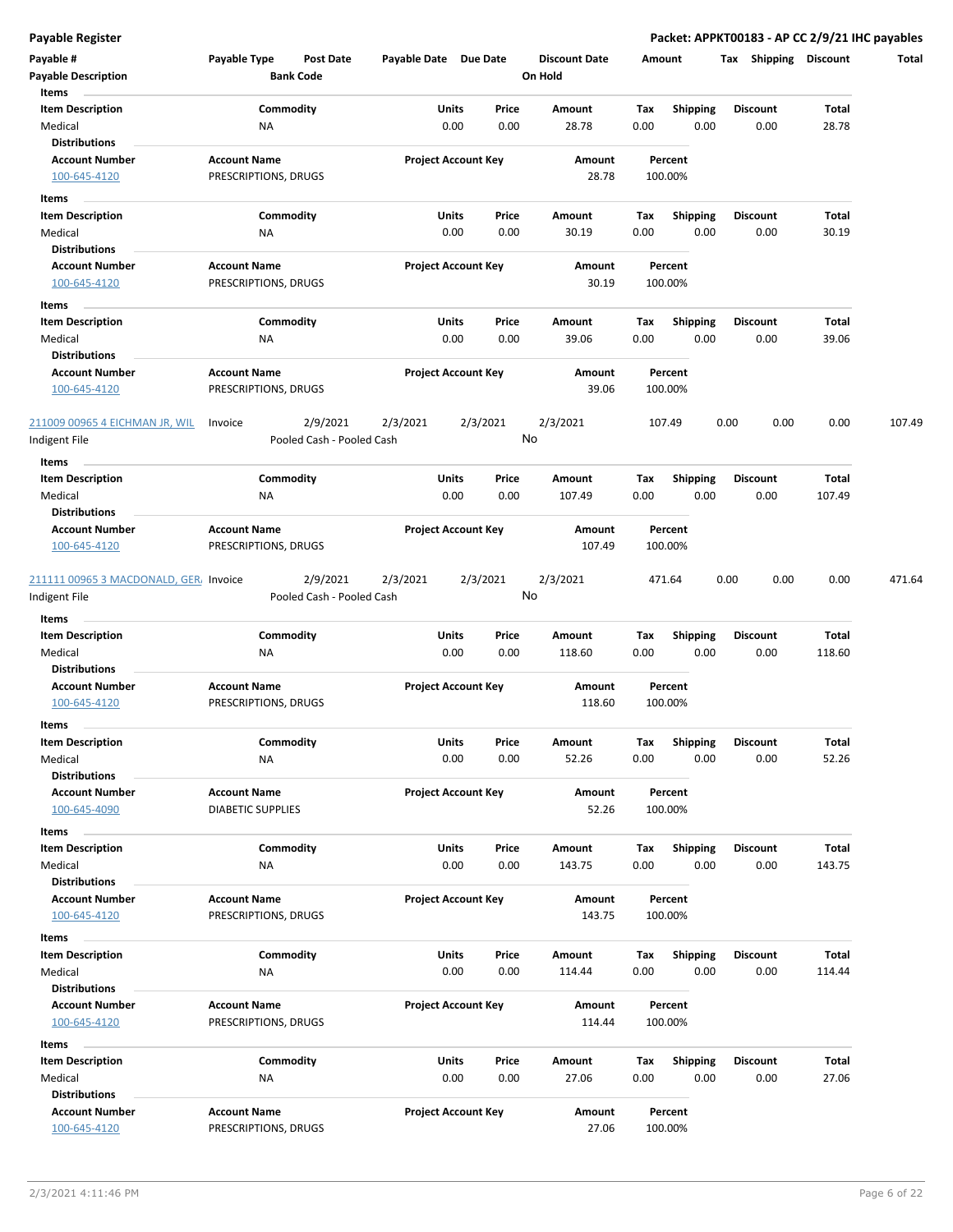| <b>Payable Register</b>                       |                                                      |                            |                            |                                 |                    |                         | Packet: APPKT00183 - AP CC 2/9/21 IHC payables |                      |        |
|-----------------------------------------------|------------------------------------------------------|----------------------------|----------------------------|---------------------------------|--------------------|-------------------------|------------------------------------------------|----------------------|--------|
| Payable #<br><b>Payable Description</b>       | Payable Type<br><b>Post Date</b><br><b>Bank Code</b> | Payable Date Due Date      |                            | <b>Discount Date</b><br>On Hold | Amount             |                         | Tax Shipping Discount                          |                      | Total  |
| Items<br><b>Item Description</b>              | Commodity                                            | Units                      | Price                      | Amount                          |                    | <b>Shipping</b>         | <b>Discount</b>                                | Total                |        |
| Medical                                       | NA                                                   | 0.00                       | 0.00                       | 15.53                           | Tax<br>0.00        | 0.00                    | 0.00                                           | 15.53                |        |
| <b>Distributions</b>                          |                                                      |                            |                            |                                 |                    |                         |                                                |                      |        |
| <b>Account Number</b>                         | <b>Account Name</b>                                  |                            | <b>Project Account Key</b> | Amount                          | Percent            |                         |                                                |                      |        |
| 100-645-4090                                  | <b>DIABETIC SUPPLIES</b>                             |                            |                            | 15.53                           | 100.00%            |                         |                                                |                      |        |
| 211216 00965 2 CLEMENT, EUGENE Invoice        | 2/9/2021                                             | 2/3/2021                   | 2/3/2021                   | 2/3/2021                        | 232.48             |                         | 0.00<br>0.00                                   | 0.00                 | 232.48 |
| Indigent File                                 | Pooled Cash - Pooled Cash                            |                            |                            | No                              |                    |                         |                                                |                      |        |
| Items                                         |                                                      |                            |                            |                                 |                    |                         |                                                |                      |        |
| <b>Item Description</b>                       | Commodity                                            | Units                      | Price                      | Amount                          | Tax                | <b>Shipping</b>         | <b>Discount</b>                                | Total                |        |
| Medical<br><b>Distributions</b>               | NA                                                   | 0.00                       | 0.00                       | 121.46                          | 0.00               | 0.00                    | 0.00                                           | 121.46               |        |
| <b>Account Number</b>                         | <b>Account Name</b>                                  | <b>Project Account Key</b> |                            | Amount                          | Percent            |                         |                                                |                      |        |
| 100-645-4120                                  | PRESCRIPTIONS, DRUGS                                 |                            |                            | 121.46                          | 100.00%            |                         |                                                |                      |        |
| Items                                         |                                                      |                            |                            |                                 |                    |                         |                                                |                      |        |
| <b>Item Description</b>                       | Commodity                                            | Units                      | Price                      | Amount                          | Tax                | <b>Shipping</b>         | <b>Discount</b>                                | Total                |        |
| Medical                                       | NA                                                   | 0.00                       | 0.00                       | 111.02                          | 0.00               | 0.00                    | 0.00                                           | 111.02               |        |
| <b>Distributions</b><br><b>Account Number</b> | <b>Account Name</b>                                  |                            | <b>Project Account Key</b> | Amount                          | Percent            |                         |                                                |                      |        |
| 100-645-4120                                  | PRESCRIPTIONS, DRUGS                                 |                            |                            | 111.02                          | 100.00%            |                         |                                                |                      |        |
| 930026 00965 78 ROBERTS, MELIS                | 2/9/2021<br>Invoice                                  | 2/3/2021                   | 2/3/2021                   | 2/3/2021                        | 310.93             |                         | 0.00<br>0.00                                   | 0.00                 | 310.93 |
| Indigent File                                 | Pooled Cash - Pooled Cash                            |                            |                            | No                              |                    |                         |                                                |                      |        |
| Items                                         |                                                      |                            |                            |                                 |                    |                         |                                                |                      |        |
| <b>Item Description</b>                       | Commodity                                            | Units                      | Price                      | Amount                          | Tax                | <b>Shipping</b>         | <b>Discount</b>                                | Total                |        |
| Medical<br><b>Distributions</b>               | NA                                                   | 0.00                       | 0.00                       | 57.61                           | 0.00               | 0.00                    | 0.00                                           | 57.61                |        |
| <b>Account Number</b>                         | <b>Account Name</b>                                  |                            | <b>Project Account Key</b> | Amount                          | Percent            |                         |                                                |                      |        |
| 100-645-4120                                  | PRESCRIPTIONS, DRUGS                                 |                            |                            | 57.61                           | 100.00%            |                         |                                                |                      |        |
| Items                                         |                                                      |                            |                            |                                 |                    |                         |                                                |                      |        |
| <b>Item Description</b>                       | Commodity                                            | Units                      | Price                      | Amount                          | Tax                | <b>Shipping</b>         | <b>Discount</b>                                | Total                |        |
| Medical                                       | NA                                                   | 0.00                       | 0.00                       | 137.80                          | 0.00               | 0.00                    | 0.00                                           | 137.80               |        |
| <b>Distributions</b>                          |                                                      |                            |                            |                                 |                    |                         |                                                |                      |        |
| <b>Account Number</b><br>100-645-4090         | <b>Account Name</b><br><b>DIABETIC SUPPLIES</b>      |                            | <b>Project Account Key</b> | Amount<br>137.80                | Percent<br>100.00% |                         |                                                |                      |        |
| ltems                                         |                                                      |                            |                            |                                 |                    |                         |                                                |                      |        |
| <b>Item Description</b>                       | Commodity                                            | Units                      | Price                      | Amount                          | Tax                | Shipping                | <b>Discount</b>                                | Total                |        |
| Medical                                       | NA                                                   | 0.00                       | 0.00                       | 12.07                           | 0.00               | 0.00                    | 0.00                                           | 12.07                |        |
| <b>Distributions</b>                          |                                                      |                            |                            |                                 |                    |                         |                                                |                      |        |
| <b>Account Number</b>                         | <b>Account Name</b>                                  |                            | <b>Project Account Key</b> | Amount                          | Percent            |                         |                                                |                      |        |
| 100-645-4090                                  | <b>DIABETIC SUPPLIES</b>                             |                            |                            | 12.07                           | 100.00%            |                         |                                                |                      |        |
| Items                                         |                                                      |                            |                            |                                 |                    |                         |                                                |                      |        |
| <b>Item Description</b>                       | Commodity                                            | Units                      | Price                      | Amount                          | Tax                | Shipping                | <b>Discount</b>                                | Total                |        |
| Medical                                       | NA                                                   | 0.00                       | 0.00                       | 19.33                           | 0.00               | 0.00                    | 0.00                                           | 19.33                |        |
| <b>Distributions</b>                          |                                                      |                            | <b>Project Account Key</b> |                                 |                    |                         |                                                |                      |        |
| <b>Account Number</b><br>100-645-4120         | <b>Account Name</b><br>PRESCRIPTIONS, DRUGS          |                            |                            | Amount<br>19.33                 | Percent<br>100.00% |                         |                                                |                      |        |
|                                               |                                                      |                            |                            |                                 |                    |                         |                                                |                      |        |
| Items                                         |                                                      |                            |                            |                                 |                    |                         |                                                |                      |        |
| <b>Item Description</b><br>Medical            | Commodity<br>NA                                      | Units<br>0.00              | Price<br>0.00              | Amount<br>84.12                 | Tax<br>0.00        | <b>Shipping</b><br>0.00 | <b>Discount</b><br>0.00                        | Total<br>84.12       |        |
| <b>Distributions</b>                          |                                                      |                            |                            |                                 |                    |                         |                                                |                      |        |
| <b>Account Number</b>                         | <b>Account Name</b>                                  |                            | <b>Project Account Key</b> | Amount                          | Percent            |                         |                                                |                      |        |
| 100-645-4120                                  | PRESCRIPTIONS, DRUGS                                 |                            |                            | 84.12                           | 100.00%            |                         |                                                |                      |        |
| Vendor: 01170 - GPS ANESTHESIA AND PAIN MGMT  |                                                      |                            |                            |                                 |                    |                         |                                                | <b>Vendor Total:</b> | 196.47 |
| 211114 01170 1 SCOTT, MARK BRI                | 2/9/2021<br>Invoice                                  | 2/3/2021                   | 2/3/2021                   | 2/3/2021                        | 55.06              |                         | 0.00<br>0.00                                   | 0.00                 | 55.06  |
| Indigent File                                 | Pooled Cash - Pooled Cash                            |                            |                            | No                              |                    |                         |                                                |                      |        |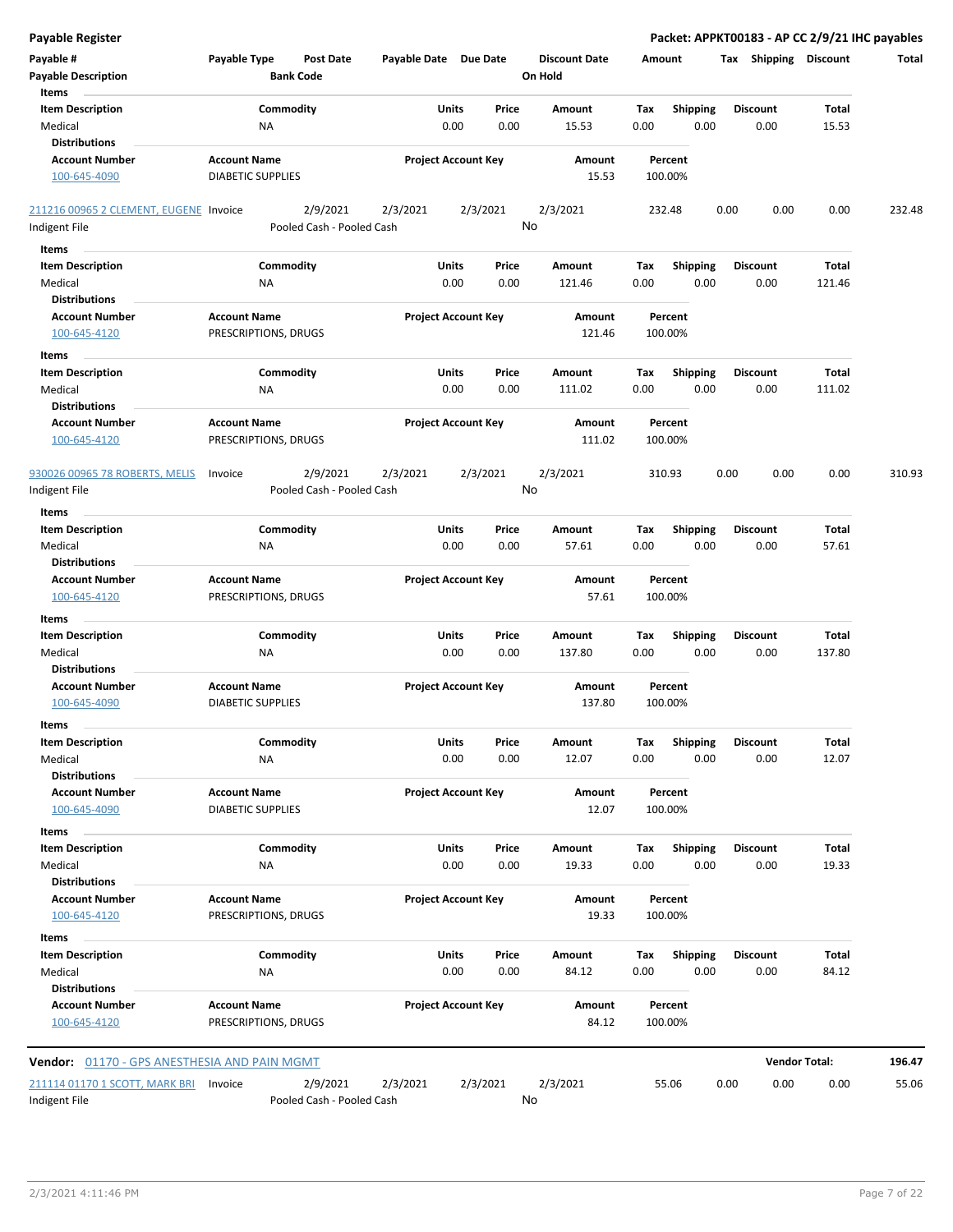| Payable Register                                        |                                                 |                                       |                            |               |                |                                 |             |                         |      |                         | Packet: APPKT00183 - AP CC 2/9/21 IHC payables |        |
|---------------------------------------------------------|-------------------------------------------------|---------------------------------------|----------------------------|---------------|----------------|---------------------------------|-------------|-------------------------|------|-------------------------|------------------------------------------------|--------|
| Payable #<br><b>Payable Description</b>                 | Payable Type                                    | <b>Post Date</b><br><b>Bank Code</b>  | Payable Date Due Date      |               |                | <b>Discount Date</b><br>On Hold | Amount      |                         |      | Tax Shipping Discount   |                                                | Total  |
| Items<br><b>Item Description</b>                        |                                                 | Commodity                             |                            | Units         | Price          | Amount                          | Tax         |                         |      | <b>Discount</b>         | <b>Total</b>                                   |        |
| Medical                                                 | ΝA                                              |                                       |                            | 0.00          | 0.00           | 55.06                           | 0.00        | <b>Shipping</b><br>0.00 |      | 0.00                    | 55.06                                          |        |
| <b>Distributions</b>                                    |                                                 |                                       |                            |               |                |                                 |             |                         |      |                         |                                                |        |
| <b>Account Number</b>                                   | <b>Account Name</b>                             |                                       | <b>Project Account Key</b> |               |                | Amount                          |             | Percent                 |      |                         |                                                |        |
| 100-645-4110                                            | PHYSICIAN, NON-EMERGENCY                        |                                       |                            |               |                | 55.06                           |             | 100.00%                 |      |                         |                                                |        |
| 211114 01170 2 SCOTT, MARK BRI                          | Invoice                                         | 2/9/2021                              | 2/3/2021                   |               | 2/3/2021       | 2/3/2021                        |             | 141.41                  | 0.00 | 0.00                    | 0.00                                           | 141.41 |
| Indigent File                                           |                                                 | Pooled Cash - Pooled Cash             |                            |               | No             |                                 |             |                         |      |                         |                                                |        |
| Items                                                   |                                                 |                                       |                            |               |                |                                 |             |                         |      |                         |                                                |        |
| <b>Item Description</b>                                 |                                                 | Commodity                             |                            | Units         | Price          | Amount                          | Tax         | <b>Shipping</b>         |      | <b>Discount</b>         | Total                                          |        |
| Medical                                                 | NA                                              |                                       |                            | 0.00          | 0.00           | 141.41                          | 0.00        | 0.00                    |      | 0.00                    | 141.41                                         |        |
| <b>Distributions</b>                                    |                                                 |                                       |                            |               |                |                                 |             |                         |      |                         |                                                |        |
| <b>Account Number</b><br>100-645-4110                   | <b>Account Name</b><br>PHYSICIAN, NON-EMERGENCY |                                       | <b>Project Account Key</b> |               |                | Amount<br>141.41                |             | Percent<br>100.00%      |      |                         |                                                |        |
| <b>Vendor: 01221 - HEALOGICS SPECIALTY PHYSICIANS</b>   |                                                 |                                       |                            |               |                |                                 |             |                         |      |                         | <b>Vendor Total:</b>                           | 51.45  |
| 180512 01221 13 NORTON, CAROL Invoice                   |                                                 | 2/9/2021                              | 2/3/2021                   |               | 2/3/2021       | 2/3/2021                        |             | 18.18                   | 0.00 | 0.00                    | 0.00                                           | 18.18  |
| Indigent File                                           |                                                 | Pooled Cash - Pooled Cash             |                            |               | No             |                                 |             |                         |      |                         |                                                |        |
| Items                                                   |                                                 |                                       |                            |               |                |                                 |             |                         |      |                         |                                                |        |
| <b>Item Description</b><br>Medical                      | ΝA                                              | Commodity                             |                            | Units<br>0.00 | Price<br>0.00  | Amount<br>18.18                 | Tax<br>0.00 | <b>Shipping</b><br>0.00 |      | <b>Discount</b><br>0.00 | Total<br>18.18                                 |        |
| <b>Distributions</b>                                    |                                                 |                                       |                            |               |                |                                 |             |                         |      |                         |                                                |        |
| <b>Account Number</b>                                   | <b>Account Name</b>                             |                                       | <b>Project Account Key</b> |               |                | Amount                          |             | Percent                 |      |                         |                                                |        |
| 100-645-4110                                            | PHYSICIAN, NON-EMERGENCY                        |                                       |                            |               |                | 18.18                           |             | 100.00%                 |      |                         |                                                |        |
| 180512 01221 14 NORTON, CAROL                           | Invoice                                         | 2/9/2021                              | 2/3/2021                   |               | 2/3/2021       | 2/3/2021                        |             | 33.27                   | 0.00 | 0.00                    | 0.00                                           | 33.27  |
| Indigent File                                           |                                                 | Pooled Cash - Pooled Cash             |                            |               | No             |                                 |             |                         |      |                         |                                                |        |
| Items                                                   |                                                 |                                       |                            |               |                |                                 |             |                         |      |                         |                                                |        |
| <b>Item Description</b>                                 |                                                 | Commodity                             |                            | Units         | Price          | Amount                          | Tax         | <b>Shipping</b>         |      | <b>Discount</b>         | Total                                          |        |
| Medical                                                 | <b>NA</b>                                       |                                       |                            | 0.00          | 0.00           | 33.27                           | 0.00        | 0.00                    |      | 0.00                    | 33.27                                          |        |
| Distributions                                           |                                                 |                                       |                            |               |                |                                 |             |                         |      |                         |                                                |        |
| <b>Account Number</b><br>100-645-4110                   | <b>Account Name</b><br>PHYSICIAN, NON-EMERGENCY |                                       | <b>Project Account Key</b> |               |                | Amount<br>33.27                 |             | Percent<br>100.00%      |      |                         |                                                |        |
| Vendor: 01107 - HUNT REGIONAL MEDICAL CENTER            |                                                 |                                       |                            |               |                |                                 |             |                         |      |                         | <b>Vendor Total:</b>                           | 669.92 |
| 211006 01107 4 MOOMJIAN, KAI O Invoice<br>Indigent File |                                                 | 2/9/2021<br>Pooled Cash - Pooled Cash | 2/3/2021                   |               | 2/3/2021<br>No | 2/3/2021                        |             | 669.92                  | 0.00 | 0.00                    | 0.00                                           | 669.92 |
| Items<br><b>Item Description</b>                        |                                                 | Commodity                             |                            | Units         |                | Amount                          |             | Shipping                |      | <b>Discount</b>         | Total                                          |        |
| Medical                                                 | NA                                              |                                       |                            | 0.00          | Price<br>0.00  | 669.92                          | Tax<br>0.00 | 0.00                    |      | 0.00                    | 669.92                                         |        |
| <b>Distributions</b>                                    |                                                 |                                       |                            |               |                |                                 |             |                         |      |                         |                                                |        |
| <b>Account Number</b>                                   | <b>Account Name</b>                             |                                       | <b>Project Account Key</b> |               |                | Amount                          |             | Percent                 |      |                         |                                                |        |
| 100-645-4140                                            | HOSPITAL, OUTPATIENT                            |                                       |                            |               |                | 669.92                          |             | 100.00%                 |      |                         |                                                |        |
| Vendor: 00510 - LABORATORY CORP. OF AMERICA             |                                                 |                                       |                            |               |                |                                 |             |                         |      |                         | <b>Vendor Total:</b>                           | 89.26  |
| 201205 00510 1 LOYA, SHANNON D Invoice                  |                                                 | 2/9/2021                              | 2/3/2021                   |               | 2/3/2021       | 2/3/2021                        |             | 62.91                   | 0.00 | 0.00                    | 0.00                                           | 62.91  |
| Indigent File                                           |                                                 | Pooled Cash - Pooled Cash             |                            |               | No             |                                 |             |                         |      |                         |                                                |        |
| Items                                                   |                                                 |                                       |                            |               |                |                                 |             |                         |      |                         |                                                |        |
| <b>Item Description</b>                                 |                                                 | Commodity                             |                            | Units         | Price          | Amount                          | Tax         | <b>Shipping</b>         |      | <b>Discount</b>         | Total                                          |        |
| Medical                                                 | ΝA                                              |                                       |                            | 0.00          | 0.00           | 31.13                           | 0.00        | 0.00                    |      | 0.00                    | 31.13                                          |        |
| <b>Distributions</b>                                    |                                                 |                                       |                            |               |                |                                 |             |                         |      |                         |                                                |        |
| <b>Account Number</b><br>100-645-4150                   | <b>Account Name</b><br>LABORATORY/X-RAY         |                                       | <b>Project Account Key</b> |               |                | Amount<br>31.13                 |             | Percent<br>100.00%      |      |                         |                                                |        |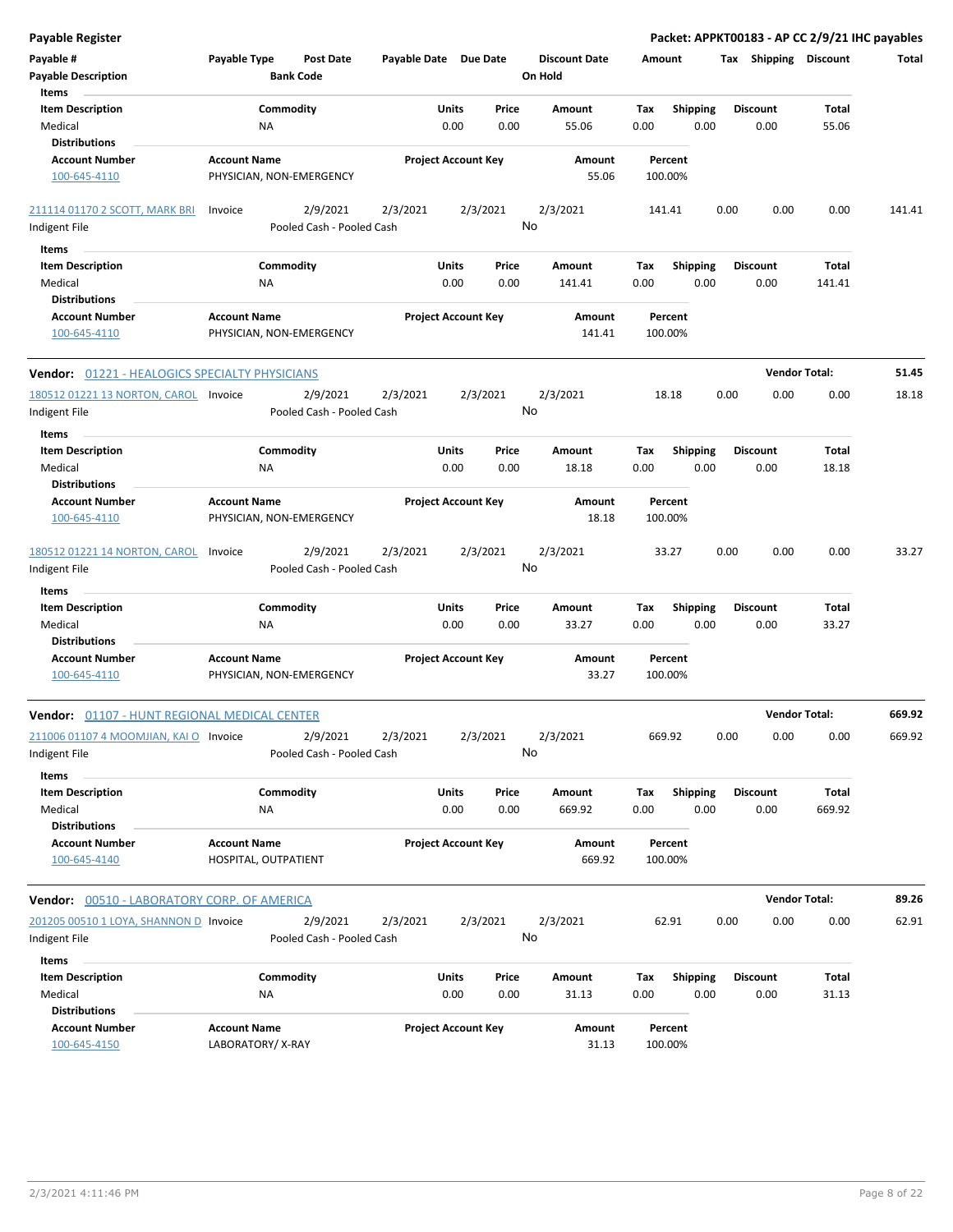| Payable #                                            | Payable Type             | <b>Post Date</b>          | Payable Date Due Date |                            |          | <b>Discount Date</b> | Amount |                 | Shipping<br>Tax | <b>Discount</b>      | Total  |
|------------------------------------------------------|--------------------------|---------------------------|-----------------------|----------------------------|----------|----------------------|--------|-----------------|-----------------|----------------------|--------|
| <b>Payable Description</b>                           |                          | <b>Bank Code</b>          |                       |                            |          | On Hold              |        |                 |                 |                      |        |
| Items                                                |                          |                           |                       |                            |          |                      |        |                 |                 |                      |        |
| <b>Item Description</b>                              |                          | Commodity                 |                       | Units                      | Price    | Amount               | Tax    | <b>Shipping</b> | <b>Discount</b> | Total                |        |
| Medical                                              | NA                       |                           |                       | 0.00                       | 0.00     | 12.50                | 0.00   | 0.00            | 0.00            | 12.50                |        |
| <b>Distributions</b>                                 |                          |                           |                       |                            |          |                      |        |                 |                 |                      |        |
| <b>Account Number</b>                                | <b>Account Name</b>      |                           |                       | <b>Project Account Key</b> |          | Amount               |        | Percent         |                 |                      |        |
| 100-645-4150                                         | LABORATORY/X-RAY         |                           |                       |                            |          | 12.50                |        | 100.00%         |                 |                      |        |
| Items                                                |                          |                           |                       |                            |          |                      |        |                 |                 |                      |        |
| <b>Item Description</b>                              |                          | Commodity                 |                       | Units                      | Price    | Amount               | Тах    | <b>Shipping</b> | <b>Discount</b> | Total                |        |
| Medical                                              | NA                       |                           |                       | 0.00                       | 0.00     | 5.39                 | 0.00   | 0.00            | 0.00            | 5.39                 |        |
| <b>Distributions</b>                                 |                          |                           |                       |                            |          |                      |        |                 |                 |                      |        |
| <b>Account Number</b>                                | <b>Account Name</b>      |                           |                       | <b>Project Account Key</b> |          | Amount               |        | Percent         |                 |                      |        |
| 100-645-4150                                         | LABORATORY/X-RAY         |                           |                       |                            |          | 5.39                 |        | 100.00%         |                 |                      |        |
|                                                      |                          |                           |                       |                            |          |                      |        |                 |                 |                      |        |
| Items<br><b>Item Description</b>                     |                          | Commodity                 |                       | Units                      | Price    | Amount               | Tax    | <b>Shipping</b> | <b>Discount</b> | Total                |        |
| Medical                                              | NA                       |                           |                       | 0.00                       | 0.00     | 4.83                 | 0.00   | 0.00            | 0.00            | 4.83                 |        |
| <b>Distributions</b>                                 |                          |                           |                       |                            |          |                      |        |                 |                 |                      |        |
| <b>Account Number</b>                                | <b>Account Name</b>      |                           |                       | <b>Project Account Key</b> |          | Amount               |        | Percent         |                 |                      |        |
| 100-645-4150                                         | LABORATORY/X-RAY         |                           |                       |                            |          | 4.83                 |        | 100.00%         |                 |                      |        |
|                                                      |                          |                           |                       |                            |          |                      |        |                 |                 |                      |        |
| Items                                                |                          |                           |                       |                            |          |                      |        |                 |                 |                      |        |
| <b>Item Description</b>                              |                          | Commodity                 |                       | Units                      | Price    | Amount               | Tax    | <b>Shipping</b> | Discount        | <b>Total</b>         |        |
| Medical                                              | ΝA                       |                           |                       | 0.00                       | 0.00     | 9.06                 | 0.00   | 0.00            | 0.00            | 9.06                 |        |
| <b>Distributions</b>                                 |                          |                           |                       |                            |          |                      |        |                 |                 |                      |        |
| <b>Account Number</b>                                | <b>Account Name</b>      |                           |                       | <b>Project Account Key</b> |          | Amount               |        | Percent         |                 |                      |        |
| 100-645-4150                                         | LABORATORY/X-RAY         |                           |                       |                            |          | 9.06                 |        | 100.00%         |                 |                      |        |
|                                                      |                          |                           |                       |                            |          |                      |        |                 |                 |                      |        |
| 210902 00510 1 TAYLOR, MICHAEL                       | Invoice                  | 2/9/2021                  | 2/3/2021              |                            | 2/3/2021 | 2/3/2021             |        | 22.36           | 0.00<br>0.00    | 0.00                 | 22.36  |
| Indigent File                                        |                          | Pooled Cash - Pooled Cash |                       |                            |          | No                   |        |                 |                 |                      |        |
| Items                                                |                          |                           |                       |                            |          |                      |        |                 |                 |                      |        |
| <b>Item Description</b>                              |                          | Commodity                 |                       | Units                      | Price    | Amount               | Tax    | <b>Shipping</b> | <b>Discount</b> | Total                |        |
| Medical                                              | NA                       |                           |                       | 0.00                       | 0.00     | 9.86                 | 0.00   | 0.00            | 0.00            | 9.86                 |        |
| <b>Distributions</b>                                 |                          |                           |                       |                            |          |                      |        |                 |                 |                      |        |
| <b>Account Number</b>                                | <b>Account Name</b>      |                           |                       | <b>Project Account Key</b> |          | Amount               |        | Percent         |                 |                      |        |
| 100-645-4150                                         | LABORATORY/X-RAY         |                           |                       |                            |          | 9.86                 |        | 100.00%         |                 |                      |        |
| Items                                                |                          |                           |                       |                            |          |                      |        |                 |                 |                      |        |
| <b>Item Description</b>                              |                          | Commodity                 |                       | Units                      | Price    | Amount               | Tax    | <b>Shipping</b> | <b>Discount</b> | Total                |        |
| Medical                                              | NA                       |                           |                       | 0.00                       | 0.00     | 12.50                | 0.00   | 0.00            | 0.00            | 12.50                |        |
| <b>Distributions</b>                                 |                          |                           |                       |                            |          |                      |        |                 |                 |                      |        |
| <b>Account Number</b>                                | <b>Account Name</b>      |                           |                       | <b>Project Account Key</b> |          | Amount               |        | Percent         |                 |                      |        |
| 100-645-4150                                         | LABORATORY/X-RAY         |                           |                       |                            |          | 12.50                |        | 100.00%         |                 |                      |        |
|                                                      |                          |                           |                       |                            |          |                      |        |                 |                 |                      |        |
| 930026 00510 2 ROBERTS, MELISS                       | Invoice                  | 2/9/2021                  | 2/3/2021              |                            | 2/3/2021 | 2/3/2021             |        | 3.99            | 0.00<br>0.00    | 0.00                 | 3.99   |
| Indigent File                                        |                          | Pooled Cash - Pooled Cash |                       |                            |          | No                   |        |                 |                 |                      |        |
| Items                                                |                          |                           |                       |                            |          |                      |        |                 |                 |                      |        |
| <b>Item Description</b>                              |                          | Commodity                 |                       | <b>Units</b>               | Price    | Amount               | Tax    | Shipping        | <b>Discount</b> | <b>Total</b>         |        |
| Medical                                              | ΝA                       |                           |                       | 0.00                       | 0.00     | 3.99                 | 0.00   | 0.00            | 0.00            | 3.99                 |        |
| <b>Distributions</b>                                 |                          |                           |                       |                            |          |                      |        |                 |                 |                      |        |
| <b>Account Number</b>                                | <b>Account Name</b>      |                           |                       | <b>Project Account Key</b> |          | Amount               |        | Percent         |                 |                      |        |
| 100-645-4150                                         | LABORATORY/X-RAY         |                           |                       |                            |          | 3.99                 |        | 100.00%         |                 |                      |        |
|                                                      |                          |                           |                       |                            |          |                      |        |                 |                 |                      |        |
| Vendor: 01231 - North Texas Comprehensive Cardiology |                          |                           |                       |                            |          |                      |        |                 |                 | <b>Vendor Total:</b> | 246.09 |
|                                                      |                          |                           |                       |                            |          |                      |        |                 |                 |                      |        |
| 130819 01231 1 PLESS, HELEN ED                       | Invoice                  | 2/9/2021                  | 2/3/2021              |                            | 2/3/2021 | 2/3/2021             |        | 97.03           | 0.00<br>0.00    | 0.00                 | 97.03  |
| Indigent File                                        |                          | Pooled Cash - Pooled Cash |                       |                            |          | No                   |        |                 |                 |                      |        |
| Items                                                |                          |                           |                       |                            |          |                      |        |                 |                 |                      |        |
| <b>Item Description</b>                              |                          | Commodity                 |                       | Units                      | Price    | Amount               | Tax    | <b>Shipping</b> | <b>Discount</b> | Total                |        |
| Medical                                              | NA                       |                           |                       | 0.00                       | 0.00     | 97.03                | 0.00   | 0.00            | 0.00            | 97.03                |        |
| <b>Distributions</b>                                 |                          |                           |                       |                            |          |                      |        |                 |                 |                      |        |
| <b>Account Number</b>                                | <b>Account Name</b>      |                           |                       | <b>Project Account Key</b> |          | Amount               |        | Percent         |                 |                      |        |
| 100-645-4110                                         | PHYSICIAN, NON-EMERGENCY |                           |                       |                            |          | 97.03                |        | 100.00%         |                 |                      |        |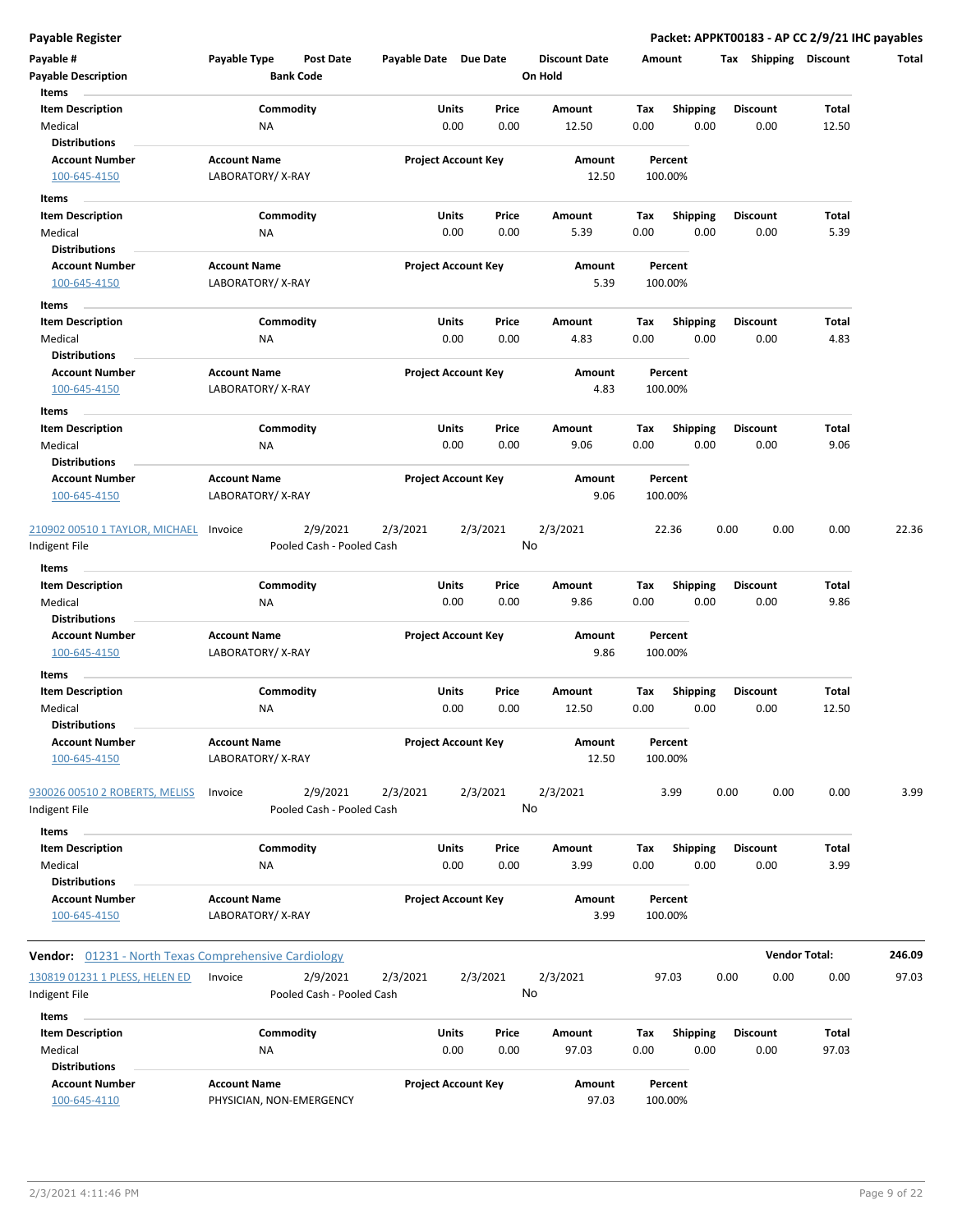| <b>Payable Register</b>                 |                     |                          |                           |              |                            |                 |          |                      |             |                    |                         |      |                         |                      | Packet: APPKT00183 - AP CC 2/9/21 IHC payables |
|-----------------------------------------|---------------------|--------------------------|---------------------------|--------------|----------------------------|-----------------|----------|----------------------|-------------|--------------------|-------------------------|------|-------------------------|----------------------|------------------------------------------------|
| Payable #<br><b>Payable Description</b> | Payable Type        | <b>Bank Code</b>         | <b>Post Date</b>          | Payable Date |                            | <b>Due Date</b> | On Hold  | <b>Discount Date</b> |             | Amount             |                         |      | Tax Shipping Discount   |                      | Total                                          |
| 130819 01231 2 PLESS, HELEN ED          | Invoice             |                          | 2/9/2021                  | 2/3/2021     |                            | 2/3/2021        | 2/3/2021 |                      |             | 46.73              |                         | 0.00 | 0.00                    | 0.00                 | 46.73                                          |
| Indigent File                           |                     |                          | Pooled Cash - Pooled Cash |              |                            |                 | No       |                      |             |                    |                         |      |                         |                      |                                                |
| Items                                   |                     |                          |                           |              |                            |                 |          |                      |             |                    |                         |      |                         |                      |                                                |
| <b>Item Description</b>                 |                     | Commodity                |                           |              | Units                      | Price           |          | Amount               | Tax         | <b>Shipping</b>    |                         |      | <b>Discount</b>         | Total                |                                                |
| Medical                                 |                     | NA                       |                           |              | 0.00                       | 0.00            |          | 46.73                | 0.00        |                    | 0.00                    |      | 0.00                    | 46.73                |                                                |
| <b>Distributions</b>                    |                     |                          |                           |              |                            |                 |          |                      |             |                    |                         |      |                         |                      |                                                |
| <b>Account Number</b>                   | <b>Account Name</b> |                          |                           |              | <b>Project Account Key</b> |                 |          | Amount               |             | Percent            |                         |      |                         |                      |                                                |
| 100-645-4110                            |                     | PHYSICIAN, NON-EMERGENCY |                           |              |                            |                 |          | 46.73                |             | 100.00%            |                         |      |                         |                      |                                                |
| 211217 01231 4 BOWEN, RONALD L Invoice  |                     |                          | 2/9/2021                  | 2/3/2021     |                            | 2/3/2021        | 2/3/2021 |                      |             | 55.60              |                         | 0.00 | 0.00                    | 0.00                 | 55.60                                          |
| Indigent File                           |                     |                          | Pooled Cash - Pooled Cash |              |                            |                 | No       |                      |             |                    |                         |      |                         |                      |                                                |
| Items                                   |                     |                          |                           |              |                            |                 |          |                      |             |                    |                         |      |                         |                      |                                                |
| <b>Item Description</b>                 |                     | Commodity                |                           |              | Units                      | Price           |          | Amount               | Tax         | <b>Shipping</b>    |                         |      | <b>Discount</b>         | Total                |                                                |
| Medical                                 |                     | <b>NA</b>                |                           |              | 0.00                       | 0.00            |          | 55.60                | 0.00        |                    | 0.00                    |      | 0.00                    | 55.60                |                                                |
| <b>Distributions</b>                    |                     |                          |                           |              |                            |                 |          |                      |             |                    |                         |      |                         |                      |                                                |
| <b>Account Number</b><br>100-645-4110   | <b>Account Name</b> | PHYSICIAN, NON-EMERGENCY |                           |              | <b>Project Account Key</b> |                 |          | Amount<br>55.60      |             | Percent<br>100.00% |                         |      |                         |                      |                                                |
| 211217 01231 5 BOWEN, RONALD L Invoice  |                     |                          | 2/9/2021                  | 2/3/2021     |                            | 2/3/2021        | 2/3/2021 |                      |             | 46.73              |                         | 0.00 | 0.00                    | 0.00                 | 46.73                                          |
| Indigent File                           |                     |                          | Pooled Cash - Pooled Cash |              |                            |                 | No       |                      |             |                    |                         |      |                         |                      |                                                |
|                                         |                     |                          |                           |              |                            |                 |          |                      |             |                    |                         |      |                         |                      |                                                |
| Items                                   |                     |                          |                           |              | Units                      | Price           |          | <b>Amount</b>        |             |                    |                         |      |                         | Total                |                                                |
| <b>Item Description</b><br>Medical      |                     | Commodity<br>ΝA          |                           |              | 0.00                       | 0.00            |          | 46.73                | Tax<br>0.00 |                    | <b>Shipping</b><br>0.00 |      | <b>Discount</b><br>0.00 | 46.73                |                                                |
| <b>Distributions</b>                    |                     |                          |                           |              |                            |                 |          |                      |             |                    |                         |      |                         |                      |                                                |
| <b>Account Number</b>                   | <b>Account Name</b> |                          |                           |              | <b>Project Account Key</b> |                 |          | Amount               |             | Percent            |                         |      |                         |                      |                                                |
| 100-645-4110                            |                     | PHYSICIAN, NON-EMERGENCY |                           |              |                            |                 |          | 46.73                |             | 100.00%            |                         |      |                         |                      |                                                |
|                                         |                     |                          |                           |              |                            |                 |          |                      |             |                    |                         |      |                         |                      |                                                |
| Vendor: 01171 - SHERMAN MD PROVIDER INC |                     |                          |                           |              |                            |                 |          |                      |             |                    |                         |      |                         | <b>Vendor Total:</b> | 301.09                                         |
| SO19234 01171 10 BROWN, ASHLEY Invoice  |                     |                          | 2/9/2021                  | 2/3/2021     |                            | 2/3/2021        | 2/3/2021 |                      |             | 33.27              |                         | 0.00 | 0.00                    | 0.00                 | 33.27                                          |
| Indigent File                           |                     |                          | Pooled Cash - Pooled Cash |              |                            |                 | No       |                      |             |                    |                         |      |                         |                      |                                                |
| Items                                   |                     |                          |                           |              |                            |                 |          |                      |             |                    |                         |      |                         |                      |                                                |
| <b>Item Description</b>                 |                     | Commodity                |                           |              | Units                      | Price           |          | <b>Amount</b>        | Tax         |                    | <b>Shipping</b>         |      | <b>Discount</b>         | Total                |                                                |
| Medical                                 |                     | ΝA                       |                           |              | 0.00                       | 0.00            |          | 33.27                | 0.00        |                    | 0.00                    |      | 0.00                    | 33.27                |                                                |
| <b>Distributions</b>                    |                     |                          |                           |              |                            |                 |          |                      |             |                    |                         |      |                         |                      |                                                |
| <b>Account Number</b>                   | <b>Account Name</b> |                          |                           |              | <b>Project Account Key</b> |                 |          | Amount               |             | Percent            |                         |      |                         |                      |                                                |
| 100-565-4050                            |                     | PRISONER MEDICAL         |                           |              |                            |                 |          | 33.27                |             | 100.00%            |                         |      |                         |                      |                                                |
| SO19234 01171 9 BROWN, ASHLEY Invoice   |                     |                          | 2/9/2021                  | 2/3/2021     |                            | 2/3/2021        | 2/3/2021 |                      |             | 64.42              |                         | 0.00 | 0.00                    | 0.00                 | 64.42                                          |
| Indigent File                           |                     |                          | Pooled Cash - Pooled Cash |              |                            |                 | No       |                      |             |                    |                         |      |                         |                      |                                                |
| Items                                   |                     |                          |                           |              |                            |                 |          |                      |             |                    |                         |      |                         |                      |                                                |
| <b>Item Description</b>                 |                     | Commodity                |                           |              | Units                      | Price           |          | Amount               | Tax         |                    | <b>Shipping</b>         |      | <b>Discount</b>         | Total                |                                                |
| Medical                                 |                     | <b>NA</b>                |                           |              | 0.00                       | 0.00            |          | 64.42                | 0.00        |                    | 0.00                    |      | 0.00                    | 64.42                |                                                |
| <b>Distributions</b>                    |                     |                          |                           |              |                            |                 |          |                      |             |                    |                         |      |                         |                      |                                                |
| <b>Account Number</b>                   | <b>Account Name</b> |                          |                           |              | <b>Project Account Key</b> |                 |          | Amount               |             | Percent            |                         |      |                         |                      |                                                |
| 100-565-4050                            |                     | PRISONER MEDICAL         |                           |              |                            |                 |          | 64.42                |             | 100.00%            |                         |      |                         |                      |                                                |
| SO39307 01171 10 KYLE, KAYLA            | Invoice             |                          | 2/9/2021                  | 2/3/2021     |                            | 2/3/2021        | 2/3/2021 |                      |             | 101.70             |                         | 0.00 | 0.00                    | 0.00                 | 101.70                                         |
| Indigent File                           |                     |                          | Pooled Cash - Pooled Cash |              |                            |                 | No       |                      |             |                    |                         |      |                         |                      |                                                |
| Items                                   |                     |                          |                           |              |                            |                 |          |                      |             |                    |                         |      |                         |                      |                                                |
| <b>Item Description</b>                 |                     | Commodity                |                           |              | Units                      | Price           |          | Amount               | Tax         | <b>Shipping</b>    |                         |      | <b>Discount</b>         | Total                |                                                |
| Medical                                 |                     | NA                       |                           |              | 0.00                       | 0.00            |          | 33.27                | 0.00        |                    | 0.00                    |      | 0.00                    | 33.27                |                                                |
| <b>Distributions</b>                    |                     |                          |                           |              |                            |                 |          |                      |             |                    |                         |      |                         |                      |                                                |
| <b>Account Number</b>                   | <b>Account Name</b> |                          |                           |              | <b>Project Account Key</b> |                 |          | Amount               |             | Percent            |                         |      |                         |                      |                                                |
| 100-565-4050                            |                     | PRISONER MEDICAL         |                           |              |                            |                 |          | 33.27                |             | 100.00%            |                         |      |                         |                      |                                                |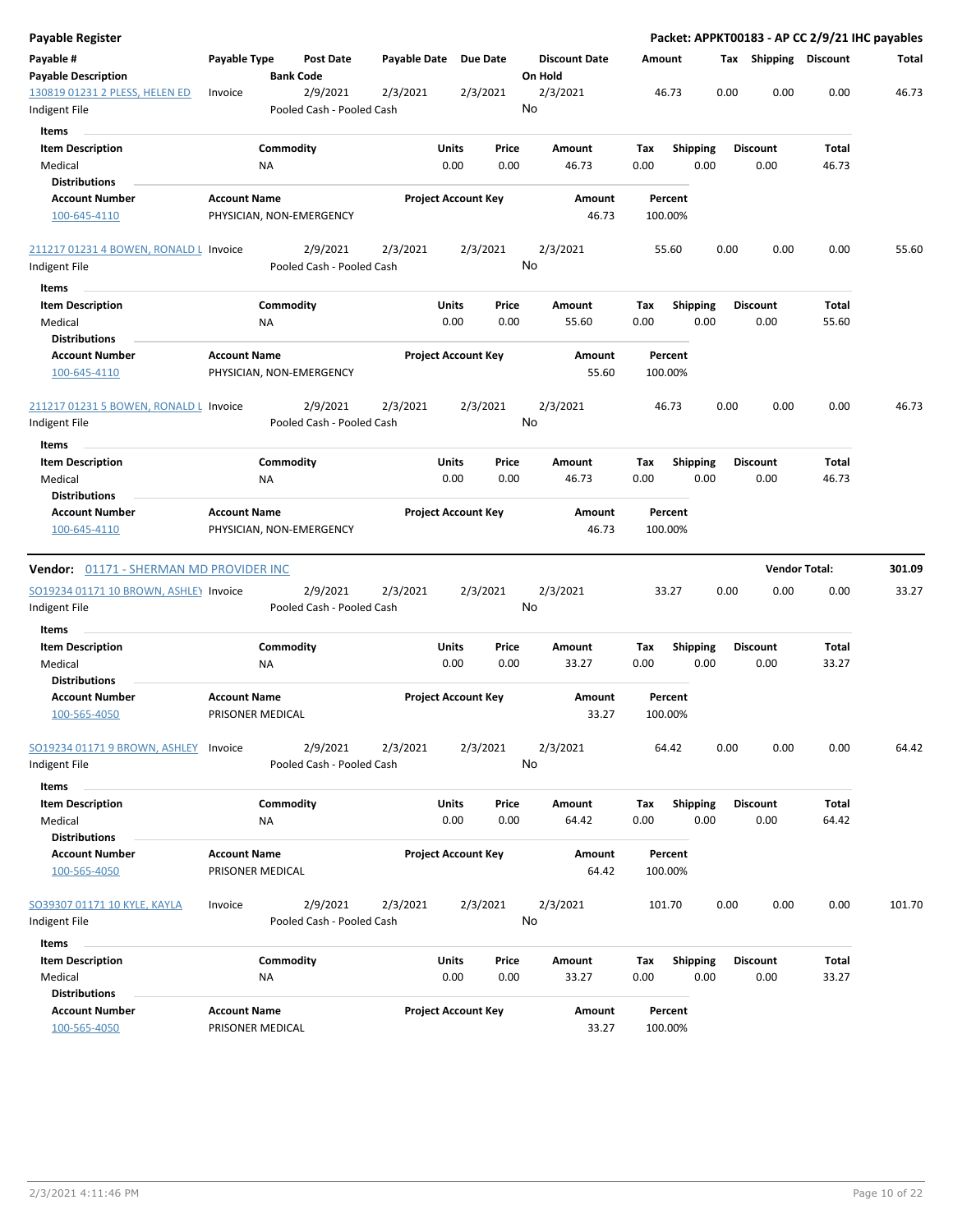| Payable Type<br><b>Post Date</b><br>Payable Date Due Date<br><b>Discount Date</b><br>Amount<br>Tax Shipping Discount<br>Total<br><b>Bank Code</b><br>On Hold<br>Items<br>Commodity<br><b>Item Description</b><br>Units<br>Price<br>Amount<br>Tax<br><b>Shipping</b><br><b>Discount</b><br>Total<br>Medical<br>0.00<br>0.00<br>0.00<br>0.00<br>0.00<br>68.43<br>ΝA<br>68.43<br><b>Distributions</b><br><b>Account Name</b><br><b>Project Account Key</b><br><b>Account Number</b><br>Amount<br>Percent<br>PRISONER MEDICAL<br>68.43<br>100-565-4050<br>100.00%<br>2/9/2021<br>2/3/2021<br>2/3/2021<br>2/3/2021<br>0.00<br>Invoice<br>101.70<br>0.00<br>0.00<br>101.70<br>No<br>Pooled Cash - Pooled Cash<br>Indigent File<br>Items<br><b>Item Description</b><br>Commodity<br>Units<br>Price<br>Amount<br>Tax<br><b>Shipping</b><br><b>Discount</b><br>Total<br>Medical<br>0.00<br>0.00<br>33.27<br>0.00<br>0.00<br>0.00<br>33.27<br>ΝA<br><b>Distributions</b><br><b>Account Name</b><br><b>Account Number</b><br><b>Project Account Key</b><br>Amount<br>Percent<br>PRISONER MEDICAL<br>33.27<br>100.00%<br>100-565-4050<br>Items<br>Commodity<br>Units<br>Price<br>Total<br><b>Item Description</b><br>Amount<br>Tax<br><b>Shipping</b><br><b>Discount</b><br>0.00<br>Medical<br>0.00<br>0.00<br>68.43<br>0.00<br>0.00<br>68.43<br>ΝA<br><b>Distributions</b><br><b>Account Name</b><br><b>Project Account Key</b><br><b>Account Number</b><br>Amount<br>Percent<br>PRISONER MEDICAL<br>68.43<br>100-565-4050<br>100.00%<br><b>Vendor Total:</b><br>21.91<br><b>Vendor: 00322 - SHERMAN RADIOLOGY ASSOCIATES</b><br>2/3/2021<br>0.00<br>0.00<br>2/9/2021<br>2/3/2021<br>2/3/2021<br>21.91<br>0.00<br>21.91<br>Invoice<br>No<br>Pooled Cash - Pooled Cash<br>Items<br>Commodity<br><b>Item Description</b><br>Units<br>Price<br>Amount<br>Tax<br><b>Shipping</b><br><b>Discount</b><br>Total<br>Medical<br>0.00<br>0.00<br>0.00<br>0.00<br>6.68<br>ΝA<br>6.68<br>0.00<br><b>Distributions</b><br><b>Account Name</b><br><b>Project Account Key</b><br><b>Account Number</b><br>Amount<br>Percent<br>6.68<br>100-645-4110<br>PHYSICIAN, NON-EMERGENCY<br>100.00%<br>Items<br>Commodity<br>Total<br><b>Item Description</b><br>Units<br>Price<br>Amount<br>Tax<br><b>Shipping</b><br><b>Discount</b><br>0.00<br>0.00<br>6.68<br>0.00<br>0.00<br>0.00<br>6.68<br>Medical<br>ΝA<br><b>Distributions</b><br><b>Project Account Key</b><br><b>Account Number</b><br><b>Account Name</b><br>Amount<br>Percent<br>100-645-4110<br>PHYSICIAN, NON-EMERGENCY<br>6.68<br>100.00%<br>Items<br><b>Item Description</b><br>Commodity<br>Units<br>Price<br><b>Shipping</b><br>Total<br>Amount<br>Tax<br><b>Discount</b><br>8.55<br>Medical<br>0.00<br>0.00<br>8.55<br>0.00<br>0.00<br>0.00<br>ΝA<br><b>Distributions</b><br><b>Account Number</b><br><b>Account Name</b><br><b>Project Account Key</b><br>Amount<br>Percent<br>PHYSICIAN, NON-EMERGENCY<br>8.55<br>100.00%<br>100-645-4110<br><b>Vendor Total:</b><br>950.00<br>Vendor: 00053 - SOUTHWEST MOBILE IMAGING, INC.<br>2/3/2021<br>SO04475 00053 2 TITSWORTH, MIC Invoice<br>2/9/2021<br>2/3/2021<br>2/3/2021<br>250.00<br>0.00<br>0.00<br>0.00<br>250.00<br>No<br>Pooled Cash - Pooled Cash<br>Items<br>Commodity<br>Units<br><b>Shipping</b><br><b>Total</b><br><b>Item Description</b><br>Price<br>Amount<br>Tax<br><b>Discount</b><br>Medical<br>0.00<br>0.00<br>0.00<br>NA<br>0.00<br>250.00<br>0.00<br>250.00<br><b>Distributions</b><br><b>Account Number</b><br><b>Account Name</b><br><b>Project Account Key</b><br>Amount<br>Percent<br>PRISONER MEDICAL<br>250.00<br>100.00%<br>100-565-4050<br>2/3/2021<br>2/9/2021<br>2/3/2021<br>2/3/2021<br>0.00<br>0.00<br>0.00<br>Invoice<br>175.00<br>175.00<br>No<br>Pooled Cash - Pooled Cash | <b>Payable Register</b>        |  |  | Packet: APPKT00183 - AP CC 2/9/21 IHC payables |  |
|------------------------------------------------------------------------------------------------------------------------------------------------------------------------------------------------------------------------------------------------------------------------------------------------------------------------------------------------------------------------------------------------------------------------------------------------------------------------------------------------------------------------------------------------------------------------------------------------------------------------------------------------------------------------------------------------------------------------------------------------------------------------------------------------------------------------------------------------------------------------------------------------------------------------------------------------------------------------------------------------------------------------------------------------------------------------------------------------------------------------------------------------------------------------------------------------------------------------------------------------------------------------------------------------------------------------------------------------------------------------------------------------------------------------------------------------------------------------------------------------------------------------------------------------------------------------------------------------------------------------------------------------------------------------------------------------------------------------------------------------------------------------------------------------------------------------------------------------------------------------------------------------------------------------------------------------------------------------------------------------------------------------------------------------------------------------------------------------------------------------------------------------------------------------------------------------------------------------------------------------------------------------------------------------------------------------------------------------------------------------------------------------------------------------------------------------------------------------------------------------------------------------------------------------------------------------------------------------------------------------------------------------------------------------------------------------------------------------------------------------------------------------------------------------------------------------------------------------------------------------------------------------------------------------------------------------------------------------------------------------------------------------------------------------------------------------------------------------------------------------------------------------------------------------------------------------------------------------------------------------------------------------------------------------------------------------------------------------------------------------------------------------------------------------------------------------------------------------------------------------------------------------------------------------------------------------------------------------------------------------------------------------------------------------------------------------------------------------------------------------------------------------------------------------|--------------------------------|--|--|------------------------------------------------|--|
|                                                                                                                                                                                                                                                                                                                                                                                                                                                                                                                                                                                                                                                                                                                                                                                                                                                                                                                                                                                                                                                                                                                                                                                                                                                                                                                                                                                                                                                                                                                                                                                                                                                                                                                                                                                                                                                                                                                                                                                                                                                                                                                                                                                                                                                                                                                                                                                                                                                                                                                                                                                                                                                                                                                                                                                                                                                                                                                                                                                                                                                                                                                                                                                                                                                                                                                                                                                                                                                                                                                                                                                                                                                                                                                                                                                                | Payable #                      |  |  |                                                |  |
|                                                                                                                                                                                                                                                                                                                                                                                                                                                                                                                                                                                                                                                                                                                                                                                                                                                                                                                                                                                                                                                                                                                                                                                                                                                                                                                                                                                                                                                                                                                                                                                                                                                                                                                                                                                                                                                                                                                                                                                                                                                                                                                                                                                                                                                                                                                                                                                                                                                                                                                                                                                                                                                                                                                                                                                                                                                                                                                                                                                                                                                                                                                                                                                                                                                                                                                                                                                                                                                                                                                                                                                                                                                                                                                                                                                                | <b>Payable Description</b>     |  |  |                                                |  |
|                                                                                                                                                                                                                                                                                                                                                                                                                                                                                                                                                                                                                                                                                                                                                                                                                                                                                                                                                                                                                                                                                                                                                                                                                                                                                                                                                                                                                                                                                                                                                                                                                                                                                                                                                                                                                                                                                                                                                                                                                                                                                                                                                                                                                                                                                                                                                                                                                                                                                                                                                                                                                                                                                                                                                                                                                                                                                                                                                                                                                                                                                                                                                                                                                                                                                                                                                                                                                                                                                                                                                                                                                                                                                                                                                                                                |                                |  |  |                                                |  |
|                                                                                                                                                                                                                                                                                                                                                                                                                                                                                                                                                                                                                                                                                                                                                                                                                                                                                                                                                                                                                                                                                                                                                                                                                                                                                                                                                                                                                                                                                                                                                                                                                                                                                                                                                                                                                                                                                                                                                                                                                                                                                                                                                                                                                                                                                                                                                                                                                                                                                                                                                                                                                                                                                                                                                                                                                                                                                                                                                                                                                                                                                                                                                                                                                                                                                                                                                                                                                                                                                                                                                                                                                                                                                                                                                                                                |                                |  |  |                                                |  |
|                                                                                                                                                                                                                                                                                                                                                                                                                                                                                                                                                                                                                                                                                                                                                                                                                                                                                                                                                                                                                                                                                                                                                                                                                                                                                                                                                                                                                                                                                                                                                                                                                                                                                                                                                                                                                                                                                                                                                                                                                                                                                                                                                                                                                                                                                                                                                                                                                                                                                                                                                                                                                                                                                                                                                                                                                                                                                                                                                                                                                                                                                                                                                                                                                                                                                                                                                                                                                                                                                                                                                                                                                                                                                                                                                                                                |                                |  |  |                                                |  |
|                                                                                                                                                                                                                                                                                                                                                                                                                                                                                                                                                                                                                                                                                                                                                                                                                                                                                                                                                                                                                                                                                                                                                                                                                                                                                                                                                                                                                                                                                                                                                                                                                                                                                                                                                                                                                                                                                                                                                                                                                                                                                                                                                                                                                                                                                                                                                                                                                                                                                                                                                                                                                                                                                                                                                                                                                                                                                                                                                                                                                                                                                                                                                                                                                                                                                                                                                                                                                                                                                                                                                                                                                                                                                                                                                                                                |                                |  |  |                                                |  |
|                                                                                                                                                                                                                                                                                                                                                                                                                                                                                                                                                                                                                                                                                                                                                                                                                                                                                                                                                                                                                                                                                                                                                                                                                                                                                                                                                                                                                                                                                                                                                                                                                                                                                                                                                                                                                                                                                                                                                                                                                                                                                                                                                                                                                                                                                                                                                                                                                                                                                                                                                                                                                                                                                                                                                                                                                                                                                                                                                                                                                                                                                                                                                                                                                                                                                                                                                                                                                                                                                                                                                                                                                                                                                                                                                                                                |                                |  |  |                                                |  |
|                                                                                                                                                                                                                                                                                                                                                                                                                                                                                                                                                                                                                                                                                                                                                                                                                                                                                                                                                                                                                                                                                                                                                                                                                                                                                                                                                                                                                                                                                                                                                                                                                                                                                                                                                                                                                                                                                                                                                                                                                                                                                                                                                                                                                                                                                                                                                                                                                                                                                                                                                                                                                                                                                                                                                                                                                                                                                                                                                                                                                                                                                                                                                                                                                                                                                                                                                                                                                                                                                                                                                                                                                                                                                                                                                                                                |                                |  |  |                                                |  |
|                                                                                                                                                                                                                                                                                                                                                                                                                                                                                                                                                                                                                                                                                                                                                                                                                                                                                                                                                                                                                                                                                                                                                                                                                                                                                                                                                                                                                                                                                                                                                                                                                                                                                                                                                                                                                                                                                                                                                                                                                                                                                                                                                                                                                                                                                                                                                                                                                                                                                                                                                                                                                                                                                                                                                                                                                                                                                                                                                                                                                                                                                                                                                                                                                                                                                                                                                                                                                                                                                                                                                                                                                                                                                                                                                                                                | SO39307 01171 9 KYLE, KAYLA    |  |  |                                                |  |
|                                                                                                                                                                                                                                                                                                                                                                                                                                                                                                                                                                                                                                                                                                                                                                                                                                                                                                                                                                                                                                                                                                                                                                                                                                                                                                                                                                                                                                                                                                                                                                                                                                                                                                                                                                                                                                                                                                                                                                                                                                                                                                                                                                                                                                                                                                                                                                                                                                                                                                                                                                                                                                                                                                                                                                                                                                                                                                                                                                                                                                                                                                                                                                                                                                                                                                                                                                                                                                                                                                                                                                                                                                                                                                                                                                                                |                                |  |  |                                                |  |
|                                                                                                                                                                                                                                                                                                                                                                                                                                                                                                                                                                                                                                                                                                                                                                                                                                                                                                                                                                                                                                                                                                                                                                                                                                                                                                                                                                                                                                                                                                                                                                                                                                                                                                                                                                                                                                                                                                                                                                                                                                                                                                                                                                                                                                                                                                                                                                                                                                                                                                                                                                                                                                                                                                                                                                                                                                                                                                                                                                                                                                                                                                                                                                                                                                                                                                                                                                                                                                                                                                                                                                                                                                                                                                                                                                                                |                                |  |  |                                                |  |
|                                                                                                                                                                                                                                                                                                                                                                                                                                                                                                                                                                                                                                                                                                                                                                                                                                                                                                                                                                                                                                                                                                                                                                                                                                                                                                                                                                                                                                                                                                                                                                                                                                                                                                                                                                                                                                                                                                                                                                                                                                                                                                                                                                                                                                                                                                                                                                                                                                                                                                                                                                                                                                                                                                                                                                                                                                                                                                                                                                                                                                                                                                                                                                                                                                                                                                                                                                                                                                                                                                                                                                                                                                                                                                                                                                                                |                                |  |  |                                                |  |
|                                                                                                                                                                                                                                                                                                                                                                                                                                                                                                                                                                                                                                                                                                                                                                                                                                                                                                                                                                                                                                                                                                                                                                                                                                                                                                                                                                                                                                                                                                                                                                                                                                                                                                                                                                                                                                                                                                                                                                                                                                                                                                                                                                                                                                                                                                                                                                                                                                                                                                                                                                                                                                                                                                                                                                                                                                                                                                                                                                                                                                                                                                                                                                                                                                                                                                                                                                                                                                                                                                                                                                                                                                                                                                                                                                                                |                                |  |  |                                                |  |
|                                                                                                                                                                                                                                                                                                                                                                                                                                                                                                                                                                                                                                                                                                                                                                                                                                                                                                                                                                                                                                                                                                                                                                                                                                                                                                                                                                                                                                                                                                                                                                                                                                                                                                                                                                                                                                                                                                                                                                                                                                                                                                                                                                                                                                                                                                                                                                                                                                                                                                                                                                                                                                                                                                                                                                                                                                                                                                                                                                                                                                                                                                                                                                                                                                                                                                                                                                                                                                                                                                                                                                                                                                                                                                                                                                                                |                                |  |  |                                                |  |
|                                                                                                                                                                                                                                                                                                                                                                                                                                                                                                                                                                                                                                                                                                                                                                                                                                                                                                                                                                                                                                                                                                                                                                                                                                                                                                                                                                                                                                                                                                                                                                                                                                                                                                                                                                                                                                                                                                                                                                                                                                                                                                                                                                                                                                                                                                                                                                                                                                                                                                                                                                                                                                                                                                                                                                                                                                                                                                                                                                                                                                                                                                                                                                                                                                                                                                                                                                                                                                                                                                                                                                                                                                                                                                                                                                                                |                                |  |  |                                                |  |
|                                                                                                                                                                                                                                                                                                                                                                                                                                                                                                                                                                                                                                                                                                                                                                                                                                                                                                                                                                                                                                                                                                                                                                                                                                                                                                                                                                                                                                                                                                                                                                                                                                                                                                                                                                                                                                                                                                                                                                                                                                                                                                                                                                                                                                                                                                                                                                                                                                                                                                                                                                                                                                                                                                                                                                                                                                                                                                                                                                                                                                                                                                                                                                                                                                                                                                                                                                                                                                                                                                                                                                                                                                                                                                                                                                                                |                                |  |  |                                                |  |
|                                                                                                                                                                                                                                                                                                                                                                                                                                                                                                                                                                                                                                                                                                                                                                                                                                                                                                                                                                                                                                                                                                                                                                                                                                                                                                                                                                                                                                                                                                                                                                                                                                                                                                                                                                                                                                                                                                                                                                                                                                                                                                                                                                                                                                                                                                                                                                                                                                                                                                                                                                                                                                                                                                                                                                                                                                                                                                                                                                                                                                                                                                                                                                                                                                                                                                                                                                                                                                                                                                                                                                                                                                                                                                                                                                                                |                                |  |  |                                                |  |
|                                                                                                                                                                                                                                                                                                                                                                                                                                                                                                                                                                                                                                                                                                                                                                                                                                                                                                                                                                                                                                                                                                                                                                                                                                                                                                                                                                                                                                                                                                                                                                                                                                                                                                                                                                                                                                                                                                                                                                                                                                                                                                                                                                                                                                                                                                                                                                                                                                                                                                                                                                                                                                                                                                                                                                                                                                                                                                                                                                                                                                                                                                                                                                                                                                                                                                                                                                                                                                                                                                                                                                                                                                                                                                                                                                                                |                                |  |  |                                                |  |
|                                                                                                                                                                                                                                                                                                                                                                                                                                                                                                                                                                                                                                                                                                                                                                                                                                                                                                                                                                                                                                                                                                                                                                                                                                                                                                                                                                                                                                                                                                                                                                                                                                                                                                                                                                                                                                                                                                                                                                                                                                                                                                                                                                                                                                                                                                                                                                                                                                                                                                                                                                                                                                                                                                                                                                                                                                                                                                                                                                                                                                                                                                                                                                                                                                                                                                                                                                                                                                                                                                                                                                                                                                                                                                                                                                                                |                                |  |  |                                                |  |
|                                                                                                                                                                                                                                                                                                                                                                                                                                                                                                                                                                                                                                                                                                                                                                                                                                                                                                                                                                                                                                                                                                                                                                                                                                                                                                                                                                                                                                                                                                                                                                                                                                                                                                                                                                                                                                                                                                                                                                                                                                                                                                                                                                                                                                                                                                                                                                                                                                                                                                                                                                                                                                                                                                                                                                                                                                                                                                                                                                                                                                                                                                                                                                                                                                                                                                                                                                                                                                                                                                                                                                                                                                                                                                                                                                                                |                                |  |  |                                                |  |
|                                                                                                                                                                                                                                                                                                                                                                                                                                                                                                                                                                                                                                                                                                                                                                                                                                                                                                                                                                                                                                                                                                                                                                                                                                                                                                                                                                                                                                                                                                                                                                                                                                                                                                                                                                                                                                                                                                                                                                                                                                                                                                                                                                                                                                                                                                                                                                                                                                                                                                                                                                                                                                                                                                                                                                                                                                                                                                                                                                                                                                                                                                                                                                                                                                                                                                                                                                                                                                                                                                                                                                                                                                                                                                                                                                                                |                                |  |  |                                                |  |
|                                                                                                                                                                                                                                                                                                                                                                                                                                                                                                                                                                                                                                                                                                                                                                                                                                                                                                                                                                                                                                                                                                                                                                                                                                                                                                                                                                                                                                                                                                                                                                                                                                                                                                                                                                                                                                                                                                                                                                                                                                                                                                                                                                                                                                                                                                                                                                                                                                                                                                                                                                                                                                                                                                                                                                                                                                                                                                                                                                                                                                                                                                                                                                                                                                                                                                                                                                                                                                                                                                                                                                                                                                                                                                                                                                                                |                                |  |  |                                                |  |
|                                                                                                                                                                                                                                                                                                                                                                                                                                                                                                                                                                                                                                                                                                                                                                                                                                                                                                                                                                                                                                                                                                                                                                                                                                                                                                                                                                                                                                                                                                                                                                                                                                                                                                                                                                                                                                                                                                                                                                                                                                                                                                                                                                                                                                                                                                                                                                                                                                                                                                                                                                                                                                                                                                                                                                                                                                                                                                                                                                                                                                                                                                                                                                                                                                                                                                                                                                                                                                                                                                                                                                                                                                                                                                                                                                                                |                                |  |  |                                                |  |
|                                                                                                                                                                                                                                                                                                                                                                                                                                                                                                                                                                                                                                                                                                                                                                                                                                                                                                                                                                                                                                                                                                                                                                                                                                                                                                                                                                                                                                                                                                                                                                                                                                                                                                                                                                                                                                                                                                                                                                                                                                                                                                                                                                                                                                                                                                                                                                                                                                                                                                                                                                                                                                                                                                                                                                                                                                                                                                                                                                                                                                                                                                                                                                                                                                                                                                                                                                                                                                                                                                                                                                                                                                                                                                                                                                                                |                                |  |  |                                                |  |
|                                                                                                                                                                                                                                                                                                                                                                                                                                                                                                                                                                                                                                                                                                                                                                                                                                                                                                                                                                                                                                                                                                                                                                                                                                                                                                                                                                                                                                                                                                                                                                                                                                                                                                                                                                                                                                                                                                                                                                                                                                                                                                                                                                                                                                                                                                                                                                                                                                                                                                                                                                                                                                                                                                                                                                                                                                                                                                                                                                                                                                                                                                                                                                                                                                                                                                                                                                                                                                                                                                                                                                                                                                                                                                                                                                                                | 211112 00322 1 SHIPP, ALLEN RA |  |  |                                                |  |
|                                                                                                                                                                                                                                                                                                                                                                                                                                                                                                                                                                                                                                                                                                                                                                                                                                                                                                                                                                                                                                                                                                                                                                                                                                                                                                                                                                                                                                                                                                                                                                                                                                                                                                                                                                                                                                                                                                                                                                                                                                                                                                                                                                                                                                                                                                                                                                                                                                                                                                                                                                                                                                                                                                                                                                                                                                                                                                                                                                                                                                                                                                                                                                                                                                                                                                                                                                                                                                                                                                                                                                                                                                                                                                                                                                                                | Indigent File                  |  |  |                                                |  |
|                                                                                                                                                                                                                                                                                                                                                                                                                                                                                                                                                                                                                                                                                                                                                                                                                                                                                                                                                                                                                                                                                                                                                                                                                                                                                                                                                                                                                                                                                                                                                                                                                                                                                                                                                                                                                                                                                                                                                                                                                                                                                                                                                                                                                                                                                                                                                                                                                                                                                                                                                                                                                                                                                                                                                                                                                                                                                                                                                                                                                                                                                                                                                                                                                                                                                                                                                                                                                                                                                                                                                                                                                                                                                                                                                                                                |                                |  |  |                                                |  |
|                                                                                                                                                                                                                                                                                                                                                                                                                                                                                                                                                                                                                                                                                                                                                                                                                                                                                                                                                                                                                                                                                                                                                                                                                                                                                                                                                                                                                                                                                                                                                                                                                                                                                                                                                                                                                                                                                                                                                                                                                                                                                                                                                                                                                                                                                                                                                                                                                                                                                                                                                                                                                                                                                                                                                                                                                                                                                                                                                                                                                                                                                                                                                                                                                                                                                                                                                                                                                                                                                                                                                                                                                                                                                                                                                                                                |                                |  |  |                                                |  |
|                                                                                                                                                                                                                                                                                                                                                                                                                                                                                                                                                                                                                                                                                                                                                                                                                                                                                                                                                                                                                                                                                                                                                                                                                                                                                                                                                                                                                                                                                                                                                                                                                                                                                                                                                                                                                                                                                                                                                                                                                                                                                                                                                                                                                                                                                                                                                                                                                                                                                                                                                                                                                                                                                                                                                                                                                                                                                                                                                                                                                                                                                                                                                                                                                                                                                                                                                                                                                                                                                                                                                                                                                                                                                                                                                                                                |                                |  |  |                                                |  |
|                                                                                                                                                                                                                                                                                                                                                                                                                                                                                                                                                                                                                                                                                                                                                                                                                                                                                                                                                                                                                                                                                                                                                                                                                                                                                                                                                                                                                                                                                                                                                                                                                                                                                                                                                                                                                                                                                                                                                                                                                                                                                                                                                                                                                                                                                                                                                                                                                                                                                                                                                                                                                                                                                                                                                                                                                                                                                                                                                                                                                                                                                                                                                                                                                                                                                                                                                                                                                                                                                                                                                                                                                                                                                                                                                                                                |                                |  |  |                                                |  |
|                                                                                                                                                                                                                                                                                                                                                                                                                                                                                                                                                                                                                                                                                                                                                                                                                                                                                                                                                                                                                                                                                                                                                                                                                                                                                                                                                                                                                                                                                                                                                                                                                                                                                                                                                                                                                                                                                                                                                                                                                                                                                                                                                                                                                                                                                                                                                                                                                                                                                                                                                                                                                                                                                                                                                                                                                                                                                                                                                                                                                                                                                                                                                                                                                                                                                                                                                                                                                                                                                                                                                                                                                                                                                                                                                                                                |                                |  |  |                                                |  |
|                                                                                                                                                                                                                                                                                                                                                                                                                                                                                                                                                                                                                                                                                                                                                                                                                                                                                                                                                                                                                                                                                                                                                                                                                                                                                                                                                                                                                                                                                                                                                                                                                                                                                                                                                                                                                                                                                                                                                                                                                                                                                                                                                                                                                                                                                                                                                                                                                                                                                                                                                                                                                                                                                                                                                                                                                                                                                                                                                                                                                                                                                                                                                                                                                                                                                                                                                                                                                                                                                                                                                                                                                                                                                                                                                                                                |                                |  |  |                                                |  |
|                                                                                                                                                                                                                                                                                                                                                                                                                                                                                                                                                                                                                                                                                                                                                                                                                                                                                                                                                                                                                                                                                                                                                                                                                                                                                                                                                                                                                                                                                                                                                                                                                                                                                                                                                                                                                                                                                                                                                                                                                                                                                                                                                                                                                                                                                                                                                                                                                                                                                                                                                                                                                                                                                                                                                                                                                                                                                                                                                                                                                                                                                                                                                                                                                                                                                                                                                                                                                                                                                                                                                                                                                                                                                                                                                                                                |                                |  |  |                                                |  |
|                                                                                                                                                                                                                                                                                                                                                                                                                                                                                                                                                                                                                                                                                                                                                                                                                                                                                                                                                                                                                                                                                                                                                                                                                                                                                                                                                                                                                                                                                                                                                                                                                                                                                                                                                                                                                                                                                                                                                                                                                                                                                                                                                                                                                                                                                                                                                                                                                                                                                                                                                                                                                                                                                                                                                                                                                                                                                                                                                                                                                                                                                                                                                                                                                                                                                                                                                                                                                                                                                                                                                                                                                                                                                                                                                                                                |                                |  |  |                                                |  |
|                                                                                                                                                                                                                                                                                                                                                                                                                                                                                                                                                                                                                                                                                                                                                                                                                                                                                                                                                                                                                                                                                                                                                                                                                                                                                                                                                                                                                                                                                                                                                                                                                                                                                                                                                                                                                                                                                                                                                                                                                                                                                                                                                                                                                                                                                                                                                                                                                                                                                                                                                                                                                                                                                                                                                                                                                                                                                                                                                                                                                                                                                                                                                                                                                                                                                                                                                                                                                                                                                                                                                                                                                                                                                                                                                                                                |                                |  |  |                                                |  |
|                                                                                                                                                                                                                                                                                                                                                                                                                                                                                                                                                                                                                                                                                                                                                                                                                                                                                                                                                                                                                                                                                                                                                                                                                                                                                                                                                                                                                                                                                                                                                                                                                                                                                                                                                                                                                                                                                                                                                                                                                                                                                                                                                                                                                                                                                                                                                                                                                                                                                                                                                                                                                                                                                                                                                                                                                                                                                                                                                                                                                                                                                                                                                                                                                                                                                                                                                                                                                                                                                                                                                                                                                                                                                                                                                                                                |                                |  |  |                                                |  |
|                                                                                                                                                                                                                                                                                                                                                                                                                                                                                                                                                                                                                                                                                                                                                                                                                                                                                                                                                                                                                                                                                                                                                                                                                                                                                                                                                                                                                                                                                                                                                                                                                                                                                                                                                                                                                                                                                                                                                                                                                                                                                                                                                                                                                                                                                                                                                                                                                                                                                                                                                                                                                                                                                                                                                                                                                                                                                                                                                                                                                                                                                                                                                                                                                                                                                                                                                                                                                                                                                                                                                                                                                                                                                                                                                                                                |                                |  |  |                                                |  |
|                                                                                                                                                                                                                                                                                                                                                                                                                                                                                                                                                                                                                                                                                                                                                                                                                                                                                                                                                                                                                                                                                                                                                                                                                                                                                                                                                                                                                                                                                                                                                                                                                                                                                                                                                                                                                                                                                                                                                                                                                                                                                                                                                                                                                                                                                                                                                                                                                                                                                                                                                                                                                                                                                                                                                                                                                                                                                                                                                                                                                                                                                                                                                                                                                                                                                                                                                                                                                                                                                                                                                                                                                                                                                                                                                                                                |                                |  |  |                                                |  |
|                                                                                                                                                                                                                                                                                                                                                                                                                                                                                                                                                                                                                                                                                                                                                                                                                                                                                                                                                                                                                                                                                                                                                                                                                                                                                                                                                                                                                                                                                                                                                                                                                                                                                                                                                                                                                                                                                                                                                                                                                                                                                                                                                                                                                                                                                                                                                                                                                                                                                                                                                                                                                                                                                                                                                                                                                                                                                                                                                                                                                                                                                                                                                                                                                                                                                                                                                                                                                                                                                                                                                                                                                                                                                                                                                                                                |                                |  |  |                                                |  |
|                                                                                                                                                                                                                                                                                                                                                                                                                                                                                                                                                                                                                                                                                                                                                                                                                                                                                                                                                                                                                                                                                                                                                                                                                                                                                                                                                                                                                                                                                                                                                                                                                                                                                                                                                                                                                                                                                                                                                                                                                                                                                                                                                                                                                                                                                                                                                                                                                                                                                                                                                                                                                                                                                                                                                                                                                                                                                                                                                                                                                                                                                                                                                                                                                                                                                                                                                                                                                                                                                                                                                                                                                                                                                                                                                                                                |                                |  |  |                                                |  |
|                                                                                                                                                                                                                                                                                                                                                                                                                                                                                                                                                                                                                                                                                                                                                                                                                                                                                                                                                                                                                                                                                                                                                                                                                                                                                                                                                                                                                                                                                                                                                                                                                                                                                                                                                                                                                                                                                                                                                                                                                                                                                                                                                                                                                                                                                                                                                                                                                                                                                                                                                                                                                                                                                                                                                                                                                                                                                                                                                                                                                                                                                                                                                                                                                                                                                                                                                                                                                                                                                                                                                                                                                                                                                                                                                                                                |                                |  |  |                                                |  |
|                                                                                                                                                                                                                                                                                                                                                                                                                                                                                                                                                                                                                                                                                                                                                                                                                                                                                                                                                                                                                                                                                                                                                                                                                                                                                                                                                                                                                                                                                                                                                                                                                                                                                                                                                                                                                                                                                                                                                                                                                                                                                                                                                                                                                                                                                                                                                                                                                                                                                                                                                                                                                                                                                                                                                                                                                                                                                                                                                                                                                                                                                                                                                                                                                                                                                                                                                                                                                                                                                                                                                                                                                                                                                                                                                                                                |                                |  |  |                                                |  |
|                                                                                                                                                                                                                                                                                                                                                                                                                                                                                                                                                                                                                                                                                                                                                                                                                                                                                                                                                                                                                                                                                                                                                                                                                                                                                                                                                                                                                                                                                                                                                                                                                                                                                                                                                                                                                                                                                                                                                                                                                                                                                                                                                                                                                                                                                                                                                                                                                                                                                                                                                                                                                                                                                                                                                                                                                                                                                                                                                                                                                                                                                                                                                                                                                                                                                                                                                                                                                                                                                                                                                                                                                                                                                                                                                                                                |                                |  |  |                                                |  |
|                                                                                                                                                                                                                                                                                                                                                                                                                                                                                                                                                                                                                                                                                                                                                                                                                                                                                                                                                                                                                                                                                                                                                                                                                                                                                                                                                                                                                                                                                                                                                                                                                                                                                                                                                                                                                                                                                                                                                                                                                                                                                                                                                                                                                                                                                                                                                                                                                                                                                                                                                                                                                                                                                                                                                                                                                                                                                                                                                                                                                                                                                                                                                                                                                                                                                                                                                                                                                                                                                                                                                                                                                                                                                                                                                                                                |                                |  |  |                                                |  |
|                                                                                                                                                                                                                                                                                                                                                                                                                                                                                                                                                                                                                                                                                                                                                                                                                                                                                                                                                                                                                                                                                                                                                                                                                                                                                                                                                                                                                                                                                                                                                                                                                                                                                                                                                                                                                                                                                                                                                                                                                                                                                                                                                                                                                                                                                                                                                                                                                                                                                                                                                                                                                                                                                                                                                                                                                                                                                                                                                                                                                                                                                                                                                                                                                                                                                                                                                                                                                                                                                                                                                                                                                                                                                                                                                                                                |                                |  |  |                                                |  |
|                                                                                                                                                                                                                                                                                                                                                                                                                                                                                                                                                                                                                                                                                                                                                                                                                                                                                                                                                                                                                                                                                                                                                                                                                                                                                                                                                                                                                                                                                                                                                                                                                                                                                                                                                                                                                                                                                                                                                                                                                                                                                                                                                                                                                                                                                                                                                                                                                                                                                                                                                                                                                                                                                                                                                                                                                                                                                                                                                                                                                                                                                                                                                                                                                                                                                                                                                                                                                                                                                                                                                                                                                                                                                                                                                                                                |                                |  |  |                                                |  |
|                                                                                                                                                                                                                                                                                                                                                                                                                                                                                                                                                                                                                                                                                                                                                                                                                                                                                                                                                                                                                                                                                                                                                                                                                                                                                                                                                                                                                                                                                                                                                                                                                                                                                                                                                                                                                                                                                                                                                                                                                                                                                                                                                                                                                                                                                                                                                                                                                                                                                                                                                                                                                                                                                                                                                                                                                                                                                                                                                                                                                                                                                                                                                                                                                                                                                                                                                                                                                                                                                                                                                                                                                                                                                                                                                                                                |                                |  |  |                                                |  |
|                                                                                                                                                                                                                                                                                                                                                                                                                                                                                                                                                                                                                                                                                                                                                                                                                                                                                                                                                                                                                                                                                                                                                                                                                                                                                                                                                                                                                                                                                                                                                                                                                                                                                                                                                                                                                                                                                                                                                                                                                                                                                                                                                                                                                                                                                                                                                                                                                                                                                                                                                                                                                                                                                                                                                                                                                                                                                                                                                                                                                                                                                                                                                                                                                                                                                                                                                                                                                                                                                                                                                                                                                                                                                                                                                                                                | Indigent File                  |  |  |                                                |  |
|                                                                                                                                                                                                                                                                                                                                                                                                                                                                                                                                                                                                                                                                                                                                                                                                                                                                                                                                                                                                                                                                                                                                                                                                                                                                                                                                                                                                                                                                                                                                                                                                                                                                                                                                                                                                                                                                                                                                                                                                                                                                                                                                                                                                                                                                                                                                                                                                                                                                                                                                                                                                                                                                                                                                                                                                                                                                                                                                                                                                                                                                                                                                                                                                                                                                                                                                                                                                                                                                                                                                                                                                                                                                                                                                                                                                |                                |  |  |                                                |  |
|                                                                                                                                                                                                                                                                                                                                                                                                                                                                                                                                                                                                                                                                                                                                                                                                                                                                                                                                                                                                                                                                                                                                                                                                                                                                                                                                                                                                                                                                                                                                                                                                                                                                                                                                                                                                                                                                                                                                                                                                                                                                                                                                                                                                                                                                                                                                                                                                                                                                                                                                                                                                                                                                                                                                                                                                                                                                                                                                                                                                                                                                                                                                                                                                                                                                                                                                                                                                                                                                                                                                                                                                                                                                                                                                                                                                |                                |  |  |                                                |  |
|                                                                                                                                                                                                                                                                                                                                                                                                                                                                                                                                                                                                                                                                                                                                                                                                                                                                                                                                                                                                                                                                                                                                                                                                                                                                                                                                                                                                                                                                                                                                                                                                                                                                                                                                                                                                                                                                                                                                                                                                                                                                                                                                                                                                                                                                                                                                                                                                                                                                                                                                                                                                                                                                                                                                                                                                                                                                                                                                                                                                                                                                                                                                                                                                                                                                                                                                                                                                                                                                                                                                                                                                                                                                                                                                                                                                |                                |  |  |                                                |  |
|                                                                                                                                                                                                                                                                                                                                                                                                                                                                                                                                                                                                                                                                                                                                                                                                                                                                                                                                                                                                                                                                                                                                                                                                                                                                                                                                                                                                                                                                                                                                                                                                                                                                                                                                                                                                                                                                                                                                                                                                                                                                                                                                                                                                                                                                                                                                                                                                                                                                                                                                                                                                                                                                                                                                                                                                                                                                                                                                                                                                                                                                                                                                                                                                                                                                                                                                                                                                                                                                                                                                                                                                                                                                                                                                                                                                |                                |  |  |                                                |  |
|                                                                                                                                                                                                                                                                                                                                                                                                                                                                                                                                                                                                                                                                                                                                                                                                                                                                                                                                                                                                                                                                                                                                                                                                                                                                                                                                                                                                                                                                                                                                                                                                                                                                                                                                                                                                                                                                                                                                                                                                                                                                                                                                                                                                                                                                                                                                                                                                                                                                                                                                                                                                                                                                                                                                                                                                                                                                                                                                                                                                                                                                                                                                                                                                                                                                                                                                                                                                                                                                                                                                                                                                                                                                                                                                                                                                |                                |  |  |                                                |  |
|                                                                                                                                                                                                                                                                                                                                                                                                                                                                                                                                                                                                                                                                                                                                                                                                                                                                                                                                                                                                                                                                                                                                                                                                                                                                                                                                                                                                                                                                                                                                                                                                                                                                                                                                                                                                                                                                                                                                                                                                                                                                                                                                                                                                                                                                                                                                                                                                                                                                                                                                                                                                                                                                                                                                                                                                                                                                                                                                                                                                                                                                                                                                                                                                                                                                                                                                                                                                                                                                                                                                                                                                                                                                                                                                                                                                |                                |  |  |                                                |  |
|                                                                                                                                                                                                                                                                                                                                                                                                                                                                                                                                                                                                                                                                                                                                                                                                                                                                                                                                                                                                                                                                                                                                                                                                                                                                                                                                                                                                                                                                                                                                                                                                                                                                                                                                                                                                                                                                                                                                                                                                                                                                                                                                                                                                                                                                                                                                                                                                                                                                                                                                                                                                                                                                                                                                                                                                                                                                                                                                                                                                                                                                                                                                                                                                                                                                                                                                                                                                                                                                                                                                                                                                                                                                                                                                                                                                |                                |  |  |                                                |  |
|                                                                                                                                                                                                                                                                                                                                                                                                                                                                                                                                                                                                                                                                                                                                                                                                                                                                                                                                                                                                                                                                                                                                                                                                                                                                                                                                                                                                                                                                                                                                                                                                                                                                                                                                                                                                                                                                                                                                                                                                                                                                                                                                                                                                                                                                                                                                                                                                                                                                                                                                                                                                                                                                                                                                                                                                                                                                                                                                                                                                                                                                                                                                                                                                                                                                                                                                                                                                                                                                                                                                                                                                                                                                                                                                                                                                | SO18455 00053 1 PROSSER, CRISP |  |  |                                                |  |
|                                                                                                                                                                                                                                                                                                                                                                                                                                                                                                                                                                                                                                                                                                                                                                                                                                                                                                                                                                                                                                                                                                                                                                                                                                                                                                                                                                                                                                                                                                                                                                                                                                                                                                                                                                                                                                                                                                                                                                                                                                                                                                                                                                                                                                                                                                                                                                                                                                                                                                                                                                                                                                                                                                                                                                                                                                                                                                                                                                                                                                                                                                                                                                                                                                                                                                                                                                                                                                                                                                                                                                                                                                                                                                                                                                                                | Indigent File                  |  |  |                                                |  |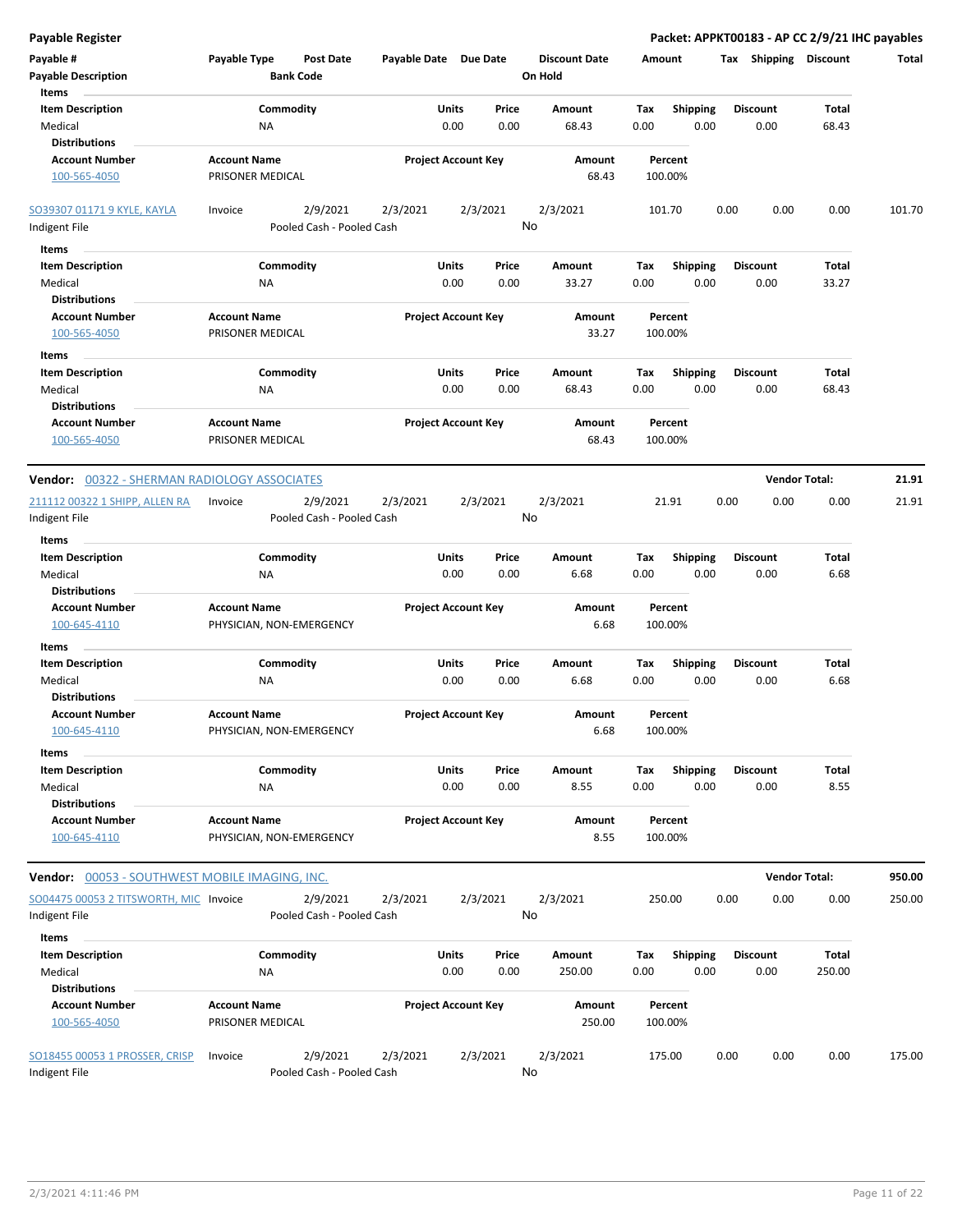| <b>Payable Register</b>                                 |                                                 |                                       |                            |               |               |                                 |             |                         |      |                       | Packet: APPKT00183 - AP CC 2/9/21 IHC payables |          |
|---------------------------------------------------------|-------------------------------------------------|---------------------------------------|----------------------------|---------------|---------------|---------------------------------|-------------|-------------------------|------|-----------------------|------------------------------------------------|----------|
| Payable #<br><b>Payable Description</b>                 | Payable Type                                    | <b>Post Date</b><br><b>Bank Code</b>  | Payable Date Due Date      |               |               | <b>Discount Date</b><br>On Hold | Amount      |                         |      | Tax Shipping Discount |                                                | Total    |
| Items                                                   |                                                 |                                       |                            |               |               |                                 |             |                         |      |                       |                                                |          |
| <b>Item Description</b>                                 |                                                 | Commodity                             |                            | Units         | Price         | Amount                          | Tax         | <b>Shipping</b>         |      | <b>Discount</b>       | Total                                          |          |
| Medical<br><b>Distributions</b>                         | NA                                              |                                       |                            | 0.00          | 0.00          | 175.00                          | 0.00        | 0.00                    |      | 0.00                  | 175.00                                         |          |
| <b>Account Number</b>                                   | <b>Account Name</b>                             |                                       | <b>Project Account Key</b> |               |               | Amount                          |             | Percent                 |      |                       |                                                |          |
| 100-565-4050                                            | PRISONER MEDICAL                                |                                       |                            |               |               | 175.00                          |             | 100.00%                 |      |                       |                                                |          |
| <b>SO24135 00053 1 HILL, JERRION</b>                    | Invoice                                         | 2/9/2021                              | 2/3/2021                   |               | 2/3/2021      | 2/3/2021                        |             | 175.00                  | 0.00 | 0.00                  | 0.00                                           | 175.00   |
| Indigent File                                           |                                                 | Pooled Cash - Pooled Cash             |                            |               |               | No                              |             |                         |      |                       |                                                |          |
| Items                                                   |                                                 |                                       |                            |               |               |                                 |             |                         |      |                       |                                                |          |
| <b>Item Description</b>                                 |                                                 | Commodity                             |                            | Units         | Price         | Amount                          | Tax         | <b>Shipping</b>         |      | Discount              | Total                                          |          |
| Medical                                                 | ΝA                                              |                                       |                            | 0.00          | 0.00          | 175.00                          | 0.00        | 0.00                    |      | 0.00                  | 175.00                                         |          |
| <b>Distributions</b>                                    |                                                 |                                       |                            |               |               |                                 |             |                         |      |                       |                                                |          |
| <b>Account Number</b><br>100-565-4050                   | <b>Account Name</b><br>PRISONER MEDICAL         |                                       | <b>Project Account Key</b> |               |               | Amount<br>175.00                |             | Percent<br>100.00%      |      |                       |                                                |          |
| SO40636 00053 1 ALLEN, MICAH R                          | Invoice                                         | 2/9/2021                              | 2/3/2021                   |               | 2/3/2021      | 2/3/2021<br>No                  |             | 175.00                  | 0.00 | 0.00                  | 0.00                                           | 175.00   |
| Indigent File                                           |                                                 | Pooled Cash - Pooled Cash             |                            |               |               |                                 |             |                         |      |                       |                                                |          |
| Items<br><b>Item Description</b><br>Medical             | NA                                              | Commodity                             |                            | Units<br>0.00 | Price<br>0.00 | Amount<br>175.00                | Tax<br>0.00 | <b>Shipping</b><br>0.00 |      | Discount<br>0.00      | Total<br>175.00                                |          |
| <b>Distributions</b>                                    |                                                 |                                       |                            |               |               |                                 |             |                         |      |                       |                                                |          |
| <b>Account Number</b>                                   | <b>Account Name</b>                             |                                       | <b>Project Account Key</b> |               |               | Amount                          |             | Percent                 |      |                       |                                                |          |
| 100-565-4050                                            | PRISONER MEDICAL                                |                                       |                            |               |               | 175.00                          |             | 100.00%                 |      |                       |                                                |          |
| SO41076 00053 1 HAWKINS, MYROI Invoice<br>Indigent File |                                                 | 2/9/2021<br>Pooled Cash - Pooled Cash | 2/3/2021                   |               | 2/3/2021      | 2/3/2021<br>No                  |             | 175.00                  | 0.00 | 0.00                  | 0.00                                           | 175.00   |
| Items                                                   |                                                 |                                       |                            |               |               |                                 |             |                         |      |                       |                                                |          |
| <b>Item Description</b><br>Medical                      | NA                                              | Commodity                             |                            | Units<br>0.00 | Price<br>0.00 | Amount<br>175.00                | Tax<br>0.00 | <b>Shipping</b><br>0.00 |      | Discount<br>0.00      | Total<br>175.00                                |          |
| <b>Distributions</b>                                    |                                                 |                                       |                            |               |               |                                 |             |                         |      |                       |                                                |          |
| <b>Account Number</b><br>100-565-4050                   | <b>Account Name</b><br>PRISONER MEDICAL         |                                       | <b>Project Account Key</b> |               |               | Amount<br>175.00                |             | Percent<br>100.00%      |      |                       |                                                |          |
| Vendor: 00998 - SYED, DR. IFTEQAR M.                    |                                                 |                                       |                            |               |               |                                 |             |                         |      |                       | <b>Vendor Total:</b>                           | 33.27    |
| 930026 00998 24 ROBERTS, MELIS<br>Indigent File         | Invoice                                         | 2/9/2021<br>Pooled Cash - Pooled Cash | 2/3/2021                   |               | 2/3/2021      | 2/3/2021<br>No                  |             | 33.27                   | 0.00 | 0.00                  | 0.00                                           | 33.27    |
| Items                                                   |                                                 |                                       |                            |               |               |                                 |             |                         |      |                       |                                                |          |
| <b>Item Description</b>                                 |                                                 | Commodity                             |                            | Units         | Price         | Amount                          | Tax         | <b>Shipping</b>         |      | <b>Discount</b>       | Total                                          |          |
| Medical                                                 | ΝA                                              |                                       |                            | 0.00          | 0.00          | 33.27                           | 0.00        | 0.00                    |      | 0.00                  | 33.27                                          |          |
| <b>Distributions</b>                                    |                                                 |                                       |                            |               |               |                                 |             |                         |      |                       |                                                |          |
| <b>Account Number</b><br>100-645-4110                   | <b>Account Name</b><br>PHYSICIAN, NON-EMERGENCY |                                       | <b>Project Account Key</b> |               |               | Amount<br>33.27                 |             | Percent<br>100.00%      |      |                       |                                                |          |
| Vendor: 00819 - TEXAS ONCOLOGY PA                       |                                                 |                                       |                            |               |               |                                 |             |                         |      |                       | <b>Vendor Total:</b>                           | 1,586.58 |
| 211006 00819 13 MOOMJIAN, KAI                           | Invoice                                         | 2/9/2021                              | 2/3/2021                   |               | 2/3/2021      | 2/3/2021                        |             | 33.27                   | 0.00 | 0.00                  | 0.00                                           | 33.27    |
| Indigent File                                           |                                                 | Pooled Cash - Pooled Cash             |                            |               |               | No                              |             |                         |      |                       |                                                |          |
| Items                                                   |                                                 |                                       |                            |               |               |                                 |             |                         |      |                       |                                                |          |
| <b>Item Description</b>                                 |                                                 | Commodity                             |                            | Units         | Price         | Amount                          | Tax         | Shipping                |      | <b>Discount</b>       | Total                                          |          |
| Medical<br><b>Distributions</b>                         | ΝA                                              |                                       |                            | 0.00          | 0.00          | 33.27                           | 0.00        | 0.00                    |      | 0.00                  | 33.27                                          |          |
| <b>Account Number</b>                                   | <b>Account Name</b>                             |                                       | <b>Project Account Key</b> |               |               | Amount                          |             | Percent                 |      |                       |                                                |          |
| 100-645-4110                                            | PHYSICIAN, NON-EMERGENCY                        |                                       |                            |               |               | 33.27                           |             | 100.00%                 |      |                       |                                                |          |
| 211006 00819 14 MOOMJIAN, KAI                           | Invoice                                         | 2/9/2021                              | 2/3/2021                   |               | 2/3/2021      | 2/3/2021                        |             | 547.62                  | 0.00 | 0.00                  | 0.00                                           | 547.62   |
| Indigent File                                           |                                                 | Pooled Cash - Pooled Cash             |                            |               |               | No                              |             |                         |      |                       |                                                |          |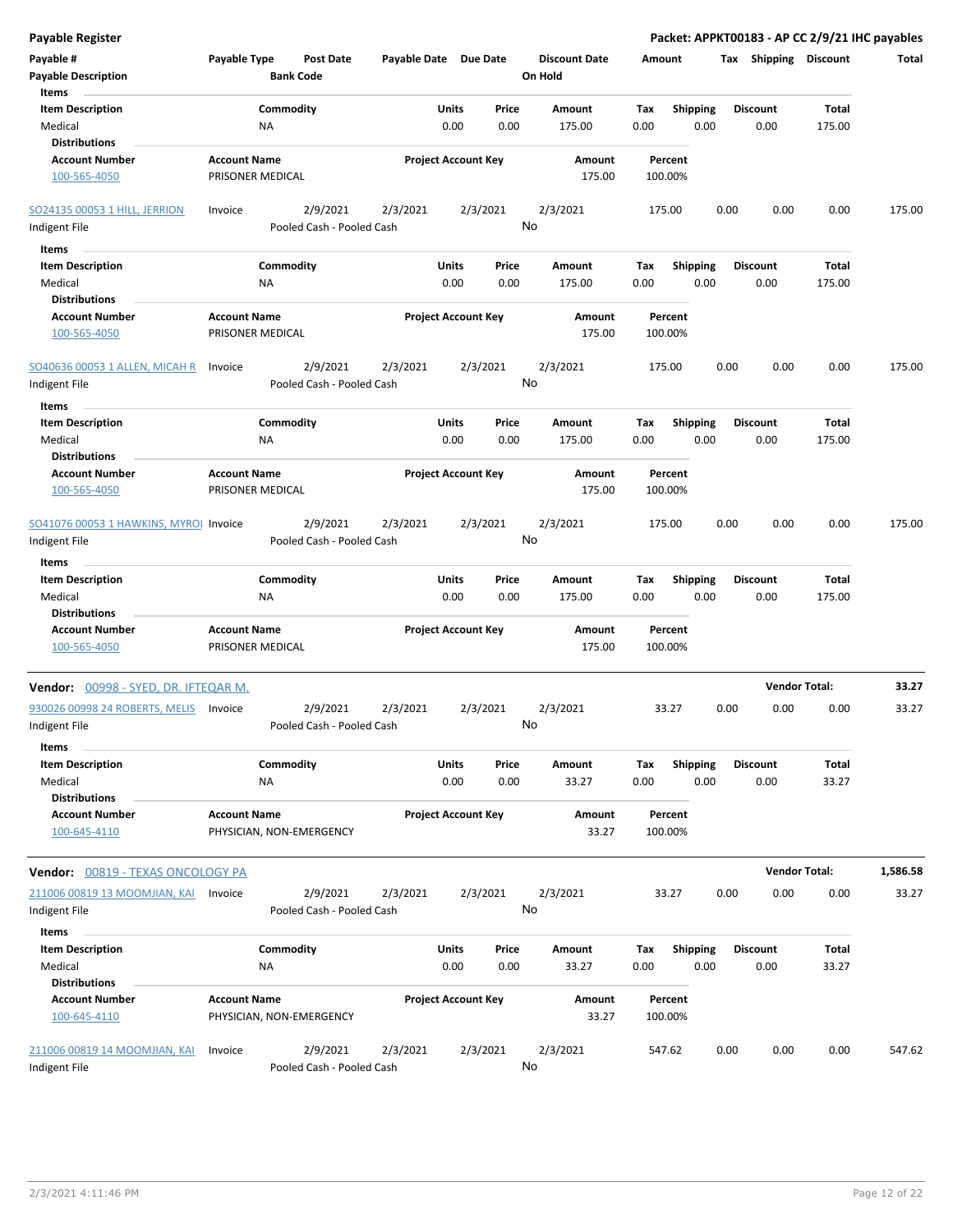| Payable #<br><b>Payable Description</b>       | Payable Type<br>Post Date | Payable Date Due Date      |       | <b>Discount Date</b> | Amount |                 | Tax Shipping    | <b>Discount</b> |
|-----------------------------------------------|---------------------------|----------------------------|-------|----------------------|--------|-----------------|-----------------|-----------------|
| Items                                         | <b>Bank Code</b>          |                            |       | On Hold              |        |                 |                 |                 |
| <b>Item Description</b>                       | Commodity                 | Units                      | Price | Amount               | Tax    | <b>Shipping</b> | <b>Discount</b> | Total           |
| Medical                                       | ΝA                        | 0.00                       | 0.00  | 1.20                 | 0.00   | 0.00            | 0.00            | 1.20            |
| <b>Distributions</b>                          |                           |                            |       |                      |        |                 |                 |                 |
| <b>Account Number</b>                         | <b>Account Name</b>       | <b>Project Account Key</b> |       | Amount               |        | Percent         |                 |                 |
| 100-645-4110                                  | PHYSICIAN, NON-EMERGENCY  |                            |       | 1.20                 |        | 100.00%         |                 |                 |
| Items                                         |                           |                            |       |                      |        |                 |                 |                 |
| <b>Item Description</b>                       | Commodity                 | Units                      | Price | Amount               | Тах    | <b>Shipping</b> | <b>Discount</b> | Total           |
| Medical                                       | ΝA                        | 0.00                       | 0.00  | 300.00               | 0.00   | 0.00            | 0.00            | 300.00          |
| <b>Distributions</b>                          |                           |                            |       |                      |        |                 |                 |                 |
| <b>Account Number</b>                         | <b>Account Name</b>       | <b>Project Account Key</b> |       | Amount               |        | Percent         |                 |                 |
| 100-645-4110                                  | PHYSICIAN, NON-EMERGENCY  |                            |       | 300.00               |        | 100.00%         |                 |                 |
| Items                                         |                           |                            |       |                      |        |                 |                 |                 |
| <b>Item Description</b>                       | Commodity                 | Units                      | Price | Amount               | Tax    | <b>Shipping</b> | <b>Discount</b> | Total           |
| Medical                                       | ΝA                        | 0.00                       | 0.00  | 3.00                 | 0.00   | 0.00            | 0.00            | 3.00            |
| <b>Distributions</b>                          |                           |                            |       |                      |        |                 |                 |                 |
|                                               | <b>Account Name</b>       |                            |       | Amount               |        | Percent         |                 |                 |
| <b>Account Number</b><br>100-645-4110         | PHYSICIAN, NON-EMERGENCY  | <b>Project Account Key</b> |       | 3.00                 |        | 100.00%         |                 |                 |
|                                               |                           |                            |       |                      |        |                 |                 |                 |
| Items                                         |                           |                            |       |                      |        |                 |                 |                 |
| <b>Item Description</b>                       | Commodity                 | Units                      | Price | Amount               | Tax    | <b>Shipping</b> | <b>Discount</b> | Total           |
| Medical                                       | <b>NA</b>                 | 0.00                       | 0.00  | 2.72                 | 0.00   | 0.00            | 0.00            | 2.72            |
| <b>Distributions</b>                          |                           |                            |       |                      |        |                 |                 |                 |
| <b>Account Number</b>                         | <b>Account Name</b>       | <b>Project Account Key</b> |       | Amount               |        | Percent         |                 |                 |
| 100-645-4110                                  | PHYSICIAN, NON-EMERGENCY  |                            |       | 2.72                 |        | 100.00%         |                 |                 |
| Items                                         |                           |                            |       |                      |        |                 |                 |                 |
| <b>Item Description</b>                       | Commodity                 | Units                      | Price | Amount               | Tax    | <b>Shipping</b> | <b>Discount</b> | Total           |
| Medical                                       | <b>NA</b>                 | 0.00                       | 0.00  | 1.80                 | 0.00   | 0.00            | 0.00            | 1.80            |
| <b>Distributions</b>                          |                           |                            |       |                      |        |                 |                 |                 |
| <b>Account Number</b>                         | <b>Account Name</b>       | <b>Project Account Key</b> |       | Amount               |        | Percent         |                 |                 |
| 100-645-4110                                  | PHYSICIAN, NON-EMERGENCY  |                            |       | 1.80                 |        | 100.00%         |                 |                 |
| Items                                         |                           |                            |       |                      |        |                 |                 |                 |
| <b>Item Description</b>                       | Commodity                 | Units                      | Price | Amount               | Тах    | <b>Shipping</b> | <b>Discount</b> | Total           |
| Medical                                       | ΝA                        | 0.00                       | 0.00  | 1.90                 | 0.00   | 0.00            | 0.00            | 1.90            |
| <b>Distributions</b>                          |                           |                            |       |                      |        |                 |                 |                 |
| <b>Account Number</b>                         | <b>Account Name</b>       | <b>Project Account Key</b> |       | Amount               |        | Percent         |                 |                 |
| 100-645-4110                                  | PHYSICIAN, NON-EMERGENCY  |                            |       | 1.90                 |        | 100.00%         |                 |                 |
|                                               |                           |                            |       |                      |        |                 |                 |                 |
| Items                                         |                           |                            |       |                      |        |                 |                 |                 |
| <b>Item Description</b>                       | Commodity                 | Units                      | Price | Amount               | Tax    | Shipping        | Discount        | Total           |
| Medical                                       | NA                        | 0.00                       | 0.00  | 7.56                 | 0.00   | 0.00            | 0.00            | 7.56            |
| <b>Distributions</b><br><b>Account Number</b> | <b>Account Name</b>       | <b>Project Account Key</b> |       | Amount               |        | Percent         |                 |                 |
|                                               |                           |                            |       | 7.56                 |        |                 |                 |                 |
| 100-645-4110                                  | PHYSICIAN, NON-EMERGENCY  |                            |       |                      |        | 100.00%         |                 |                 |
| Items                                         |                           |                            |       |                      |        |                 |                 |                 |
| <b>Item Description</b>                       | Commodity                 | Units                      | Price | Amount               | Tax    | Shipping        | <b>Discount</b> | Total           |
| Medical                                       | <b>NA</b>                 | 0.00                       | 0.00  | 12.40                | 0.00   | 0.00            | 0.00            | 12.40           |
| <b>Distributions</b>                          |                           |                            |       |                      |        |                 |                 |                 |
| <b>Account Number</b>                         | <b>Account Name</b>       | <b>Project Account Key</b> |       | Amount               |        | Percent         |                 |                 |
| 100-645-4110                                  | PHYSICIAN, NON-EMERGENCY  |                            |       | 12.40                |        | 100.00%         |                 |                 |
| Items                                         |                           |                            |       |                      |        |                 |                 |                 |
| <b>Item Description</b>                       | Commodity                 | Units                      | Price | Amount               | Tax    | <b>Shipping</b> | <b>Discount</b> | Total           |
| Medical                                       | <b>NA</b>                 | 0.00                       | 0.00  | 47.04                | 0.00   | 0.00            | 0.00            | 47.04           |
| <b>Distributions</b>                          |                           |                            |       |                      |        |                 |                 |                 |
| <b>Account Number</b>                         | <b>Account Name</b>       | <b>Project Account Key</b> |       | Amount               |        | Percent         |                 |                 |
| 100-645-4110                                  | PHYSICIAN, NON-EMERGENCY  |                            |       | 47.04                |        | 100.00%         |                 |                 |
|                                               |                           |                            |       |                      |        |                 |                 |                 |
| Items                                         |                           |                            |       |                      |        |                 |                 |                 |
| <b>Item Description</b>                       | Commodity                 | Units                      | Price | Amount               | Tax    | <b>Shipping</b> | Discount        | Total           |
| Medical                                       | <b>NA</b>                 | 0.00                       | 0.00  | 12.56                | 0.00   | 0.00            | 0.00            | 12.56           |
| <b>Distributions</b>                          |                           |                            |       |                      |        |                 |                 |                 |
| <b>Account Number</b>                         | <b>Account Name</b>       | <b>Project Account Key</b> |       | Amount               |        | Percent         |                 |                 |
| 100-645-4110                                  | PHYSICIAN, NON-EMERGENCY  |                            |       | 12.56                |        | 100.00%         |                 |                 |
|                                               |                           |                            |       |                      |        |                 |                 |                 |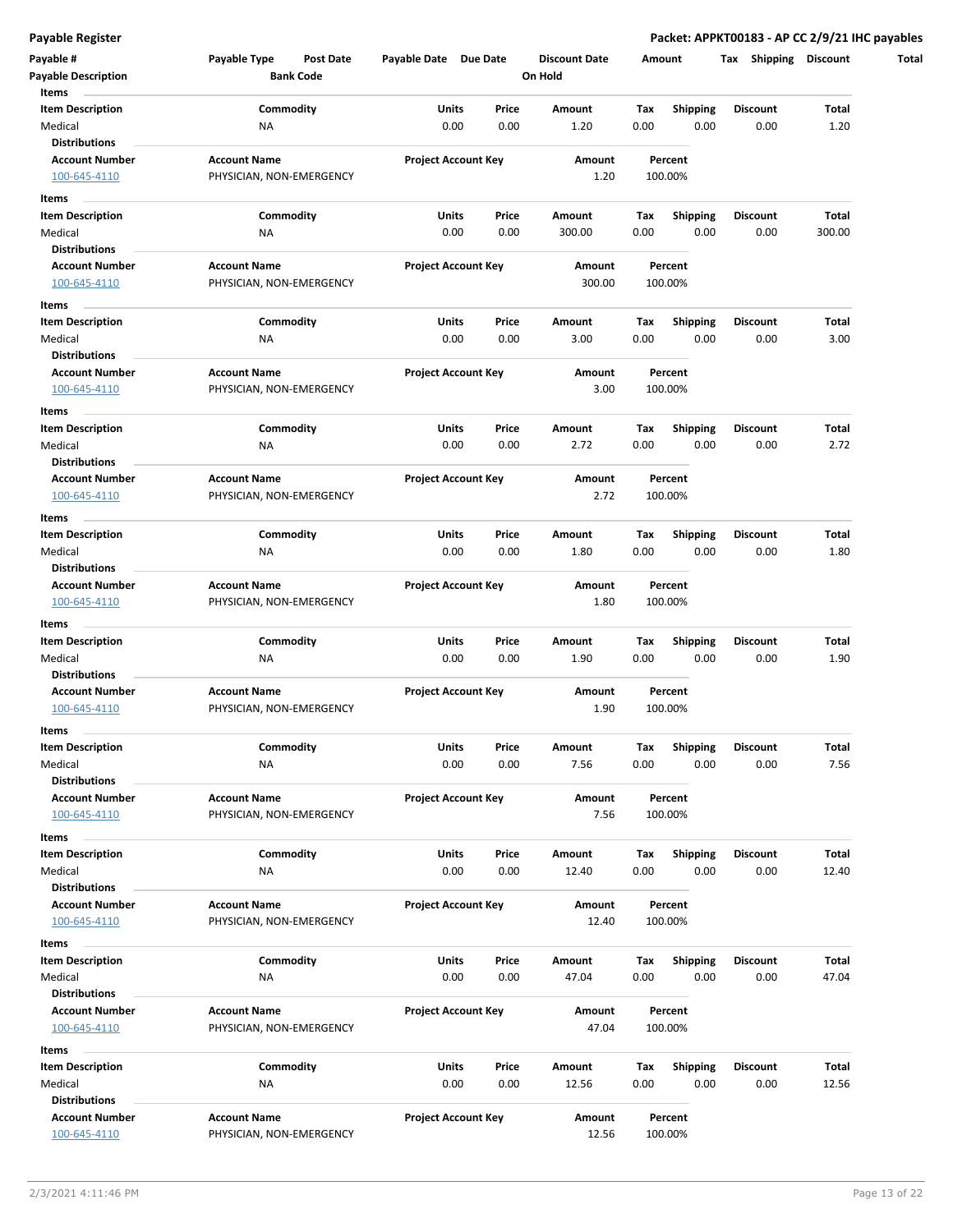|  | Payable Register |
|--|------------------|
|  |                  |

Packet: APPKT00183 - AP CC 2/9/21 IHC payables

| <b>Payable Register</b>                        |                                                      |                       |                            |               |                                 |             |                         |      |                         |                              | Packet: APPKT00183 - AP CC 2/9/21 IHC payables |
|------------------------------------------------|------------------------------------------------------|-----------------------|----------------------------|---------------|---------------------------------|-------------|-------------------------|------|-------------------------|------------------------------|------------------------------------------------|
| Payable #<br><b>Payable Description</b>        | Payable Type<br><b>Post Date</b><br><b>Bank Code</b> | Payable Date Due Date |                            |               | <b>Discount Date</b><br>On Hold |             | Amount                  |      |                         | <b>Tax Shipping Discount</b> | Total                                          |
| Items                                          |                                                      |                       |                            |               |                                 |             |                         |      |                         |                              |                                                |
| <b>Item Description</b><br>Medical             | Commodity<br>NA                                      |                       | Units<br>0.00              | Price<br>0.00 | Amount<br>106.12                | Tax<br>0.00 | <b>Shipping</b><br>0.00 |      | <b>Discount</b><br>0.00 | Total<br>106.12              |                                                |
| <b>Distributions</b>                           |                                                      |                       |                            |               |                                 |             |                         |      |                         |                              |                                                |
| <b>Account Number</b>                          | <b>Account Name</b>                                  |                       | <b>Project Account Key</b> |               | Amount                          |             | Percent                 |      |                         |                              |                                                |
| 100-645-4110                                   | PHYSICIAN, NON-EMERGENCY                             |                       |                            |               | 106.12                          |             | 100.00%                 |      |                         |                              |                                                |
|                                                |                                                      |                       |                            |               |                                 |             |                         |      |                         |                              |                                                |
| Items<br><b>Item Description</b>               | Commodity                                            |                       | Units                      | Price         | Amount                          | Tax         | <b>Shipping</b>         |      | <b>Discount</b>         | Total                        |                                                |
| Medical                                        | NA                                                   |                       | 0.00                       | 0.00          | 51.32                           | 0.00        | 0.00                    |      | 0.00                    | 51.32                        |                                                |
| <b>Distributions</b>                           |                                                      |                       |                            |               |                                 |             |                         |      |                         |                              |                                                |
| <b>Account Number</b>                          | <b>Account Name</b>                                  |                       | <b>Project Account Key</b> |               | Amount                          |             | Percent                 |      |                         |                              |                                                |
| 100-645-4110                                   | PHYSICIAN, NON-EMERGENCY                             |                       |                            |               | 51.32                           |             | 100.00%                 |      |                         |                              |                                                |
| 211006 00819 15 MOOMJIAN, KAI<br>Indigent File | 2/9/2021<br>Invoice<br>Pooled Cash - Pooled Cash     | 2/3/2021              | 2/3/2021                   | No            | 2/3/2021                        |             | 247.09                  | 0.00 | 0.00                    | 0.00                         | 247.09                                         |
|                                                |                                                      |                       |                            |               |                                 |             |                         |      |                         |                              |                                                |
| Items<br><b>Item Description</b>               | Commodity                                            |                       | Units                      | Price         | Amount                          | Tax         | <b>Shipping</b>         |      | <b>Discount</b>         | Total                        |                                                |
| Medical                                        | <b>NA</b>                                            |                       | 0.00                       | 0.00          | 1.20                            | 0.00        | 0.00                    |      | 0.00                    | 1.20                         |                                                |
| <b>Distributions</b>                           |                                                      |                       |                            |               |                                 |             |                         |      |                         |                              |                                                |
| <b>Account Number</b><br>100-645-4110          | <b>Account Name</b><br>PHYSICIAN, NON-EMERGENCY      |                       | <b>Project Account Key</b> |               | Amount<br>1.20                  |             | Percent<br>100.00%      |      |                         |                              |                                                |
|                                                |                                                      |                       |                            |               |                                 |             |                         |      |                         |                              |                                                |
| Items<br><b>Item Description</b>               | Commodity                                            |                       | Units                      | Price         | Amount                          | Tax         | Shipping                |      | <b>Discount</b>         | Total                        |                                                |
| Medical                                        | NA                                                   |                       | 0.00                       | 0.00          | 3.00                            | 0.00        | 0.00                    |      | 0.00                    | 3.00                         |                                                |
| <b>Distributions</b>                           |                                                      |                       |                            |               |                                 |             |                         |      |                         |                              |                                                |
| <b>Account Number</b>                          | <b>Account Name</b>                                  |                       | <b>Project Account Key</b> |               | Amount                          |             | Percent                 |      |                         |                              |                                                |
| 100-645-4110                                   | PHYSICIAN, NON-EMERGENCY                             |                       |                            |               | 3.00                            |             | 100.00%                 |      |                         |                              |                                                |
| Items                                          |                                                      |                       |                            |               |                                 |             |                         |      |                         |                              |                                                |
| <b>Item Description</b>                        | Commodity                                            |                       | Units                      | Price         | Amount                          | Tax         | <b>Shipping</b>         |      | <b>Discount</b>         | Total                        |                                                |
| Medical                                        | NA                                                   |                       | 0.00                       | 0.00          | 2.72                            | 0.00        | 0.00                    |      | 0.00                    | 2.72                         |                                                |
| <b>Distributions</b>                           |                                                      |                       |                            |               |                                 |             |                         |      |                         |                              |                                                |
| <b>Account Number</b>                          | <b>Account Name</b>                                  |                       | <b>Project Account Key</b> |               | Amount                          |             | Percent                 |      |                         |                              |                                                |
| 100-645-4110                                   | PHYSICIAN, NON-EMERGENCY                             |                       |                            |               | 2.72                            |             | 100.00%                 |      |                         |                              |                                                |
| Items                                          |                                                      |                       |                            |               |                                 |             |                         |      |                         |                              |                                                |
| <b>Item Description</b>                        | Commodity                                            |                       | Units                      | Price         | Amount                          | Tax         | <b>Shipping</b>         |      | <b>Discount</b>         | Total                        |                                                |
| Medical<br><b>Distributions</b>                | NA                                                   |                       | 0.00                       | 0.00          | 1.80                            | 0.00        | 0.00                    |      | 0.00                    | 1.80                         |                                                |
| <b>Account Number</b>                          | <b>Account Name</b>                                  |                       | <b>Project Account Key</b> |               | Amount                          |             | Percent                 |      |                         |                              |                                                |
| 100-645-4110                                   | PHYSICIAN, NON-EMERGENCY                             |                       |                            |               | 1.80                            |             | 100.00%                 |      |                         |                              |                                                |
| Items                                          |                                                      |                       |                            |               |                                 |             |                         |      |                         |                              |                                                |
| <b>Item Description</b>                        | Commodity                                            |                       | Units                      | Price         | Amount                          | Tax         | <b>Shipping</b>         |      | <b>Discount</b>         | Total                        |                                                |
| Medical                                        | <b>NA</b>                                            |                       | 0.00                       | 0.00          | 1.90                            | 0.00        | 0.00                    |      | 0.00                    | 1.90                         |                                                |
| <b>Distributions</b>                           |                                                      |                       |                            |               |                                 |             |                         |      |                         |                              |                                                |
| <b>Account Number</b>                          | <b>Account Name</b>                                  |                       | <b>Project Account Key</b> |               | Amount                          |             | Percent                 |      |                         |                              |                                                |
| 100-645-4110                                   | PHYSICIAN, NON-EMERGENCY                             |                       |                            |               | 1.90                            |             | 100.00%                 |      |                         |                              |                                                |
| Items                                          |                                                      |                       |                            |               |                                 |             |                         |      |                         |                              |                                                |
| <b>Item Description</b>                        | Commodity                                            |                       | <b>Units</b>               | Price         | Amount                          | Tax         | <b>Shipping</b>         |      | Discount                | Total                        |                                                |
| Medical                                        | NA                                                   |                       | 0.00                       | 0.00          | 7.56                            | 0.00        | 0.00                    |      | 0.00                    | 7.56                         |                                                |
| <b>Distributions</b>                           |                                                      |                       |                            |               |                                 |             |                         |      |                         |                              |                                                |
| <b>Account Number</b>                          | <b>Account Name</b>                                  |                       | <b>Project Account Key</b> |               | Amount                          |             | Percent                 |      |                         |                              |                                                |
| 100-645-4110                                   | PHYSICIAN, NON-EMERGENCY                             |                       |                            |               | 7.56                            |             | 100.00%                 |      |                         |                              |                                                |
| Items                                          |                                                      |                       |                            |               |                                 |             |                         |      |                         |                              |                                                |
| <b>Item Description</b>                        | Commodity                                            |                       | Units                      | Price         | Amount                          | Tax         | <b>Shipping</b>         |      | <b>Discount</b>         | Total                        |                                                |
| Medical                                        | NA                                                   |                       | 0.00                       | 0.00          | 12.40                           | 0.00        | 0.00                    |      | 0.00                    | 12.40                        |                                                |
| <b>Distributions</b>                           |                                                      |                       |                            |               |                                 |             |                         |      |                         |                              |                                                |
| <b>Account Number</b>                          | <b>Account Name</b>                                  |                       | <b>Project Account Key</b> |               | Amount                          |             | Percent                 |      |                         |                              |                                                |
| 100-645-4110                                   | PHYSICIAN, NON-EMERGENCY                             |                       |                            |               | 12.40                           |             | 100.00%                 |      |                         |                              |                                                |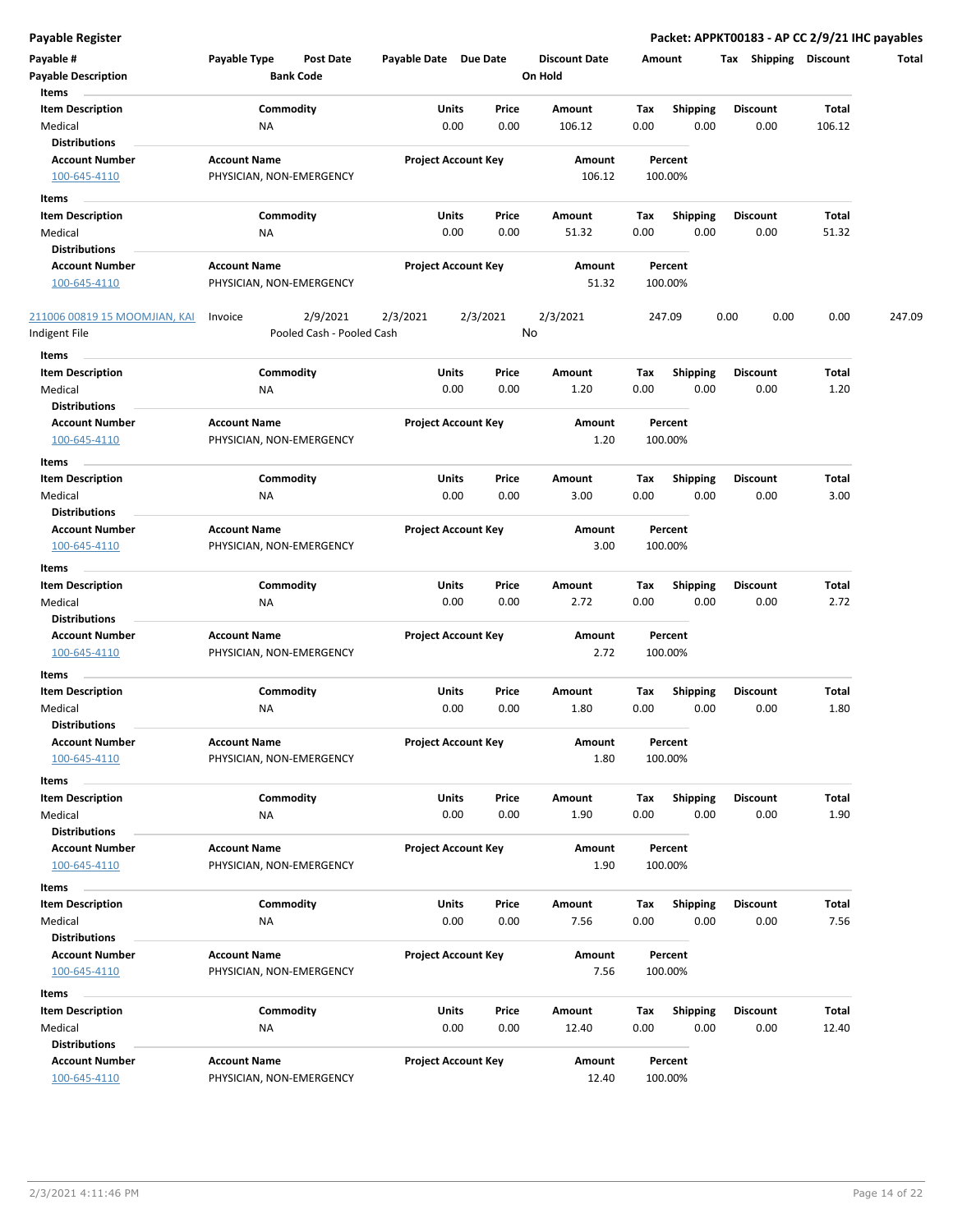| Payable #                          | Payable Type             | <b>Post Date</b>          | Payable Date Due Date |                            |          | <b>Discount Date</b> |             | Amount           | Tax             | Shipping | <b>Discount</b> | Total  |
|------------------------------------|--------------------------|---------------------------|-----------------------|----------------------------|----------|----------------------|-------------|------------------|-----------------|----------|-----------------|--------|
| <b>Payable Description</b>         |                          | <b>Bank Code</b>          |                       |                            | On Hold  |                      |             |                  |                 |          |                 |        |
| Items                              |                          |                           |                       |                            |          |                      |             |                  |                 |          |                 |        |
| <b>Item Description</b><br>Medical | ΝA                       | Commodity                 | <b>Units</b>          | Price<br>0.00<br>0.00      |          | Amount<br>23.52      | Tax<br>0.00 | Shipping<br>0.00 | <b>Discount</b> | 0.00     | Total<br>23.52  |        |
| <b>Distributions</b>               |                          |                           |                       |                            |          |                      |             |                  |                 |          |                 |        |
| <b>Account Number</b>              | <b>Account Name</b>      |                           |                       | <b>Project Account Key</b> |          | Amount               |             | Percent          |                 |          |                 |        |
| 100-645-4110                       | PHYSICIAN, NON-EMERGENCY |                           |                       |                            |          | 23.52                |             | 100.00%          |                 |          |                 |        |
|                                    |                          |                           |                       |                            |          |                      |             |                  |                 |          |                 |        |
| Items                              |                          | Commodity                 | Units                 | Price                      |          | Amount               | Tax         | <b>Shipping</b>  | <b>Discount</b> |          | Total           |        |
| <b>Item Description</b><br>Medical | <b>NA</b>                |                           |                       | 0.00<br>0.00               |          | 12.56                | 0.00        | 0.00             |                 | 0.00     | 12.56           |        |
| <b>Distributions</b>               |                          |                           |                       |                            |          |                      |             |                  |                 |          |                 |        |
| <b>Account Number</b>              | <b>Account Name</b>      |                           |                       | <b>Project Account Key</b> |          | Amount               |             | Percent          |                 |          |                 |        |
| 100-645-4110                       | PHYSICIAN, NON-EMERGENCY |                           |                       |                            |          | 12.56                |             | 100.00%          |                 |          |                 |        |
| Items                              |                          |                           |                       |                            |          |                      |             |                  |                 |          |                 |        |
| <b>Item Description</b>            |                          | Commodity                 | Units                 | Price                      |          | Amount               | Tax         | <b>Shipping</b>  | <b>Discount</b> |          | Total           |        |
| Medical                            | NA                       |                           |                       | 0.00<br>0.00               |          | 106.12               | 0.00        | 0.00             |                 | 0.00     | 106.12          |        |
| <b>Distributions</b>               |                          |                           |                       |                            |          |                      |             |                  |                 |          |                 |        |
| <b>Account Number</b>              | <b>Account Name</b>      |                           |                       | <b>Project Account Key</b> |          | Amount               |             | Percent          |                 |          |                 |        |
| 100-645-4110                       | PHYSICIAN, NON-EMERGENCY |                           |                       |                            |          | 106.12               |             | 100.00%          |                 |          |                 |        |
| Items                              |                          |                           |                       |                            |          |                      |             |                  |                 |          |                 |        |
| <b>Item Description</b>            |                          | Commodity                 | Units                 | Price                      |          | Amount               | Tax         | Shipping         | <b>Discount</b> |          | Total           |        |
| Medical                            | <b>NA</b>                |                           |                       | 0.00<br>0.00               |          | 22.99                | 0.00        | 0.00             |                 | 0.00     | 22.99           |        |
| <b>Distributions</b>               |                          |                           |                       |                            |          |                      |             |                  |                 |          |                 |        |
| <b>Account Number</b>              | <b>Account Name</b>      |                           |                       | <b>Project Account Key</b> |          | Amount               |             | Percent          |                 |          |                 |        |
| 100-645-4110                       | PHYSICIAN, NON-EMERGENCY |                           |                       |                            |          | 22.99                |             | 100.00%          |                 |          |                 |        |
| Items                              |                          |                           |                       |                            |          |                      |             |                  |                 |          |                 |        |
| <b>Item Description</b>            |                          | Commodity                 | Units                 | Price                      |          | Amount               | Тах         | <b>Shipping</b>  | <b>Discount</b> |          | Total           |        |
| Medical                            | <b>NA</b>                |                           |                       | 0.00<br>0.00               |          | 51.32                | 0.00        | 0.00             |                 | 0.00     | 51.32           |        |
| <b>Distributions</b>               |                          |                           |                       |                            |          |                      |             |                  |                 |          |                 |        |
| <b>Account Number</b>              | <b>Account Name</b>      |                           |                       | <b>Project Account Key</b> |          | Amount               |             | Percent          |                 |          |                 |        |
| 100-645-4110                       | PHYSICIAN, NON-EMERGENCY |                           |                       |                            |          | 51.32                |             | 100.00%          |                 |          |                 |        |
| 211006 00819 16 MOOMJIAN, KAI      | Invoice                  | 2/9/2021                  | 2/3/2021              | 2/3/2021                   | 2/3/2021 |                      |             | 224.10           | 0.00            | 0.00     | 0.00            | 224.10 |
| Indigent File                      |                          | Pooled Cash - Pooled Cash |                       |                            | No       |                      |             |                  |                 |          |                 |        |
| Items                              |                          |                           |                       |                            |          |                      |             |                  |                 |          |                 |        |
| <b>Item Description</b>            |                          | Commodity                 | Units                 | Price                      |          | Amount               | Tax         | <b>Shipping</b>  | <b>Discount</b> |          | Total           |        |
| Medical                            | <b>NA</b>                |                           |                       | 0.00<br>0.00               |          | 1.20                 | 0.00        | 0.00             |                 | 0.00     | 1.20            |        |
| <b>Distributions</b>               |                          |                           |                       |                            |          |                      |             |                  |                 |          |                 |        |
| <b>Account Number</b>              | <b>Account Name</b>      |                           |                       | <b>Project Account Key</b> |          | Amount               |             | Percent          |                 |          |                 |        |
| 100-645-4110                       | PHYSICIAN, NON-EMERGENCY |                           |                       |                            |          | 1.20                 |             | 100.00%          |                 |          |                 |        |
| Items                              |                          |                           |                       |                            |          |                      |             |                  |                 |          |                 |        |
| <b>Item Description</b>            |                          | Commodity                 | Units                 | Price                      |          | Amount               | Tax         | Shipping         | <b>Discount</b> |          | Total           |        |
| Medical                            | <b>NA</b>                |                           |                       | 0.00<br>0.00               |          | 3.00                 | 0.00        | 0.00             |                 | 0.00     | 3.00            |        |
| <b>Distributions</b>               |                          |                           |                       |                            |          |                      |             |                  |                 |          |                 |        |
| <b>Account Number</b>              | <b>Account Name</b>      |                           |                       | <b>Project Account Key</b> |          | Amount               |             | Percent          |                 |          |                 |        |
| 100-645-4110                       | PHYSICIAN, NON-EMERGENCY |                           |                       |                            |          | 3.00                 |             | 100.00%          |                 |          |                 |        |
| Items                              |                          |                           |                       |                            |          |                      |             |                  |                 |          |                 |        |
| <b>Item Description</b>            |                          | Commodity                 | Units                 | Price                      |          | Amount               | Tax         | <b>Shipping</b>  | <b>Discount</b> |          | Total           |        |
| Medical                            | <b>NA</b>                |                           |                       | 0.00<br>0.00               |          | 2.72                 | 0.00        | 0.00             |                 | 0.00     | 2.72            |        |
| <b>Distributions</b>               |                          |                           |                       |                            |          |                      |             |                  |                 |          |                 |        |
| <b>Account Number</b>              | <b>Account Name</b>      |                           |                       | <b>Project Account Key</b> |          | Amount               |             | Percent          |                 |          |                 |        |
| 100-645-4110                       | PHYSICIAN, NON-EMERGENCY |                           |                       |                            |          | 2.72                 |             | 100.00%          |                 |          |                 |        |
| Items                              |                          |                           |                       |                            |          |                      |             |                  |                 |          |                 |        |
| <b>Item Description</b>            |                          | Commodity                 | Units                 | Price                      |          | Amount               | Tax         | Shipping         | <b>Discount</b> |          | Total           |        |
| Medical                            | NA                       |                           |                       | 0.00<br>0.00               |          | 1.80                 | 0.00        | 0.00             |                 | 0.00     | 1.80            |        |
| <b>Distributions</b>               |                          |                           |                       |                            |          |                      |             |                  |                 |          |                 |        |
| <b>Account Number</b>              | <b>Account Name</b>      |                           |                       | <b>Project Account Key</b> |          | Amount               |             | Percent          |                 |          |                 |        |
| 100-645-4110                       | PHYSICIAN, NON-EMERGENCY |                           |                       |                            |          | 1.80                 |             | 100.00%          |                 |          |                 |        |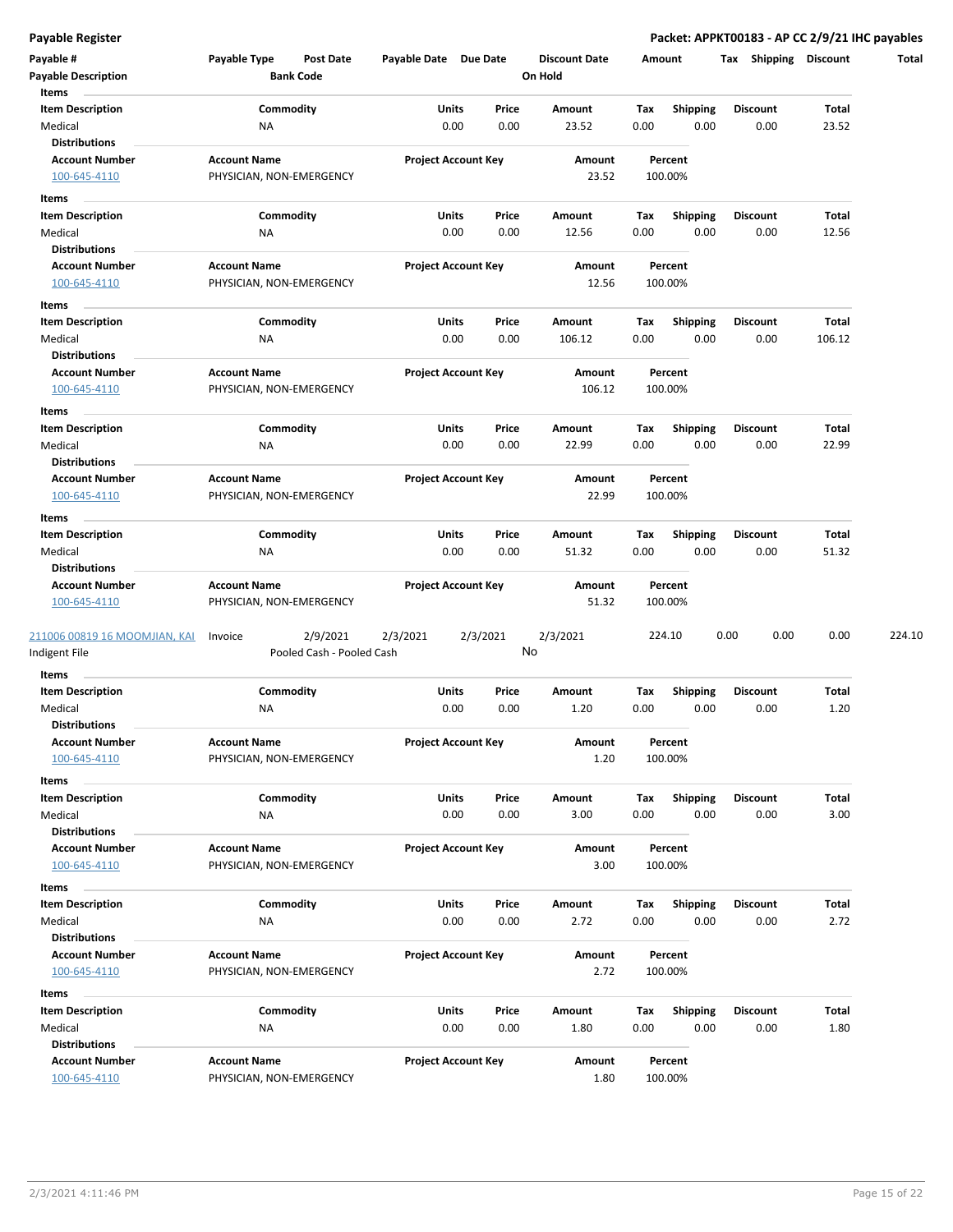| Payable #<br><b>Payable Description</b>                       | Payable Type                                    | Post Date<br><b>Bank Code</b>         | Payable Date Due Date |                            | <b>Discount Date</b><br>On Hold |             | Amount                  | Tax Shipping            | <b>Discount</b> | Total  |
|---------------------------------------------------------------|-------------------------------------------------|---------------------------------------|-----------------------|----------------------------|---------------------------------|-------------|-------------------------|-------------------------|-----------------|--------|
| Items<br><b>Item Description</b><br>Medical                   | ΝA                                              | Commodity                             | Units                 | Price<br>0.00<br>0.00      | Amount<br>1.90                  | Tax<br>0.00 | <b>Shipping</b><br>0.00 | <b>Discount</b><br>0.00 | Total<br>1.90   |        |
| <b>Distributions</b><br><b>Account Number</b><br>100-645-4110 | <b>Account Name</b><br>PHYSICIAN, NON-EMERGENCY |                                       |                       | <b>Project Account Key</b> | Amount<br>1.90                  |             | Percent<br>100.00%      |                         |                 |        |
| Items                                                         |                                                 |                                       |                       |                            |                                 |             |                         |                         |                 |        |
| <b>Item Description</b>                                       |                                                 | Commodity                             |                       | Units<br>Price             | Amount                          | Тах         | <b>Shipping</b>         | <b>Discount</b>         | Total           |        |
| Medical<br><b>Distributions</b>                               | ΝA                                              |                                       |                       | 0.00<br>0.00               | 7.56                            | 0.00        | 0.00                    | 0.00                    | 7.56            |        |
| <b>Account Number</b><br>100-645-4110                         | <b>Account Name</b><br>PHYSICIAN, NON-EMERGENCY |                                       |                       | <b>Project Account Key</b> | Amount<br>7.56                  |             | Percent<br>100.00%      |                         |                 |        |
| Items                                                         |                                                 |                                       |                       |                            |                                 |             |                         |                         |                 |        |
| <b>Item Description</b>                                       |                                                 | Commodity                             |                       | Units<br>Price             | Amount                          | Tax         | <b>Shipping</b>         | <b>Discount</b>         | Total           |        |
| Medical                                                       | ΝA                                              |                                       |                       | 0.00<br>0.00               | 12.40                           | 0.00        | 0.00                    | 0.00                    | 12.40           |        |
| <b>Distributions</b>                                          |                                                 |                                       |                       |                            |                                 |             |                         |                         |                 |        |
| <b>Account Number</b><br>100-645-4110                         | <b>Account Name</b><br>PHYSICIAN, NON-EMERGENCY |                                       |                       | <b>Project Account Key</b> | Amount<br>12.40                 |             | Percent<br>100.00%      |                         |                 |        |
| Items                                                         |                                                 |                                       |                       |                            |                                 |             |                         |                         |                 |        |
| <b>Item Description</b>                                       |                                                 | Commodity                             |                       | Units<br>Price             | Amount                          | Tax         | <b>Shipping</b>         | <b>Discount</b>         | Total           |        |
| Medical<br><b>Distributions</b>                               | <b>NA</b>                                       |                                       |                       | 0.00<br>0.00               | 23.52                           | 0.00        | 0.00                    | 0.00                    | 23.52           |        |
| <b>Account Number</b>                                         | <b>Account Name</b>                             |                                       |                       | <b>Project Account Key</b> | Amount                          |             | Percent                 |                         |                 |        |
| 100-645-4110                                                  | PHYSICIAN, NON-EMERGENCY                        |                                       |                       |                            | 23.52                           |             | 100.00%                 |                         |                 |        |
|                                                               |                                                 |                                       |                       |                            |                                 |             |                         |                         |                 |        |
| Items<br><b>Item Description</b>                              |                                                 | Commodity                             |                       | Units<br>Price             | Amount                          | Tax         | <b>Shipping</b>         | <b>Discount</b>         | Total           |        |
| Medical                                                       | NA                                              |                                       |                       | 0.00<br>0.00               | 12.56                           | 0.00        | 0.00                    | 0.00                    | 12.56           |        |
| <b>Distributions</b>                                          |                                                 |                                       |                       |                            |                                 |             |                         |                         |                 |        |
| <b>Account Number</b>                                         | <b>Account Name</b>                             |                                       |                       | <b>Project Account Key</b> | Amount                          |             | Percent                 |                         |                 |        |
| 100-645-4110                                                  | PHYSICIAN, NON-EMERGENCY                        |                                       |                       |                            | 12.56                           |             | 100.00%                 |                         |                 |        |
| Items<br><b>Item Description</b>                              |                                                 | Commodity                             |                       | Units<br>Price             | Amount                          | Тах         | <b>Shipping</b>         | <b>Discount</b>         | Total           |        |
| Medical                                                       | ΝA                                              |                                       |                       | 0.00<br>0.00               | 106.12                          | 0.00        | 0.00                    | 0.00                    | 106.12          |        |
| <b>Distributions</b>                                          |                                                 |                                       |                       |                            |                                 |             |                         |                         |                 |        |
| <b>Account Number</b><br>100-645-4110                         | <b>Account Name</b><br>PHYSICIAN, NON-EMERGENCY |                                       |                       | <b>Project Account Key</b> | Amount<br>106.12                |             | Percent<br>100.00%      |                         |                 |        |
| Items<br><b>Item Description</b>                              |                                                 | Commodity                             | Units                 | Price                      |                                 | Tax         |                         | Discount                | Total           |        |
| Medical<br><b>Distributions</b>                               | ΝA                                              |                                       |                       | 0.00<br>0.00               | Amount<br>51.32                 | 0.00        | Shipping<br>0.00        | 0.00                    | 51.32           |        |
| <b>Account Number</b><br>100-645-4110                         | <b>Account Name</b><br>PHYSICIAN, NON-EMERGENCY |                                       |                       | <b>Project Account Key</b> | Amount<br>51.32                 |             | Percent<br>100.00%      |                         |                 |        |
| 211006 00819 17 MOOMJIAN, KAI<br>Indigent File                | Invoice                                         | 2/9/2021<br>Pooled Cash - Pooled Cash | 2/3/2021              | 2/3/2021                   | 2/3/2021<br>No                  |             | 224.10                  | 0.00<br>0.00            | 0.00            | 224.10 |
| Items                                                         |                                                 |                                       |                       |                            |                                 |             |                         |                         |                 |        |
| <b>Item Description</b>                                       |                                                 | Commodity                             |                       | Units<br>Price             | Amount                          | Tax         | <b>Shipping</b>         | <b>Discount</b>         | Total           |        |
| Medical                                                       | <b>NA</b>                                       |                                       |                       | 0.00<br>0.00               | 1.20                            | 0.00        | 0.00                    | 0.00                    | 1.20            |        |
| <b>Distributions</b>                                          |                                                 |                                       |                       |                            |                                 |             |                         |                         |                 |        |
| <b>Account Number</b>                                         | <b>Account Name</b>                             |                                       |                       | <b>Project Account Key</b> | Amount                          |             | Percent                 |                         |                 |        |
| 100-645-4110                                                  | PHYSICIAN, NON-EMERGENCY                        |                                       |                       |                            | 1.20                            |             | 100.00%                 |                         |                 |        |
| Items                                                         |                                                 |                                       |                       |                            |                                 |             |                         |                         |                 |        |
| <b>Item Description</b>                                       |                                                 | Commodity                             |                       | Units<br>Price             | Amount                          | Tax         | <b>Shipping</b>         | Discount                | Total           |        |
| Medical                                                       | NA                                              |                                       |                       | 0.00<br>0.00               | 3.00                            | 0.00        | 0.00                    | 0.00                    | 3.00            |        |
| <b>Distributions</b>                                          |                                                 |                                       |                       |                            |                                 |             |                         |                         |                 |        |
| <b>Account Number</b><br>100-645-4110                         | <b>Account Name</b><br>PHYSICIAN, NON-EMERGENCY |                                       |                       | <b>Project Account Key</b> | Amount<br>3.00                  |             | Percent<br>100.00%      |                         |                 |        |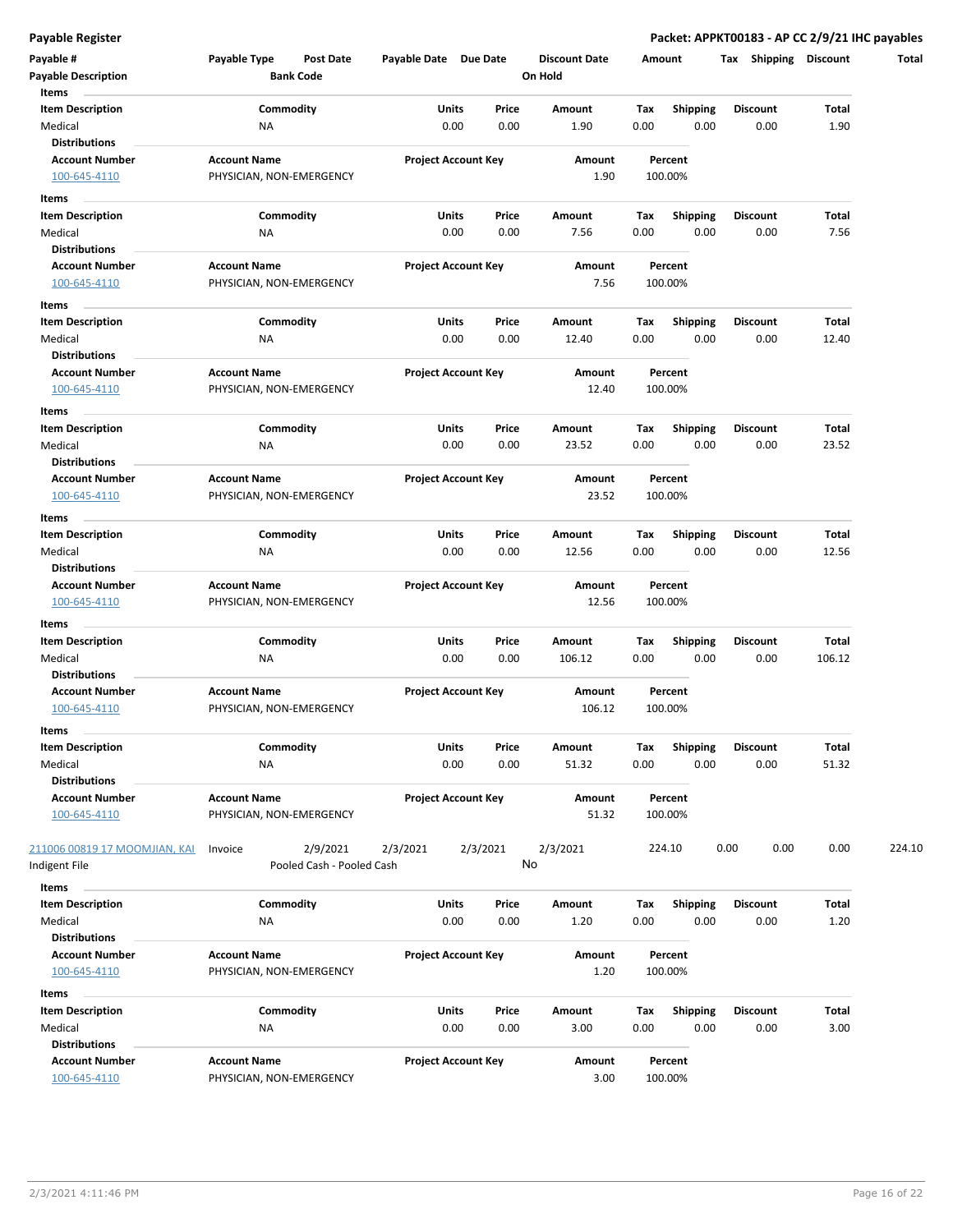| Payable #<br><b>Payable Description</b>       | Payable Type<br><b>Post Date</b><br><b>Bank Code</b> | Payable Date Due Date      |          | <b>Discount Date</b><br>On Hold | Amount                 | Shipping<br>Tax | <b>Discount</b> |
|-----------------------------------------------|------------------------------------------------------|----------------------------|----------|---------------------------------|------------------------|-----------------|-----------------|
| Items<br><b>Item Description</b>              | Commodity                                            | Units                      | Price    | Amount                          | Tax<br><b>Shipping</b> | <b>Discount</b> | Total           |
| Medical<br><b>Distributions</b>               | <b>NA</b>                                            | 0.00                       | 0.00     | 2.72                            | 0.00<br>0.00           | 0.00            | 2.72            |
| <b>Account Number</b>                         | <b>Account Name</b>                                  | <b>Project Account Key</b> |          | Amount                          | Percent                |                 |                 |
| 100-645-4110                                  | PHYSICIAN, NON-EMERGENCY                             |                            |          | 2.72                            | 100.00%                |                 |                 |
| Items                                         |                                                      |                            |          |                                 |                        |                 |                 |
| <b>Item Description</b>                       | Commodity                                            | Units                      | Price    | Amount                          | Tax<br><b>Shipping</b> | <b>Discount</b> | Total           |
| Medical                                       | NA                                                   | 0.00                       | 0.00     | 1.80                            | 0.00<br>0.00           | 0.00            | 1.80            |
| <b>Distributions</b><br><b>Account Number</b> | <b>Account Name</b>                                  | <b>Project Account Key</b> |          | Amount                          | Percent                |                 |                 |
| 100-645-4110                                  | PHYSICIAN, NON-EMERGENCY                             |                            |          | 1.80                            | 100.00%                |                 |                 |
|                                               |                                                      |                            |          |                                 |                        |                 |                 |
| Items                                         |                                                      |                            |          |                                 |                        |                 |                 |
| <b>Item Description</b>                       | Commodity                                            | Units                      | Price    | Amount                          | <b>Shipping</b><br>Тах | <b>Discount</b> | Total           |
| Medical                                       | ΝA                                                   | 0.00                       | 0.00     | 1.90                            | 0.00<br>0.00           | 0.00            | 1.90            |
| <b>Distributions</b>                          |                                                      |                            |          | Amount                          |                        |                 |                 |
| <b>Account Number</b><br>100-645-4110         | <b>Account Name</b><br>PHYSICIAN, NON-EMERGENCY      | <b>Project Account Key</b> |          | 1.90                            | Percent<br>100.00%     |                 |                 |
|                                               |                                                      |                            |          |                                 |                        |                 |                 |
| Items                                         |                                                      |                            |          |                                 |                        |                 |                 |
| <b>Item Description</b>                       | Commodity                                            | Units                      | Price    | Amount                          | Tax<br><b>Shipping</b> | Discount        | Total           |
| Medical                                       | NA                                                   | 0.00                       | 0.00     | 7.56                            | 0.00<br>0.00           | 0.00            | 7.56            |
| <b>Distributions</b>                          |                                                      |                            |          |                                 |                        |                 |                 |
| <b>Account Number</b>                         | <b>Account Name</b>                                  | <b>Project Account Key</b> |          | Amount                          | Percent                |                 |                 |
| 100-645-4110                                  | PHYSICIAN, NON-EMERGENCY                             |                            |          | 7.56                            | 100.00%                |                 |                 |
| Items                                         |                                                      |                            |          |                                 |                        |                 |                 |
| <b>Item Description</b>                       | Commodity                                            | Units                      | Price    | Amount                          | Tax<br><b>Shipping</b> | <b>Discount</b> | Total           |
| Medical                                       | ΝA                                                   | 0.00                       | 0.00     | 12.40                           | 0.00<br>0.00           | 0.00            | 12.40           |
| <b>Distributions</b>                          |                                                      |                            |          |                                 |                        |                 |                 |
| <b>Account Number</b><br>100-645-4110         | <b>Account Name</b><br>PHYSICIAN, NON-EMERGENCY      | <b>Project Account Key</b> |          | Amount<br>12.40                 | Percent<br>100.00%     |                 |                 |
| Items<br><b>Item Description</b>              | Commodity                                            | Units                      | Price    | Amount                          | Tax<br><b>Shipping</b> | <b>Discount</b> | Total           |
| Medical                                       | <b>NA</b>                                            | 0.00                       | 0.00     | 23.52                           | 0.00<br>0.00           | 0.00            | 23.52           |
| <b>Distributions</b>                          |                                                      |                            |          |                                 |                        |                 |                 |
| <b>Account Number</b>                         | <b>Account Name</b>                                  | <b>Project Account Key</b> |          | Amount                          | Percent                |                 |                 |
| 100-645-4110                                  | PHYSICIAN, NON-EMERGENCY                             |                            |          | 23.52                           | 100.00%                |                 |                 |
| Items                                         |                                                      |                            |          |                                 |                        |                 |                 |
| Item Description                              | Commodity                                            | Units                      | Price    | Amount                          | Тах<br><b>Shipping</b> | Discount        | Total           |
| Medical                                       | NA                                                   | 0.00                       | 0.00     | 12.56                           | 0.00<br>0.00           | 0.00            | 12.56           |
| <b>Distributions</b>                          |                                                      |                            |          |                                 |                        |                 |                 |
| <b>Account Number</b>                         | <b>Account Name</b>                                  | <b>Project Account Key</b> |          | Amount                          | Percent                |                 |                 |
| 100-645-4110                                  | PHYSICIAN, NON-EMERGENCY                             |                            |          | 12.56                           | 100.00%                |                 |                 |
| Items                                         |                                                      |                            |          |                                 |                        |                 |                 |
| <b>Item Description</b>                       | Commodity                                            | Units                      | Price    | Amount                          | <b>Shipping</b><br>Тах | <b>Discount</b> | Total           |
| Medical                                       | NA                                                   | 0.00                       | 0.00     | 106.12                          | 0.00<br>0.00           | 0.00            | 106.12          |
| <b>Distributions</b>                          |                                                      |                            |          |                                 |                        |                 |                 |
| <b>Account Number</b>                         | <b>Account Name</b>                                  | <b>Project Account Key</b> |          | Amount                          | Percent                |                 |                 |
| 100-645-4110                                  | PHYSICIAN, NON-EMERGENCY                             |                            |          | 106.12                          | 100.00%                |                 |                 |
|                                               |                                                      |                            |          |                                 |                        |                 |                 |
| Items                                         |                                                      |                            |          |                                 |                        |                 |                 |
| <b>Item Description</b>                       | Commodity                                            | Units                      | Price    | Amount                          | <b>Shipping</b><br>Tax | <b>Discount</b> | Total           |
| Medical<br><b>Distributions</b>               | <b>NA</b>                                            | 0.00                       | 0.00     | 51.32                           | 0.00<br>0.00           | 0.00            | 51.32           |
| <b>Account Number</b>                         | <b>Account Name</b>                                  | <b>Project Account Key</b> |          | Amount                          | Percent                |                 |                 |
| 100-645-4110                                  | PHYSICIAN, NON-EMERGENCY                             |                            |          | 51.32                           | 100.00%                |                 |                 |
| 211006 00819 18 MOOMJIAN, KAI                 | 2/9/2021<br>Invoice                                  | 2/3/2021                   | 2/3/2021 | 2/3/2021                        | 310.40                 | 0.00<br>0.00    | 0.00            |
| Indigent File                                 | Pooled Cash - Pooled Cash                            |                            |          | No                              |                        |                 |                 |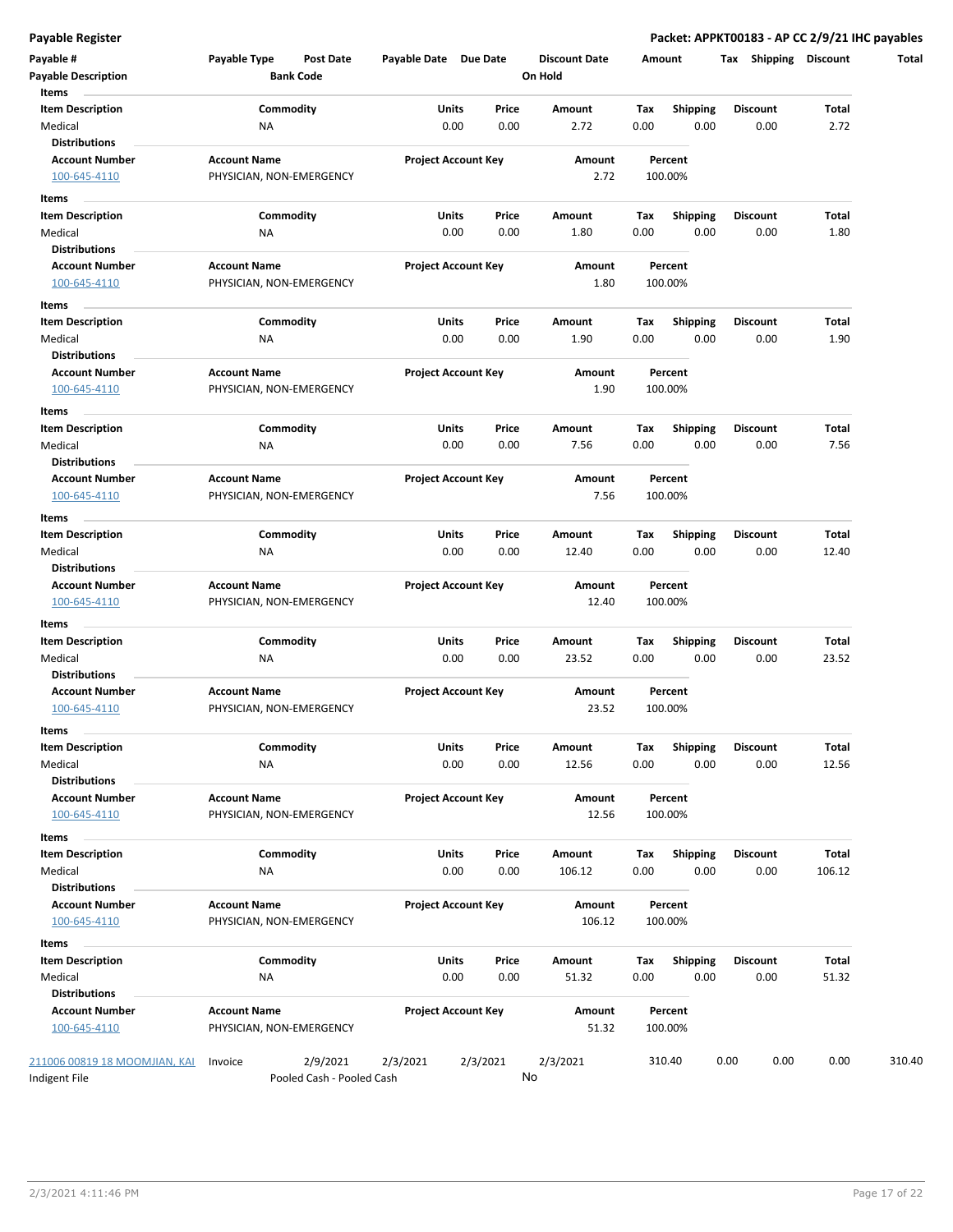| Payable #<br><b>Payable Description</b> | Payable Type<br>Post Date<br><b>Bank Code</b> | Payable Date Due Date      |       | <b>Discount Date</b><br>On Hold | Amount |                         | Tax Shipping    | <b>Discount</b> |
|-----------------------------------------|-----------------------------------------------|----------------------------|-------|---------------------------------|--------|-------------------------|-----------------|-----------------|
| Items                                   |                                               |                            |       |                                 |        |                         |                 |                 |
| <b>Item Description</b>                 | Commodity                                     | Units                      | Price | Amount                          | Tax    | <b>Shipping</b>         | <b>Discount</b> | Total           |
| Medical                                 | ΝA                                            | 0.00                       | 0.00  | 1.20                            | 0.00   | 0.00                    | 0.00            | 1.20            |
| <b>Distributions</b>                    |                                               |                            |       |                                 |        |                         |                 |                 |
| <b>Account Number</b>                   | <b>Account Name</b>                           | <b>Project Account Key</b> |       | Amount                          |        | Percent                 |                 |                 |
| 100-645-4110                            | PHYSICIAN, NON-EMERGENCY                      |                            |       | 1.20                            |        | 100.00%                 |                 |                 |
|                                         |                                               |                            |       |                                 |        |                         |                 |                 |
| Items                                   |                                               |                            |       |                                 |        |                         |                 |                 |
| <b>Item Description</b>                 | Commodity                                     | Units                      | Price | Amount                          | Тах    | <b>Shipping</b>         | <b>Discount</b> | Total           |
| Medical                                 | ΝA                                            | 0.00                       | 0.00  | 89.30                           | 0.00   | 0.00                    | 0.00            | 89.30           |
| <b>Distributions</b>                    |                                               |                            |       |                                 |        |                         |                 |                 |
| <b>Account Number</b>                   | <b>Account Name</b>                           | <b>Project Account Key</b> |       | Amount                          |        | Percent                 |                 |                 |
| 100-645-4110                            | PHYSICIAN, NON-EMERGENCY                      |                            |       | 89.30                           |        | 100.00%                 |                 |                 |
| Items                                   |                                               |                            |       |                                 |        |                         |                 |                 |
| <b>Item Description</b>                 | Commodity                                     | Units                      | Price | Amount                          | Tax    | <b>Shipping</b>         | <b>Discount</b> | Total           |
| Medical                                 | ΝA                                            | 0.00                       | 0.00  | 2.72                            | 0.00   | 0.00                    | 0.00            | 2.72            |
| <b>Distributions</b>                    |                                               |                            |       |                                 |        |                         |                 |                 |
| <b>Account Number</b>                   | <b>Account Name</b>                           | <b>Project Account Key</b> |       | Amount                          |        | Percent                 |                 |                 |
| 100-645-4110                            | PHYSICIAN, NON-EMERGENCY                      |                            |       | 2.72                            |        | 100.00%                 |                 |                 |
| Items                                   |                                               |                            |       |                                 |        |                         |                 |                 |
| <b>Item Description</b>                 | Commodity                                     | Units                      | Price | Amount                          | Tax    | <b>Shipping</b>         | <b>Discount</b> | Total           |
| Medical                                 | <b>NA</b>                                     | 0.00                       | 0.00  | 1.80                            | 0.00   | 0.00                    | 0.00            | 1.80            |
| <b>Distributions</b>                    |                                               |                            |       |                                 |        |                         |                 |                 |
| <b>Account Number</b>                   | <b>Account Name</b>                           | <b>Project Account Key</b> |       | Amount                          |        | Percent                 |                 |                 |
| 100-645-4110                            | PHYSICIAN, NON-EMERGENCY                      |                            |       | 1.80                            |        | 100.00%                 |                 |                 |
|                                         |                                               |                            |       |                                 |        |                         |                 |                 |
| Items                                   |                                               |                            |       |                                 |        |                         |                 |                 |
| <b>Item Description</b>                 | Commodity                                     | Units                      | Price | Amount                          | Tax    | <b>Shipping</b>         | <b>Discount</b> | Total           |
| Medical                                 | NA                                            | 0.00                       | 0.00  | 1.90                            | 0.00   | 0.00                    | 0.00            | 1.90            |
| <b>Distributions</b>                    |                                               |                            |       |                                 |        |                         |                 |                 |
| <b>Account Number</b>                   | <b>Account Name</b>                           | <b>Project Account Key</b> |       | Amount                          |        | Percent                 |                 |                 |
| 100-645-4110                            | PHYSICIAN, NON-EMERGENCY                      |                            |       | 1.90                            |        | 100.00%                 |                 |                 |
| Items                                   |                                               |                            |       |                                 |        |                         |                 |                 |
| <b>Item Description</b>                 | Commodity                                     | Units                      | Price | Amount                          | Тах    | <b>Shipping</b>         | <b>Discount</b> | Total           |
| Medical                                 | ΝA                                            | 0.00                       | 0.00  | 7.56                            | 0.00   | 0.00                    | 0.00            | 7.56            |
| <b>Distributions</b>                    |                                               |                            |       |                                 |        |                         |                 |                 |
| <b>Account Number</b>                   | <b>Account Name</b>                           | <b>Project Account Key</b> |       | Amount                          |        | Percent                 |                 |                 |
| 100-645-4110                            | PHYSICIAN, NON-EMERGENCY                      |                            |       | 7.56                            |        | 100.00%                 |                 |                 |
| Items                                   |                                               |                            |       |                                 |        |                         |                 |                 |
| <b>Item Description</b>                 | Commodity                                     | Units                      | Price | Amount                          | Tax    | Shipping                | Discount        | Total           |
| Medical                                 | NA                                            | 0.00                       | 0.00  | 12.40                           | 0.00   | 0.00                    | 0.00            | 12.40           |
| <b>Distributions</b>                    |                                               |                            |       |                                 |        |                         |                 |                 |
| <b>Account Number</b>                   | <b>Account Name</b>                           | <b>Project Account Key</b> |       | Amount                          |        | Percent                 |                 |                 |
| 100-645-4110                            | PHYSICIAN, NON-EMERGENCY                      |                            |       | 12.40                           |        | 100.00%                 |                 |                 |
|                                         |                                               |                            |       |                                 |        |                         |                 |                 |
| Items                                   |                                               |                            |       |                                 |        |                         |                 |                 |
| <b>Item Description</b>                 | Commodity                                     | Units                      | Price | Amount                          | Tax    | Shipping                | <b>Discount</b> | Total           |
| Medical                                 | <b>NA</b>                                     | 0.00                       | 0.00  | 23.52                           | 0.00   | 0.00                    | 0.00            | 23.52           |
| <b>Distributions</b>                    |                                               |                            |       |                                 |        |                         |                 |                 |
| <b>Account Number</b>                   | <b>Account Name</b>                           | <b>Project Account Key</b> |       | Amount                          |        | Percent                 |                 |                 |
| 100-645-4110                            | PHYSICIAN, NON-EMERGENCY                      |                            |       | 23.52                           |        | 100.00%                 |                 |                 |
| Items                                   |                                               |                            |       |                                 |        |                         |                 |                 |
| <b>Item Description</b>                 | Commodity                                     | Units                      | Price | Amount                          | Tax    | <b>Shipping</b>         | <b>Discount</b> | Total           |
| Medical                                 | <b>NA</b>                                     | 0.00                       | 0.00  | 12.56                           | 0.00   | 0.00                    | 0.00            | 12.56           |
| <b>Distributions</b>                    |                                               |                            |       |                                 |        |                         |                 |                 |
| <b>Account Number</b>                   | <b>Account Name</b>                           | <b>Project Account Key</b> |       | Amount                          |        | Percent                 |                 |                 |
| 100-645-4110                            | PHYSICIAN, NON-EMERGENCY                      |                            |       | 12.56                           |        | 100.00%                 |                 |                 |
| Items                                   |                                               |                            |       |                                 |        |                         |                 |                 |
| <b>Item Description</b>                 | Commodity                                     | Units                      | Price | Amount                          | Tax    |                         | Discount        | Total           |
| Medical                                 | <b>NA</b>                                     | 0.00                       | 0.00  | 106.12                          | 0.00   | <b>Shipping</b><br>0.00 | 0.00            | 106.12          |
| <b>Distributions</b>                    |                                               |                            |       |                                 |        |                         |                 |                 |
| <b>Account Number</b>                   | <b>Account Name</b>                           | <b>Project Account Key</b> |       | Amount                          |        | Percent                 |                 |                 |
|                                         |                                               |                            |       |                                 |        |                         |                 |                 |
| 100-645-4110                            | PHYSICIAN, NON-EMERGENCY                      |                            |       | 106.12                          |        | 100.00%                 |                 |                 |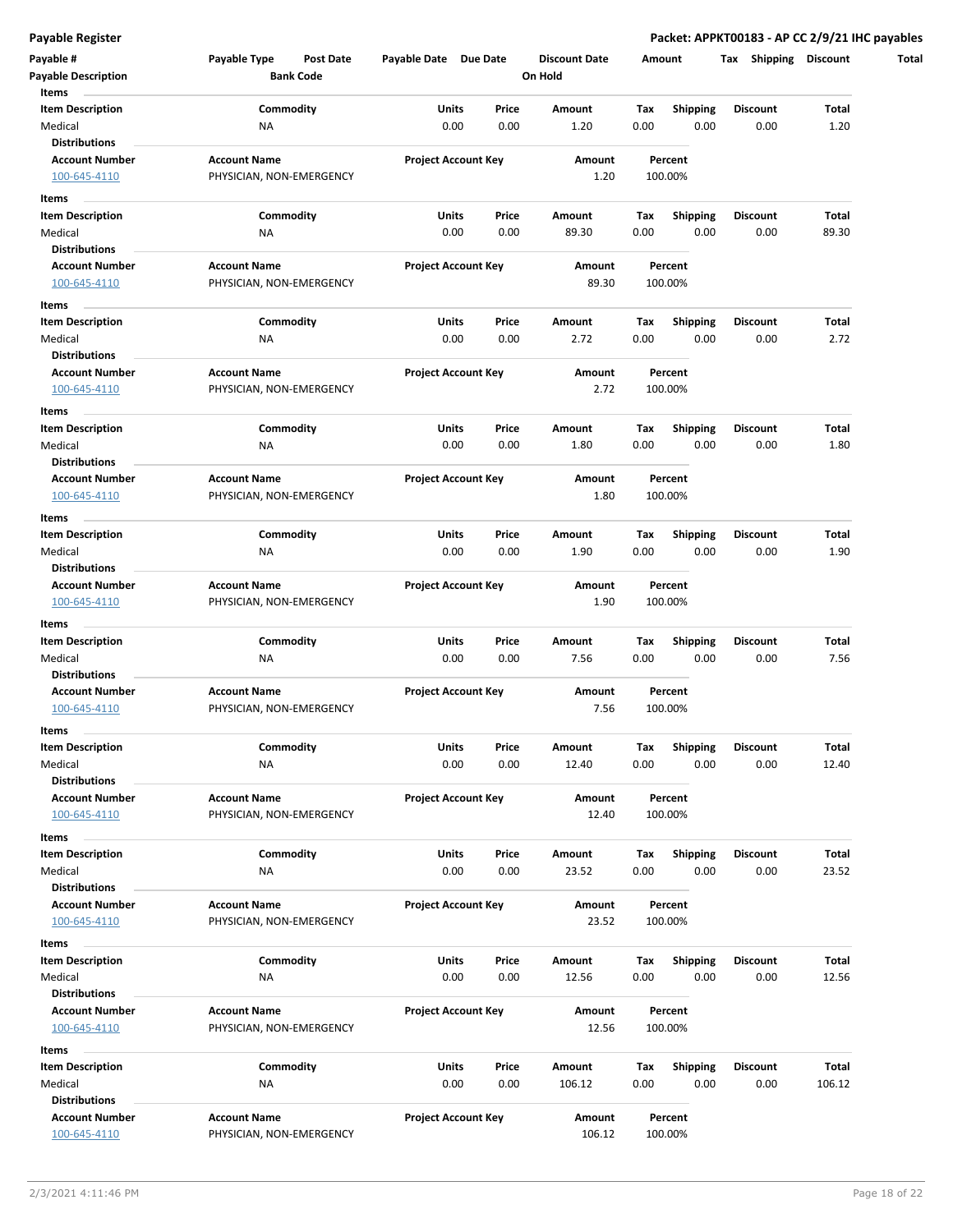| <b>Payable Register</b>                    |                          |                                       |                       |                            |          |                      |        |                 |      |                       | Packet: APPKT00183 - AP CC 2/9/21 IHC payables |          |
|--------------------------------------------|--------------------------|---------------------------------------|-----------------------|----------------------------|----------|----------------------|--------|-----------------|------|-----------------------|------------------------------------------------|----------|
| Payable #                                  | Payable Type             | <b>Post Date</b>                      | Payable Date Due Date |                            |          | <b>Discount Date</b> | Amount |                 |      | Tax Shipping Discount |                                                | Total    |
| <b>Payable Description</b>                 |                          | <b>Bank Code</b>                      |                       |                            |          | On Hold              |        |                 |      |                       |                                                |          |
| Items                                      |                          |                                       |                       |                            |          |                      |        |                 |      |                       |                                                |          |
| <b>Item Description</b>                    |                          | Commodity                             |                       | Units                      | Price    | Amount               | Tax    | Shipping        |      | <b>Discount</b>       | Total                                          |          |
| Medical                                    | NA                       |                                       |                       | 0.00                       | 0.00     | 51.32                | 0.00   | 0.00            |      | 0.00                  | 51.32                                          |          |
| <b>Distributions</b>                       |                          |                                       |                       |                            |          |                      |        |                 |      |                       |                                                |          |
| <b>Account Number</b>                      | <b>Account Name</b>      |                                       |                       | <b>Project Account Key</b> |          | Amount               |        | Percent         |      |                       |                                                |          |
| 100-645-4110                               | PHYSICIAN, NON-EMERGENCY |                                       |                       |                            |          | 51.32                |        | 100.00%         |      |                       |                                                |          |
|                                            |                          |                                       |                       |                            |          |                      |        |                 |      |                       |                                                |          |
| <b>Vendor: 01177 - TMC BONHAM HOSPITAL</b> |                          |                                       |                       |                            |          |                      |        |                 |      |                       | <b>Vendor Total:</b>                           | 1,853.10 |
| 200709 01177 11 WALLACE, MARSH Invoice     |                          | 2/9/2021                              | 2/3/2021              |                            | 2/3/2021 | 2/3/2021             |        | 559.20          | 0.00 | 0.00                  | 0.00                                           | 559.20   |
| Indigent File                              |                          | Pooled Cash - Pooled Cash             |                       |                            |          | No                   |        |                 |      |                       |                                                |          |
|                                            |                          |                                       |                       |                            |          |                      |        |                 |      |                       |                                                |          |
| Items                                      |                          |                                       |                       |                            |          |                      |        |                 |      |                       |                                                |          |
| <b>Item Description</b>                    |                          | Commodity                             |                       | Units                      | Price    | Amount               | Tax    | Shipping        |      | <b>Discount</b>       | Total                                          |          |
| Medical                                    | ΝA                       |                                       |                       | 0.00                       | 0.00     | 559.20               | 0.00   | 0.00            |      | 0.00                  | 559.20                                         |          |
| <b>Distributions</b>                       |                          |                                       |                       |                            |          |                      |        |                 |      |                       |                                                |          |
| <b>Account Number</b>                      | <b>Account Name</b>      |                                       |                       | <b>Project Account Key</b> |          | Amount               |        | Percent         |      |                       |                                                |          |
| 100-645-4140                               | HOSPITAL, OUTPATIENT     |                                       |                       |                            |          | 559.20               |        | 100.00%         |      |                       |                                                |          |
|                                            |                          |                                       |                       |                            |          |                      |        |                 |      |                       |                                                |          |
| SO22342 01177 2 DAVIS, KILA AN             | Invoice                  | 2/9/2021<br>Pooled Cash - Pooled Cash | 2/3/2021              |                            | 2/3/2021 | 2/3/2021<br>No       |        | 203.85          | 0.00 | 0.00                  | 0.00                                           | 203.85   |
| Indigent File                              |                          |                                       |                       |                            |          |                      |        |                 |      |                       |                                                |          |
| Items                                      |                          |                                       |                       |                            |          |                      |        |                 |      |                       |                                                |          |
| <b>Item Description</b>                    |                          | Commodity                             |                       | Units                      | Price    | Amount               | Tax    | <b>Shipping</b> |      | <b>Discount</b>       | Total                                          |          |
| Medical                                    | ΝA                       |                                       |                       | 0.00                       | 0.00     | 203.85               | 0.00   | 0.00            |      | 0.00                  | 203.85                                         |          |
| <b>Distributions</b>                       |                          |                                       |                       |                            |          |                      |        |                 |      |                       |                                                |          |
| <b>Account Number</b>                      | <b>Account Name</b>      |                                       |                       | <b>Project Account Key</b> |          | Amount               |        | Percent         |      |                       |                                                |          |
| 100-565-4050                               | PRISONER MEDICAL         |                                       |                       |                            |          | 203.85               |        | 100.00%         |      |                       |                                                |          |
|                                            |                          |                                       |                       |                            |          |                      |        |                 |      |                       |                                                |          |
| <b>SO22342 01177 3 DAVIS, KILA AN</b>      | Invoice                  | 2/9/2021                              | 2/3/2021              |                            | 2/3/2021 | 2/3/2021             |        | 143.70          | 0.00 | 0.00                  | 0.00                                           | 143.70   |
| Indigent File                              |                          | Pooled Cash - Pooled Cash             |                       |                            |          | No                   |        |                 |      |                       |                                                |          |
| Items                                      |                          |                                       |                       |                            |          |                      |        |                 |      |                       |                                                |          |
| <b>Item Description</b>                    |                          | Commodity                             |                       | Units                      | Price    | Amount               | Tax    | Shipping        |      | <b>Discount</b>       | Total                                          |          |
| Medical                                    | NA                       |                                       |                       | 0.00                       | 0.00     | 143.70               | 0.00   | 0.00            |      | 0.00                  | 143.70                                         |          |
| <b>Distributions</b>                       |                          |                                       |                       |                            |          |                      |        |                 |      |                       |                                                |          |
| <b>Account Number</b>                      | <b>Account Name</b>      |                                       |                       | <b>Project Account Key</b> |          | Amount               |        | Percent         |      |                       |                                                |          |
| 100-565-4050                               | PRISONER MEDICAL         |                                       |                       |                            |          | 143.70               |        | 100.00%         |      |                       |                                                |          |
|                                            |                          |                                       |                       |                            |          |                      |        |                 |      |                       |                                                |          |
| SO23451 01177 1 KEYS, DEMETRIU             | Invoice                  | 2/9/2021                              | 2/3/2021              |                            | 2/3/2021 | 2/3/2021             |        | 74.70           | 0.00 | 0.00                  | 0.00                                           | 74.70    |
| Indigent File                              |                          | Pooled Cash - Pooled Cash             |                       |                            |          | No                   |        |                 |      |                       |                                                |          |
| Items                                      |                          |                                       |                       |                            |          |                      |        |                 |      |                       |                                                |          |
| <b>Item Description</b>                    |                          | Commodity                             |                       | Units                      | Price    | Amount               | Tax    | <b>Shipping</b> |      | <b>Discount</b>       | Total                                          |          |
| Medical                                    | NA                       |                                       |                       | 0.00                       | 0.00     | 74.70                | 0.00   | 0.00            |      | 0.00                  | 74.70                                          |          |
| <b>Distributions</b>                       |                          |                                       |                       |                            |          |                      |        |                 |      |                       |                                                |          |
| <b>Account Number</b>                      | <b>Account Name</b>      |                                       |                       | <b>Project Account Key</b> |          | Amount               |        | Percent         |      |                       |                                                |          |
| 100-565-4050                               | PRISONER MEDICAL         |                                       |                       |                            |          | 74.70                |        | 100.00%         |      |                       |                                                |          |
|                                            |                          |                                       |                       |                            |          |                      |        |                 |      |                       |                                                |          |
| SO24258 01177 1 HENRY, JOSEPH              | Invoice                  | 2/9/2021                              | 2/3/2021              |                            | 2/3/2021 | 2/3/2021             |        | 165.00          | 0.00 | 0.00                  | 0.00                                           | 165.00   |
| Indigent File                              |                          | Pooled Cash - Pooled Cash             |                       |                            |          | No                   |        |                 |      |                       |                                                |          |
|                                            |                          |                                       |                       |                            |          |                      |        |                 |      |                       |                                                |          |
| Items                                      |                          |                                       |                       |                            |          |                      |        |                 |      |                       |                                                |          |
| <b>Item Description</b>                    |                          | Commodity                             |                       | Units                      | Price    | Amount               | Tax    | Shipping        |      | <b>Discount</b>       | Total                                          |          |
| Medical                                    | NA                       |                                       |                       | 0.00                       | 0.00     | 165.00               | 0.00   | 0.00            |      | 0.00                  | 165.00                                         |          |
| <b>Distributions</b>                       |                          |                                       |                       |                            |          |                      |        |                 |      |                       |                                                |          |
| <b>Account Number</b>                      | <b>Account Name</b>      |                                       |                       | <b>Project Account Key</b> |          | Amount               |        | Percent         |      |                       |                                                |          |
| 100-565-4050                               | PRISONER MEDICAL         |                                       |                       |                            |          | 165.00               |        | 100.00%         |      |                       |                                                |          |
|                                            |                          |                                       |                       |                            |          |                      |        |                 |      |                       |                                                |          |
| SO40982 01177 1 SMITH, ELIZABE             | Invoice                  | 2/9/2021                              | 2/3/2021              |                            | 2/3/2021 | 2/3/2021             |        | 706.65          | 0.00 | 0.00                  | 0.00                                           | 706.65   |
| Indigent File                              |                          | Pooled Cash - Pooled Cash             |                       |                            |          | No                   |        |                 |      |                       |                                                |          |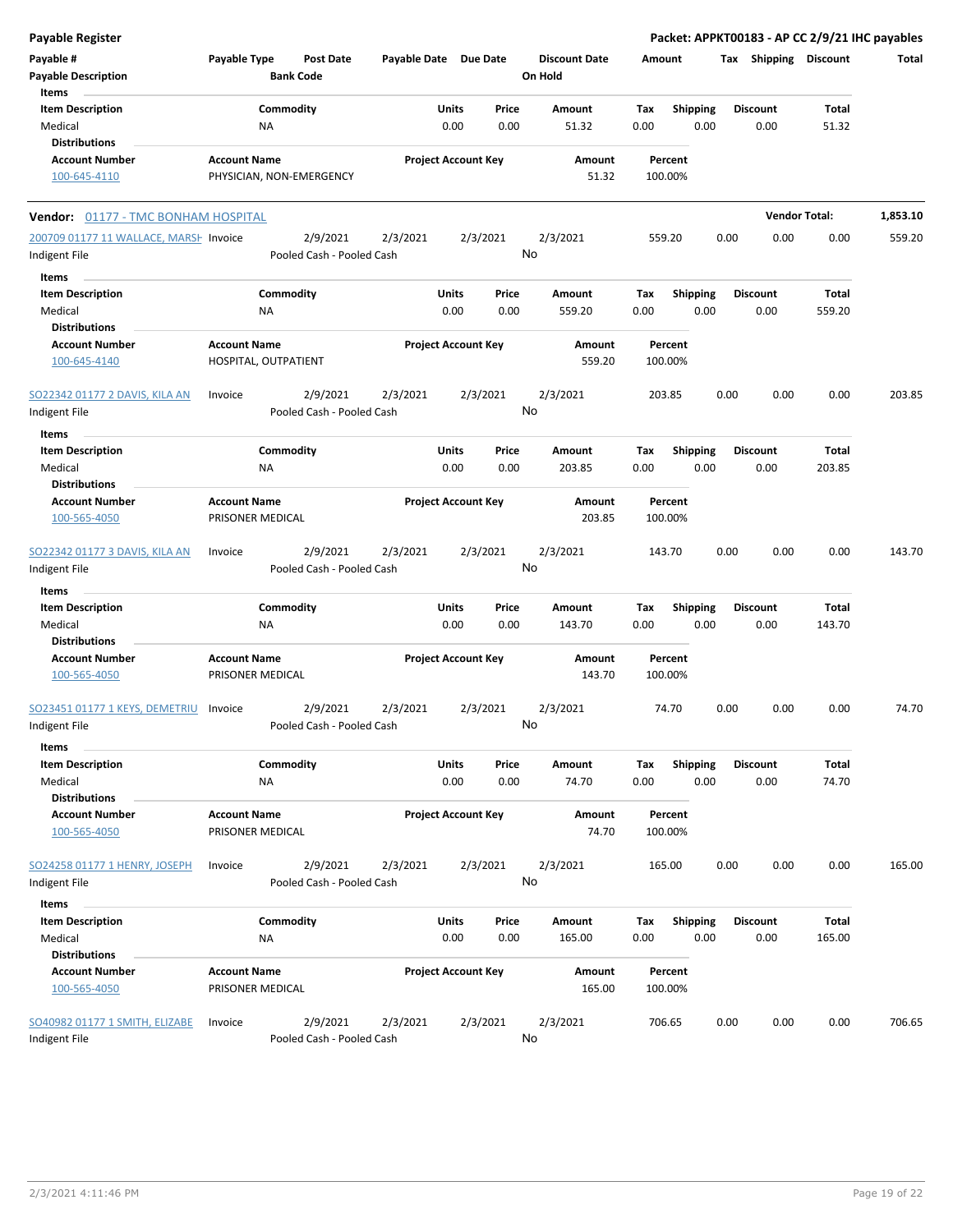| <b>Payable Register</b>                                             |                                         |                        |                                       |              |                            |                       |                                 |             |                         |      |                         |                      | Packet: APPKT00183 - AP CC 2/9/21 IHC payables |
|---------------------------------------------------------------------|-----------------------------------------|------------------------|---------------------------------------|--------------|----------------------------|-----------------------|---------------------------------|-------------|-------------------------|------|-------------------------|----------------------|------------------------------------------------|
| Payable #<br><b>Payable Description</b><br><b>Items</b>             | Payable Type                            |                        | <b>Post Date</b><br><b>Bank Code</b>  | Payable Date |                            | Due Date              | <b>Discount Date</b><br>On Hold | Amount      |                         | Tax  | Shipping                | <b>Discount</b>      | Total                                          |
| <b>Item Description</b><br>Medical<br><b>Distributions</b>          |                                         | Commodity<br><b>NA</b> |                                       |              | Units<br>0.00              | Price<br>0.00         | Amount<br>706.65                | Tax<br>0.00 | <b>Shipping</b><br>0.00 |      | <b>Discount</b><br>0.00 | Total<br>706.65      |                                                |
| <b>Account Number</b><br>100-565-4050                               | <b>Account Name</b><br>PRISONER MEDICAL |                        |                                       |              | <b>Project Account Key</b> |                       | Amount<br>706.65                |             | Percent<br>100.00%      |      |                         |                      |                                                |
| 01150 - USA PATHOLOGY PLLC<br>Vendor:                               |                                         |                        |                                       |              |                            |                       |                                 |             |                         |      |                         | <b>Vendor Total:</b> | 9.09                                           |
| 211010 01150 1 AUSTIN, ROZLYN<br>Indigent File                      | Invoice                                 |                        | 2/9/2021<br>Pooled Cash - Pooled Cash | 2/3/2021     |                            | 2/3/2021<br><b>No</b> | 2/3/2021                        |             | 9.09                    | 0.00 | 0.00                    | 0.00                 | 9.09                                           |
| Items<br><b>Item Description</b><br>Medical<br><b>Distributions</b> |                                         | Commodity<br><b>NA</b> |                                       |              | <b>Units</b><br>0.00       | Price<br>0.00         | Amount<br>9.09                  | Tax<br>0.00 | <b>Shipping</b><br>0.00 |      | <b>Discount</b><br>0.00 | Total<br>9.09        |                                                |
| <b>Account Number</b><br>100-645-4110                               | <b>Account Name</b>                     |                        | PHYSICIAN, NON-EMERGENCY              |              | <b>Project Account Key</b> |                       | Amount<br>9.09                  |             | Percent<br>100.00%      |      |                         |                      |                                                |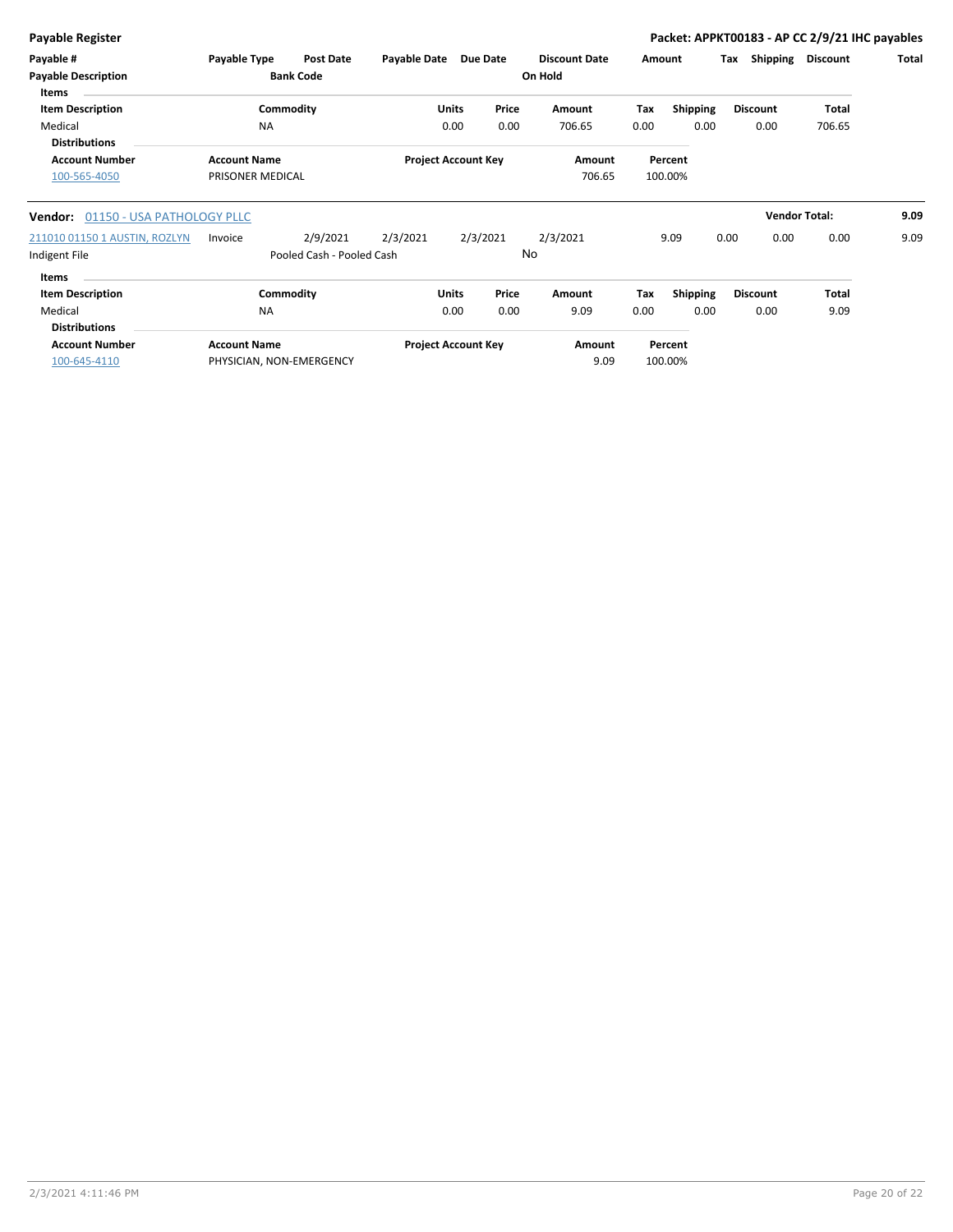# Payable Summary

| <b>Type</b> | Count               | Gross     | Tax  | <b>Shipping</b> | <b>Discount</b> | Total     | <b>Manual Payment</b> | <b>Balance</b> |
|-------------|---------------------|-----------|------|-----------------|-----------------|-----------|-----------------------|----------------|
| Invoice     |                     | 10.065.21 | 0.00 | 0.00            | 0.00            | 10.065.21 | 0.00                  | 10,065.21      |
|             | <b>Grand Total:</b> | 10.065.21 | 0.00 | 0.00            | 0.00            | 10,065.21 | 0.00                  | 10,065.21      |